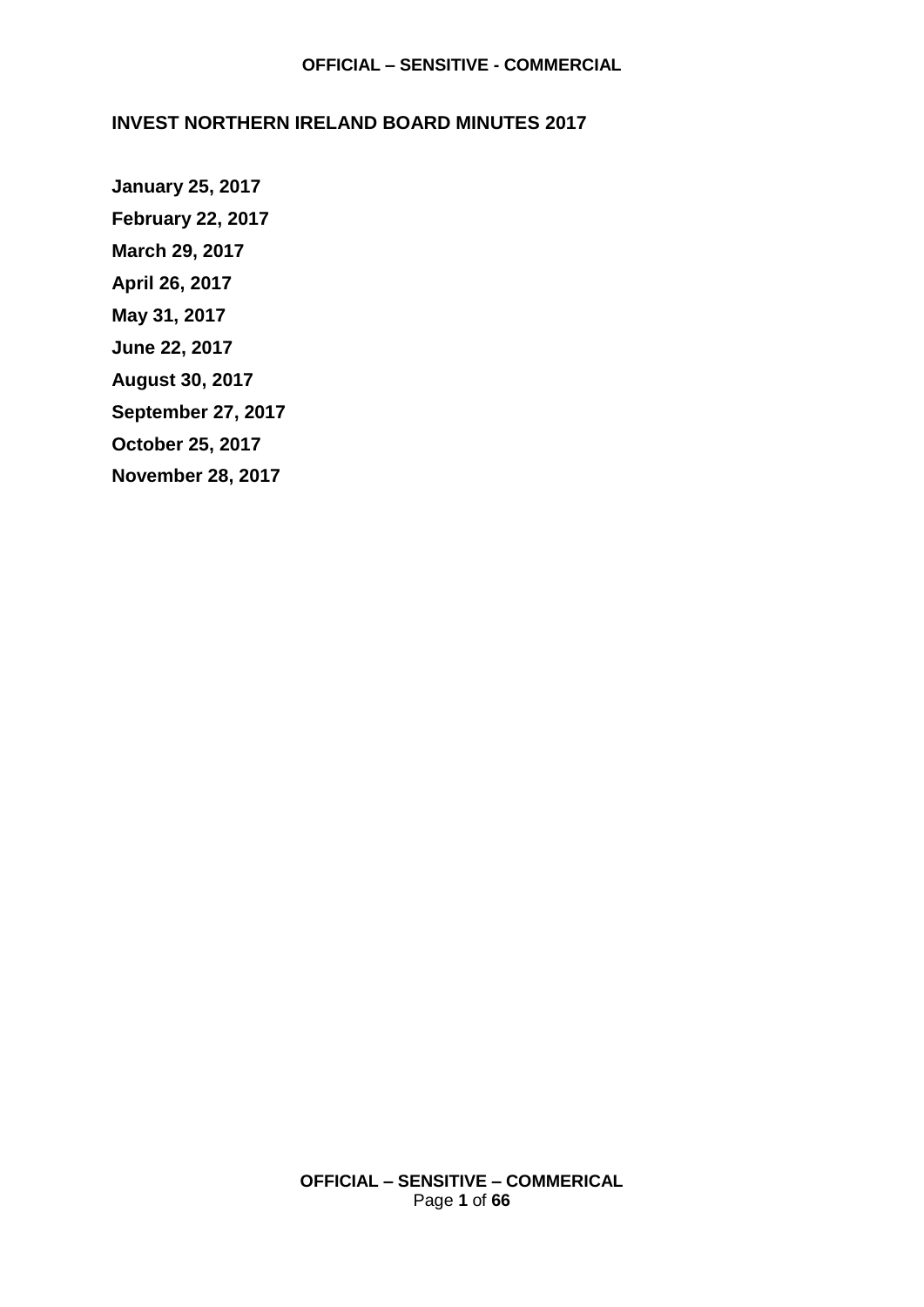## <span id="page-1-0"></span>**ONE HUNDRED AND FORTY- FIRST MEETING OF THE INVEST NORTHERN IRELAND BOARD 25 JANUARY 2017, INVEST NI HQ**

## **Present: Invest NI Board** Mark Ennis (Chairman) Brian Baird Ken Nelson **Accord Contract Contract Contract Contract Contract Contract Contract Contract Contract Contract Contract Contract Contract Contract Contract Contract Contract Contract Contract Contract Contract Contract Contr** Mark Sweeney **Peter McNaney Peter McNaney** Deborah Lange Scott Rutherford Padraig Canavan Gerard O'Hare Mark Nodder **Mark Note Accord Provider** Rose Mary Stalker

**In Attendance:** Alastair Hamilton, Tracy Meharg, Amanda Braden, Mel Chittock, Jeremy Fitch, Olive Hill, Bill Scott, Peter Harbinson and Carol Keery

#### **Minute Taker:** Karen Hendrie

The meeting commenced ahead of schedule at 12.50pm

#### **1. APOLOGIES & DECLARATIONS OF INTEREST**

#### **Apologies:** Steve Harper

The Chair asked members to declare any conflicts of interests relating to today's agenda. Board members declared the following Interests:

• Scott Rutherford - Catalyst Inc.; Cirdan Imaging Ltd/QUB; and Devenish Nutrition Limited/QUB/AFBI

The Board concluded that since there would be no substantive discussion on any of the above declared interests no conflicts existed. If discussions arose respective Board members would be required to leave the meeting.

#### **OFFICIAL – SENSITIVE – COMMERICAL** Page **2** of **66**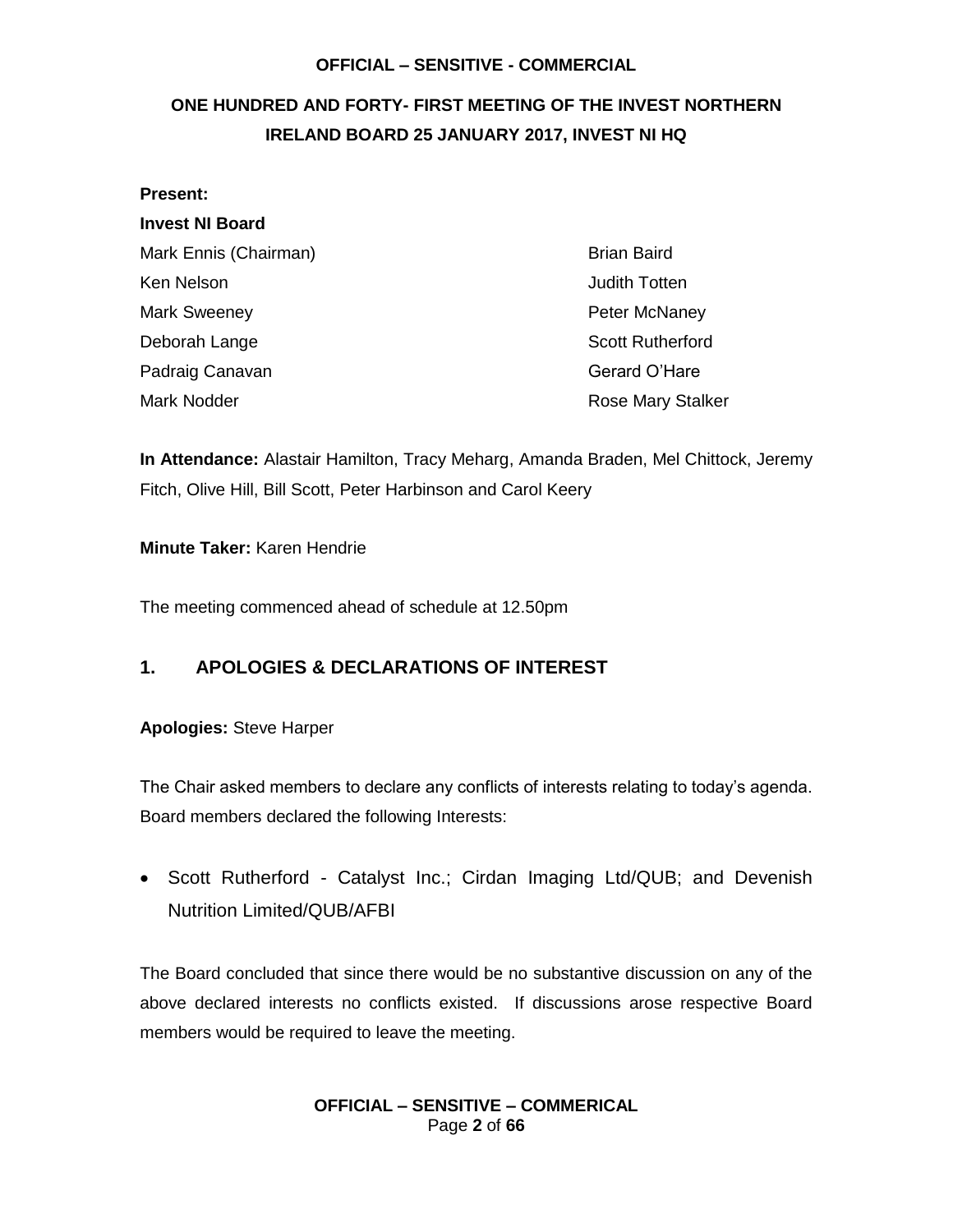## **2. ITEMS FOR DISCUSSION**

#### **2.1 CATALYST INC.**

The following representatives from Catalyst Inc. joined the Board meeting to present their vision, future plans and actions: Dr Norman Apsley, CEO; Philip Maguire, Director of Finance & Administration; Mervyn Watley, Director of Corporate Real Estate & Facilities, Dr Joanne Stuart, Director of Development and John Knapton, Director of the Connect Springboard Programme.

Dr Apsley provided the Board with an overview of the Northern Ireland Science Park, its achievements to date and recent relaunch as Catalyst Inc. in 2016. He also outlined the future plans and challenges for Catalyst Inc. including in the three priority areas of R&D, Education and Risk Capital. Dr Apsley also detailed their future plans in the area of real estate and collaboration.

The Board thanked Dr Apsley and his colleagues for their presentation and congratulated them on their achievements to date. The Board asked what Invest NI can do to help Catalyst Inc. going forward. Dr Joanne Stuart advised that while Catalyst Inc. already has a positive relationship with Invest NI she believes this can be enhanced with further communication between both organisations and greater collaboration.

Olive Hill agreed to follow up and liaise with Catalyst Inc. to take forward actions arising from the meeting and explore opportunities for greater collaboration going forward. **ACTION: OLIVE HILL**

#### **2.2 SCOTTISH ENTERPRISE**

Dr Lena Wilson, Chief Executive and Paul Lewis, MD International Operations from Scottish Enterprise joined the Invest NI Board.

Dr Wilson and Paul Lewis provided an overview of Scottish Enterprise's strategy, its key areas of focus and key drivers in achieving its goal of building an innovative, high wage and high productivity economy.

#### **OFFICIAL – SENSITIVE – COMMERICAL** Page **3** of **66**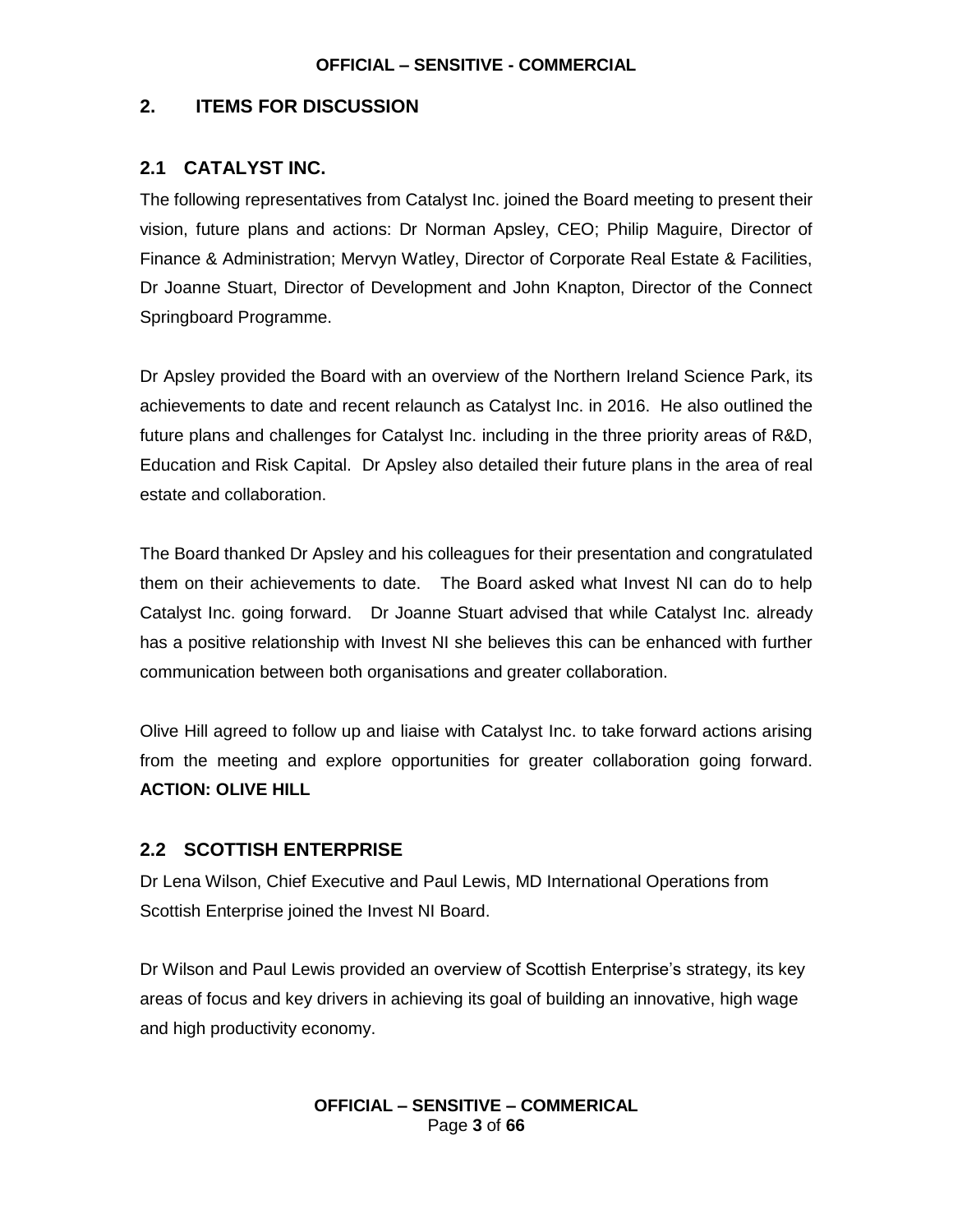Dr Wilson and Paul Lewis then had an opportunity to discuss with the Board and share views and insights in the area of economic development.

The Chair and Board thanked Dr Wilson and Paul for taking the time to join the Board and share their experiences.

## **3. MONTHLY REPORTING TO BOARD**

#### **3.1. MINUTES**

The minutes of the November Board meeting were agreed as a true record of the meeting.

Rose Mary Stalker queried the Work in Progress (WiP) pipeline action that was referenced in November's minutes. The CEO provided an update and advised that to date there has been no indication of a downturn in this pipeline post the EU referendum result.

The Board asked that CEO provide updates on Work in Progress as required as part of future updates to Board. **ACTION: CEO**

#### **3.2. MATTERS ARISING**

The Actions table was reviewed and addressed.

It was noted that the NI-CO Review of Governance which was commissioned in December 2016 is due to be presented to ELT in February and an update presented to Board at February's meeting.

#### **3.3. CEO REPORT**

The Chief Executive asked members to note the CEO report to Board.

The Chief Executive provided an update to Board on key projects assisted and key projects recently announced including FinTrU Ltd.

The Chief Executive updated the Board on progress against the Invest NI Corporate Scorecard.

#### **OFFICIAL – SENSITIVE – COMMERICAL** Page **4** of **66**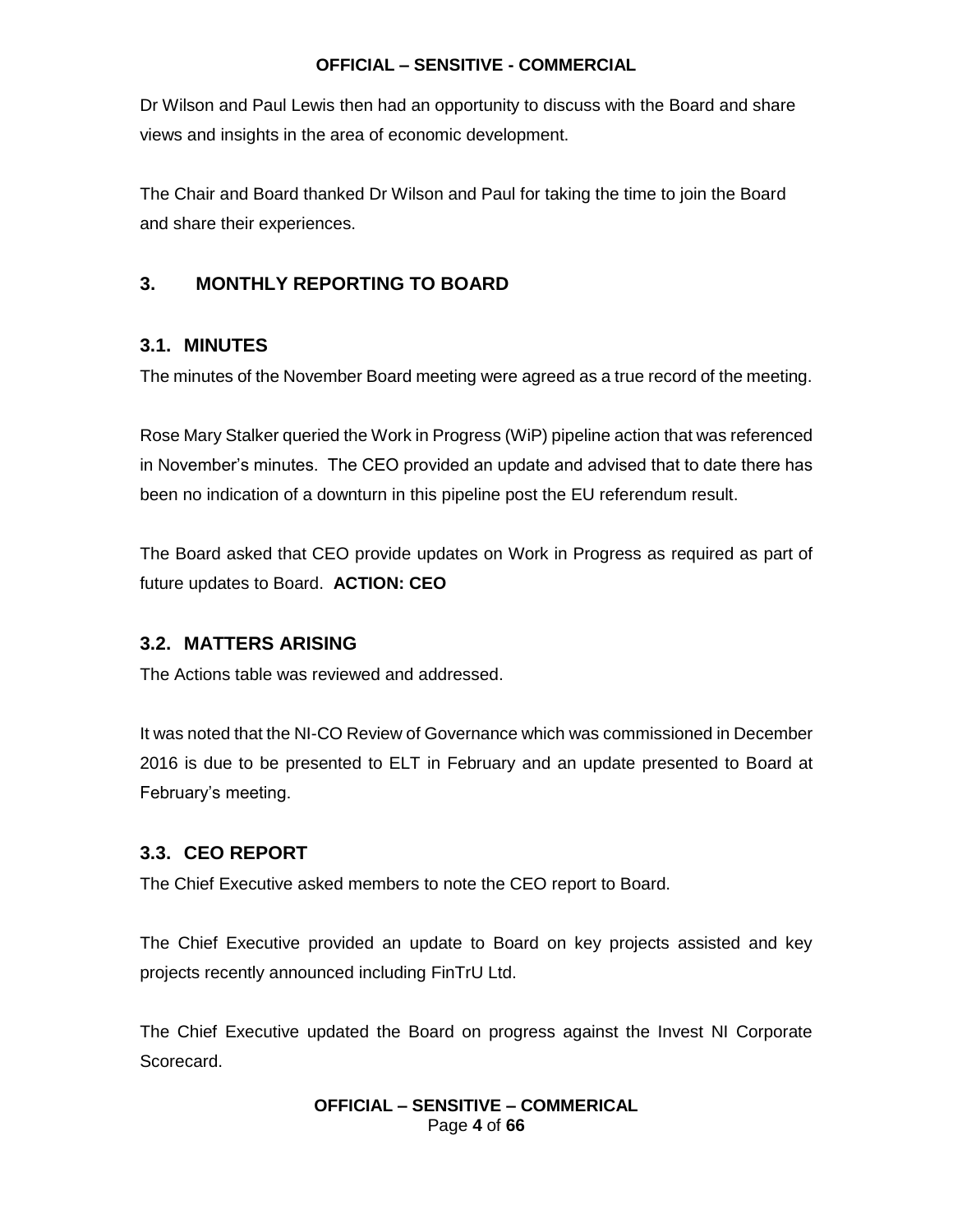He noted that the spot monthly sickness absence rate increased from 3.2% in November 2016 to 4.19% in December 2016 as a result of an increase in short term sick in December due to seasonal illnesses such as colds and flus.

The 12 month rolling absence rate increased to 3.4% in December against a target of 3.25%. The Chief Executive noted that he was confident that this was being proactively managed by HR Group and all action that reasonably could be taken to manage this was already being done. The Board recognised this and agreed with the ongoing approach.

The Chief Executive provided the Board with an overview of the results from the 2016 MLA survey which was published in December. He also updated the Board on the upcoming NI Assembly elections and the potential impact on Invest Northern Ireland.

The Chief Executive presented the Board with an update to the proposed Invest NI Corporate Plan and proposed that the plan would be launched with effect from April 2017.

It was agreed that a draft Corporate Plan paper will be issued to Board in February. The Chair asked that additional time be allocated in order to facilitate full discussion at February's Board meeting. **ACTION: OLIVE HILL**

#### **3.4. FINANCE REPORT**

Mel Chittock asked the Board to note the Finance Report.

Board member Rose Mary Stalker noted that it was encouraging to note that the average claims processing time for December was back on target at 29 days against a target of 30 days.

#### **3.5. MARKETING AND COMMUNICATIONS REPORT**

Peter Harbinson asked the Board to note the Communications Report.

A new Chief Digital Officer has been appointed by the Strategic Investment Board to support Invest NI and Tourism NI on Digital Transformation. Dave Vincent will join the Strategic Investment Board on 6th February 2017.

> **OFFICIAL – SENSITIVE – COMMERICAL** Page **5** of **66**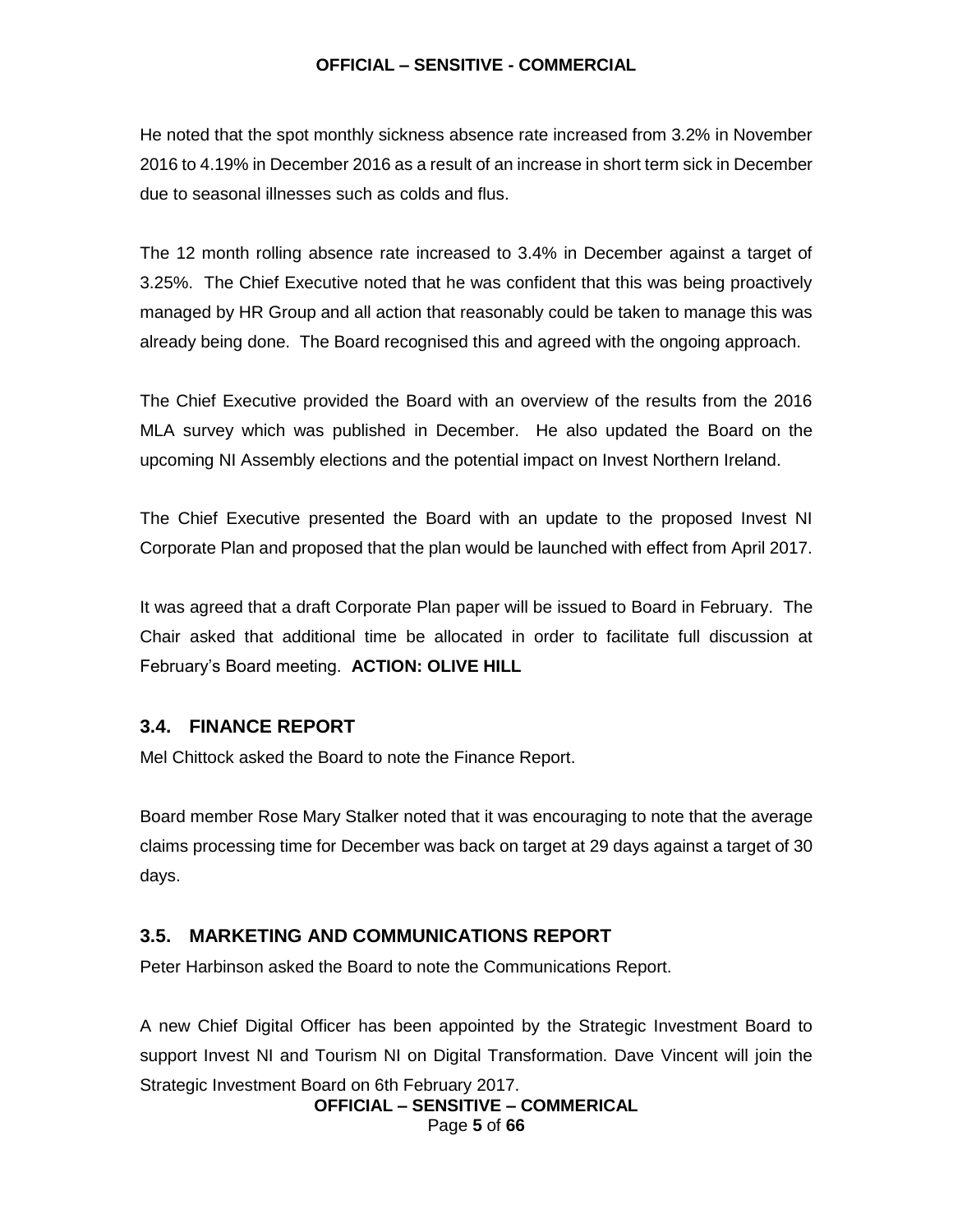The Board asked that the Chief Digital Officer be invited to present to Board in the near future. **ACTION: OLIVE HILL**

## **3.6. CASEWORK REPORT TO THE BOARD**

The Board noted this report.

## **3.7. AUDIT & RISK COMMITTEE UPDATE**

Deborah Lange, Chair of the Audit & Risk Committee asked the Board to note the minutes of the ARC meeting which took place on 23 November 2016 which are included in January's Board pack.

It was confirmed a letter was issued to the DfE Permanent Secretary on 21<sup>st</sup> December regarding the outstanding issue of departmental representation at ARC. It was noted that to date a response has not been received and no DfE representative has been confirmed for the next ARC meeting due to take place on  $1<sup>st</sup>$  February 2017. The Board asked to be kept updated on the Departmental response to this issue.

Deborah Lange also noted that the ARC self-assessment had begun and was underway.

#### **4. CHAIRMAN'S BUSINESS**

The Chairman congratulated Ken Nelson on his recent appointment as Chair of InterTradeIreland.

The Chairman proposed that InterTradeIreland to be invited to present to Board; with the presentation and discussion to centre on outcomes from the current mapping study. **ACTION: OLIVE HILL**

#### **5. DATE OF THE NEXT BOARD MEETING**

The next Board meeting, will be on Wednesday 22<sup>nd</sup> February 2017. Venue to be confirmed.

The Board Meeting ended at 4.45pm.

**OFFICIAL – SENSITIVE – COMMERICAL** Page **6** of **66**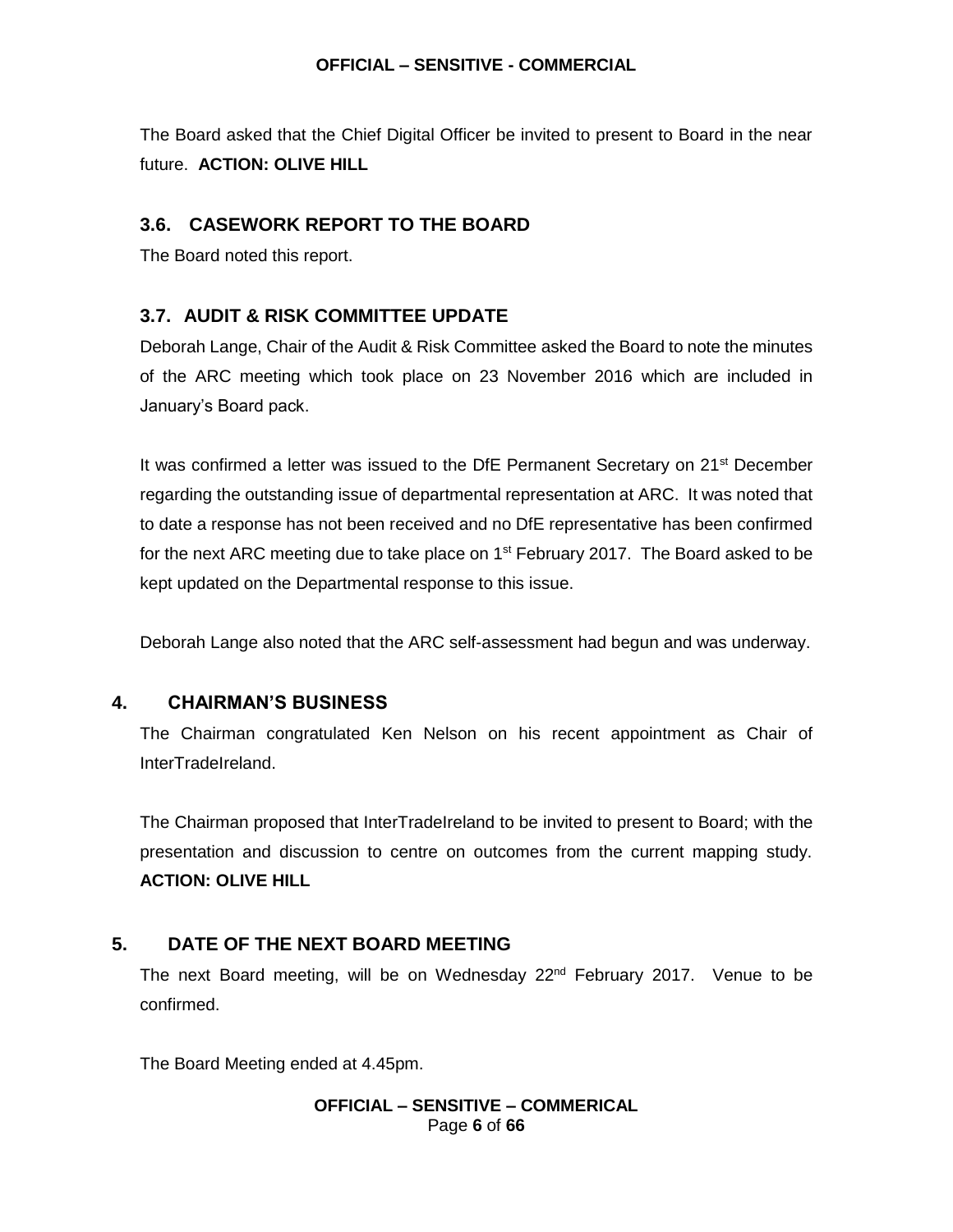## <span id="page-6-0"></span>**ONE HUNDRED AND FORTY-SECOND MEETING OF THE INVEST NORTHERN IRELAND BOARD 22 FEBRUARY 2017 AT BAKER MCKENZIE, BELFAST**

| Present:               |                          |
|------------------------|--------------------------|
| <b>Invest NI Board</b> |                          |
| Mark Ennis (Chairman)  | <b>Brian Baird</b>       |
| Ken Nelson             | <b>Rose Mary Stalker</b> |
| Peter McNaney          | <b>Mark Nodder</b>       |
| Deborah Lange          | <b>Scott Rutherford</b>  |
| Padraig Canavan        | Gerard O'Hare            |

**In Attendance:** Alastair Hamilton, Tracy Meharg, Amanda Braden, Mel Chittock, Jeremy Fitch, Olive Hill, Bill Scott, Steve Harper, Peter Harbinson and Carol Keery

**Minute Taker:** Karen Hendrie

## **1. APOLOGIES & DECLARATIONS OF INTEREST**

The meeting commenced at 12.30pm

**Apologies:** Judith Totten and Mark Sweeney

The Chair asked members to declare any conflicts of interests relating to today's agenda. No conflicts were declared.

#### **2. ITEMS FOR DISCUSSION**

#### **2.1. BAKER MCKENZIE**

Jason Marty, Global Director of Operations for Baker McKenzie joined the Board meeting.

He provided the Board with an overview of the company's journey to date in Northern Ireland, the current scale of their Belfast operation and their plans for the future.

#### **OFFICIAL – SENSITIVE – COMMERICAL** Page **7** of **66**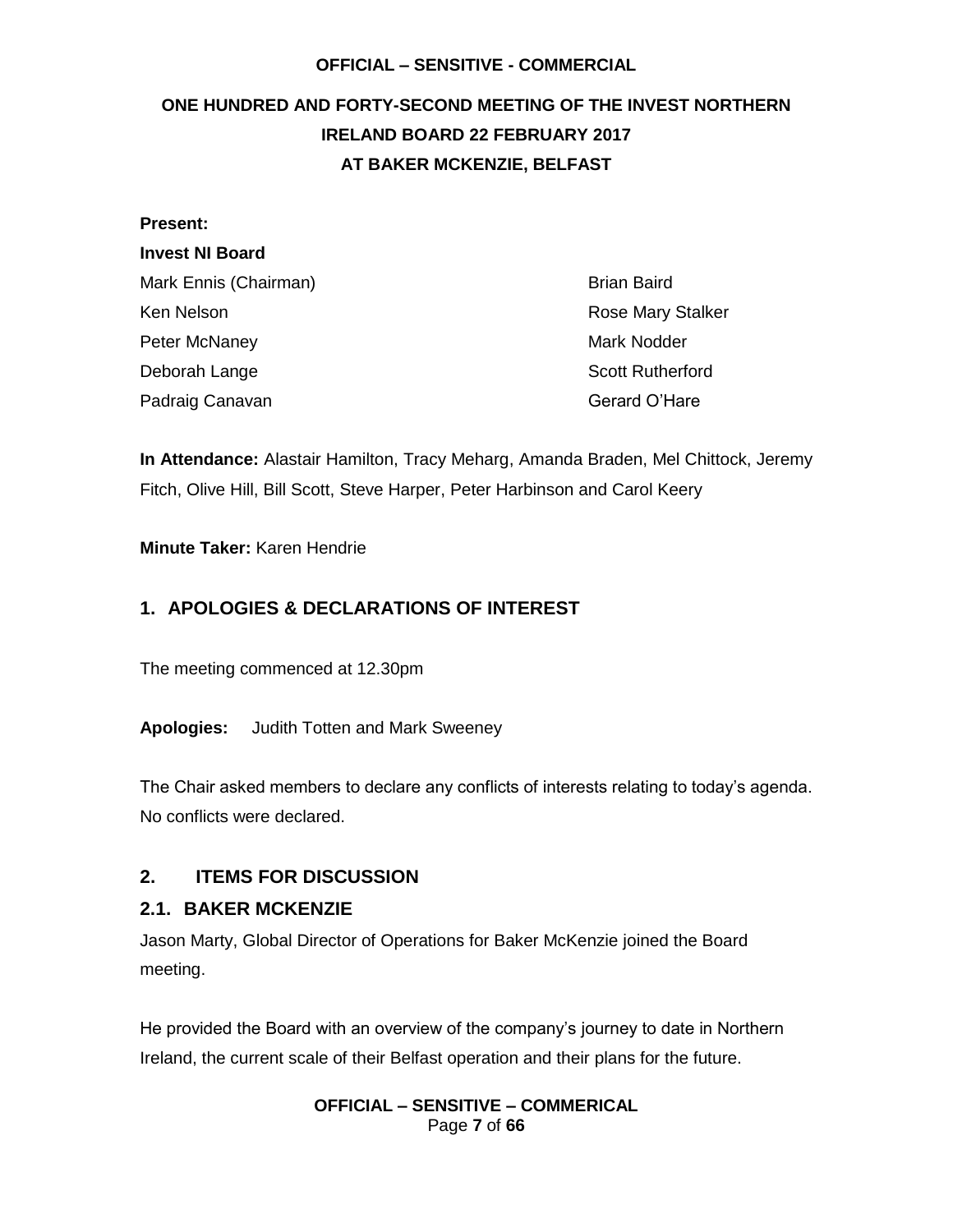The Board thanked Jason for his hospitality in hosting the Board meeting and the opportunity to hear valuable insight from an existing investor.

## **2.2. CORPORATION TAX UPDATE**

David Roberts, Invest NI Economist joined the Board to present an update on the report which was commissioned to explore the opportunities that exist for NI with a lower Corporation Tax.

David updated the Board on the nature of the opportunity within the key sectors and the priority sub sectors. David also highlighted the projected skills requirements and implications as well as detailing key considerations for Invest NI in order to fully leverage Corporation Tax.

#### **2.3. NI-CO GOVERNANCE REVIEW**

It was previously agreed that an IAS review of the purpose and scope of NI-CO would be carried out. Carol Keery updated the Board on the initial findings of this review which concluded that overall there is an adequate and effective system of governance, risk management and control. Some recommendations were made by IAS to enhance the control environment.

As a next step Carol Keery to finalise an action plan to address more effective governance between NI-CO and Invest NI. The action plan to be brought back to ARC and Board for consideration. **ACTION: CAROL KEERY**

#### **2.4. DIGITAL CATAPULT NI**

Tom Gray, Head of Digital Catapult NI and Gary Campbell, Invest NI Sector Development Manager joined the Invest NI Board to present an update on Digital Catapult NI who aim to drive the NI economy through the practical application of digital innovation and culture in order to make NI businesses more competitive, more productive and to drive regional growth.

> **OFFICIAL – SENSITIVE – COMMERICAL** Page **8** of **66**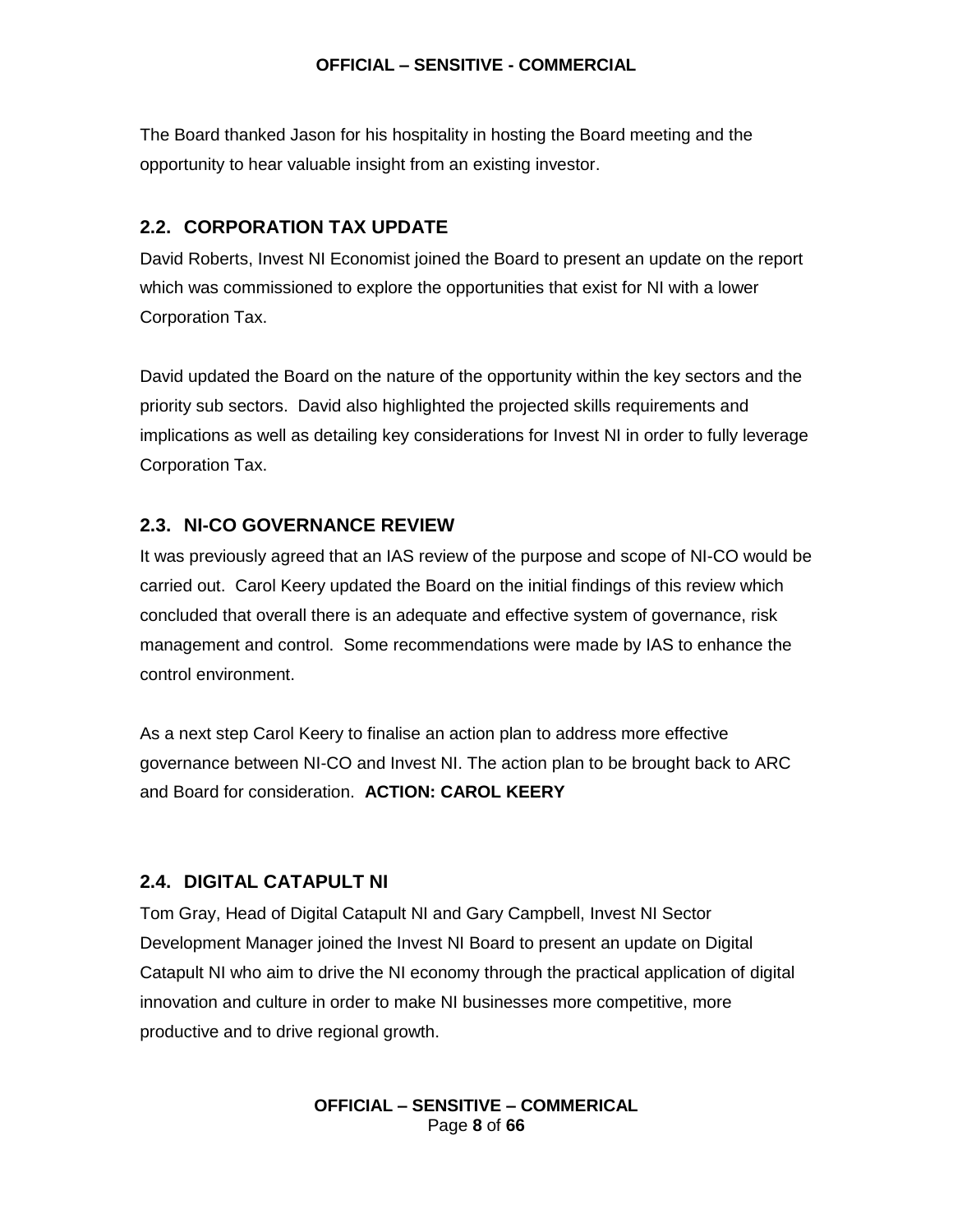Tom highlighted key sectors including Creative Industries, Digital Manufacturing, Health Wellbeing and Fitness and detailed how Digital Catapult NI aims to help businesses of all sizes by providing connections, support and helping them internationalise and provided a number of case study examples.

Tom outlined the next steps for Digital Catapult NI including the need to align further with MATRIX, the creation of a NI Digital Directory and the development of a Digital NI Brand.

Gary Campbell updated the Board on the five key areas of focus for Invest NI within this space; Data, Cybersecurity, Immersion, Intelligence and Connected.

## **2.5. ENTREPRENEURSHIP**

Patricia Devine and David Bradshaw from the Regional Business Group joined Board to present an update on the Entrepreneurship Action Plan which was previously presented to Board back in June 2016.

The Action Plan is focused on Partnership, Products and People and the next steps include developing partnerships; bringing the team together; developing and aligning products; branding and promotion; and delivery.

The Board discussed the potential role of an Entrepreneurship Champion and Steering Group.

An Action Plan including proposals for a single access point, steering group and Entrepreneurship Champion will be reported back on as part of the Corporate Plan.

## **2.6. CORPORATE PLAN**

The Chief Executive presented the Corporate Plan and asked that Board agree the document as the correct direction of travel in order to proceed and obtain Ministerial approval for the document.

**OFFICIAL – SENSITIVE – COMMERICAL** Board provided feedback on a number of areas within the Corporate Plan draft document. These were discussed with Board and it was agreed that a number of minor revisions would be made by ELT prior to Ministerial sign off.

Page **9** of **66**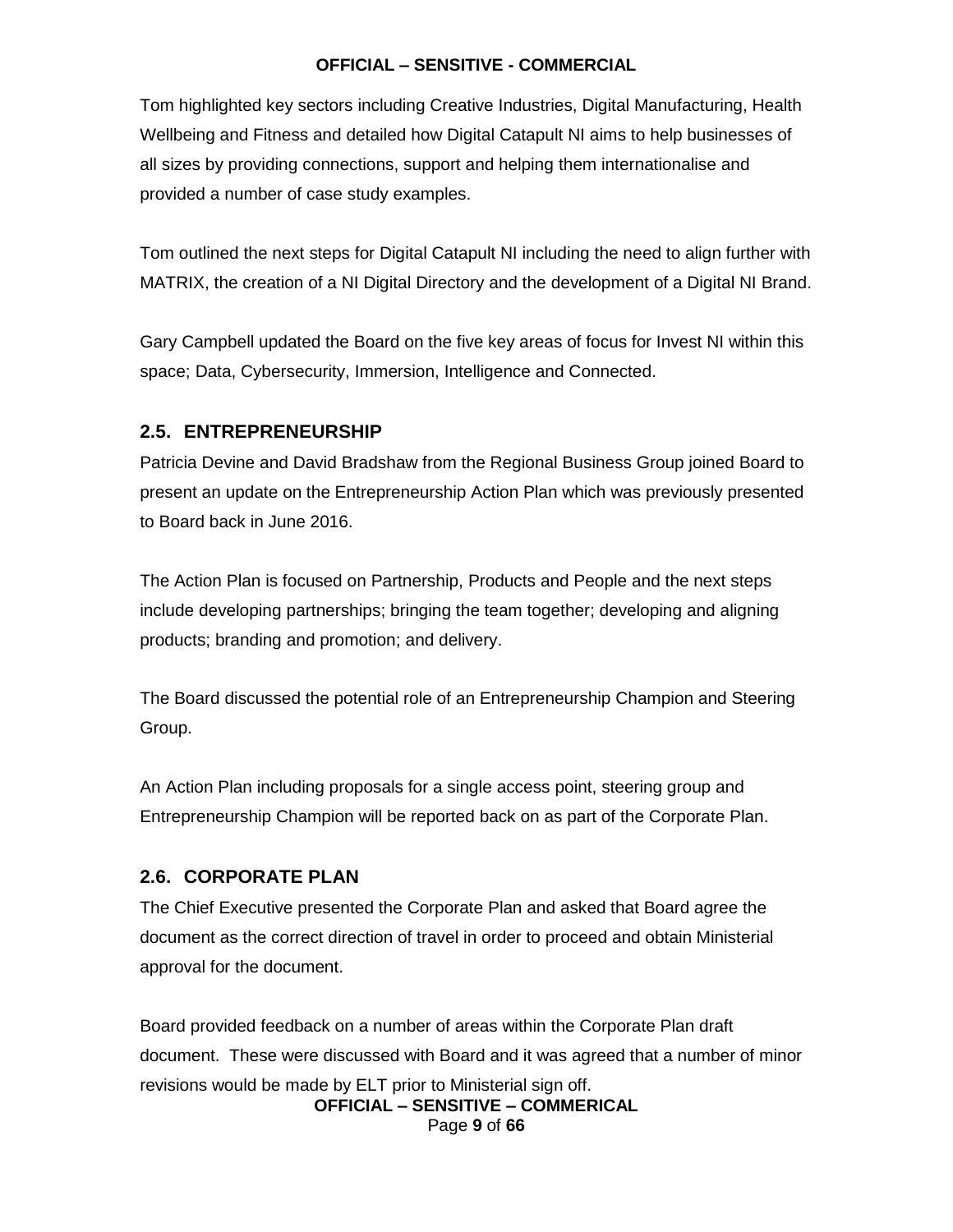Board provided broad endorsement for the Corporate Plan and the approach being taken.

A revised copy of the Corporate Plan to be copied to Board at the same time as it is sent to the Minister. **ACTION: OLIVE HILL**

The targets and outcome metrics discussed are to be copied to Board in advance of the next meeting to enable discussion and agreement at the next Board meeting. **ACTION: OLIVE HILL**

## **3. MONTHLY REPORTING TO BOARD**

#### **3.1. MINUTES**

The minutes of the January Board meeting were agreed as a true record of the meeting.

#### **3.2. MATTERS ARISING**

The Actions table was reviewed and addressed.

#### **3.3. CEO REPORT**

The Chief Executive asked members to note the CEO report to Board.

The Chief Executive updated the Board on progress against the Invest NI Corporate Scorecard.

#### **3.4. FINANCE REPORT**

Mel Chittock asked the Board to note the Finance Report.

#### **3.5. MARKETING AND COMMUNICATIONS REPORT**

Peter Harbinson asked the Board to note the Communications Report. Peter advised the Board that the Employee Engagement Survey has recently closed with a completion rate of 80%. This is an increase of 10% on last year's survey. The results are still being collated and will be reported back to Board at a later date.

#### **OFFICIAL – SENSITIVE – COMMERICAL** Page **10** of **66**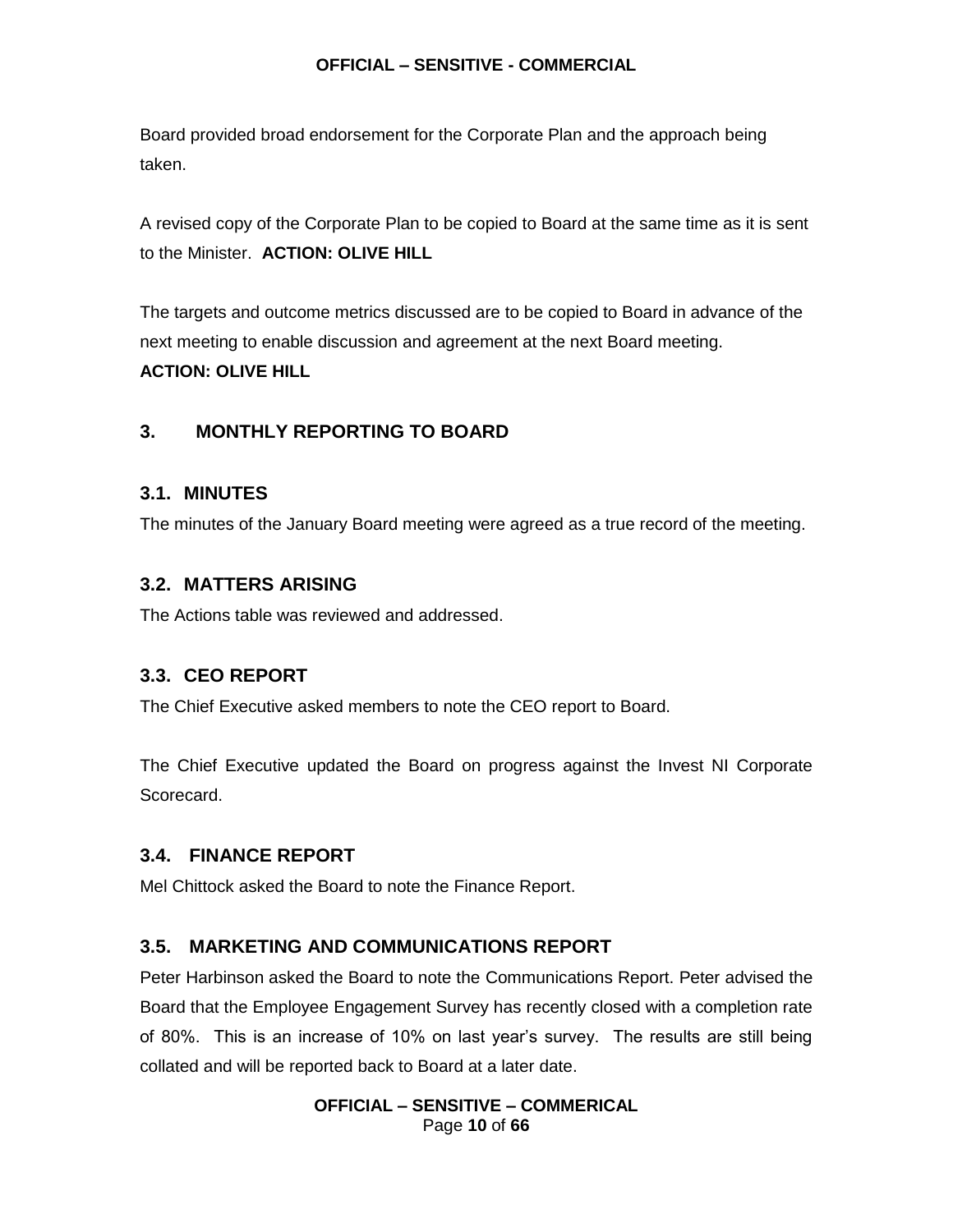#### **3.6. CASEWORK REPORT TO THE BOARD**

The Board noted this report.

## **3.7. AUDIT & RISK COMMITTEE UPDATE**

Deborah Lange, Chair of the Audit & Risk Committee asked the Board to note the draft minutes of the ARC meeting which took place on 1 February which are included in the Board pack.

It was advised that points raised in the letter issued to the DfE Permanent Secretary on 21<sup>st</sup> December are being progressed by the Department and Deborah will keep ARC and Board members updated accordingly.

## **4. CHAIRMAN'S BUSINESS**

Nothing substantive.

## **5. DATE OF THE NEXT BOARD MEETING**

The next Board meeting, will be on Wednesday 29<sup>th</sup> March 2017 at Invest NI HQ

The Board Meeting ended at 4.45pm.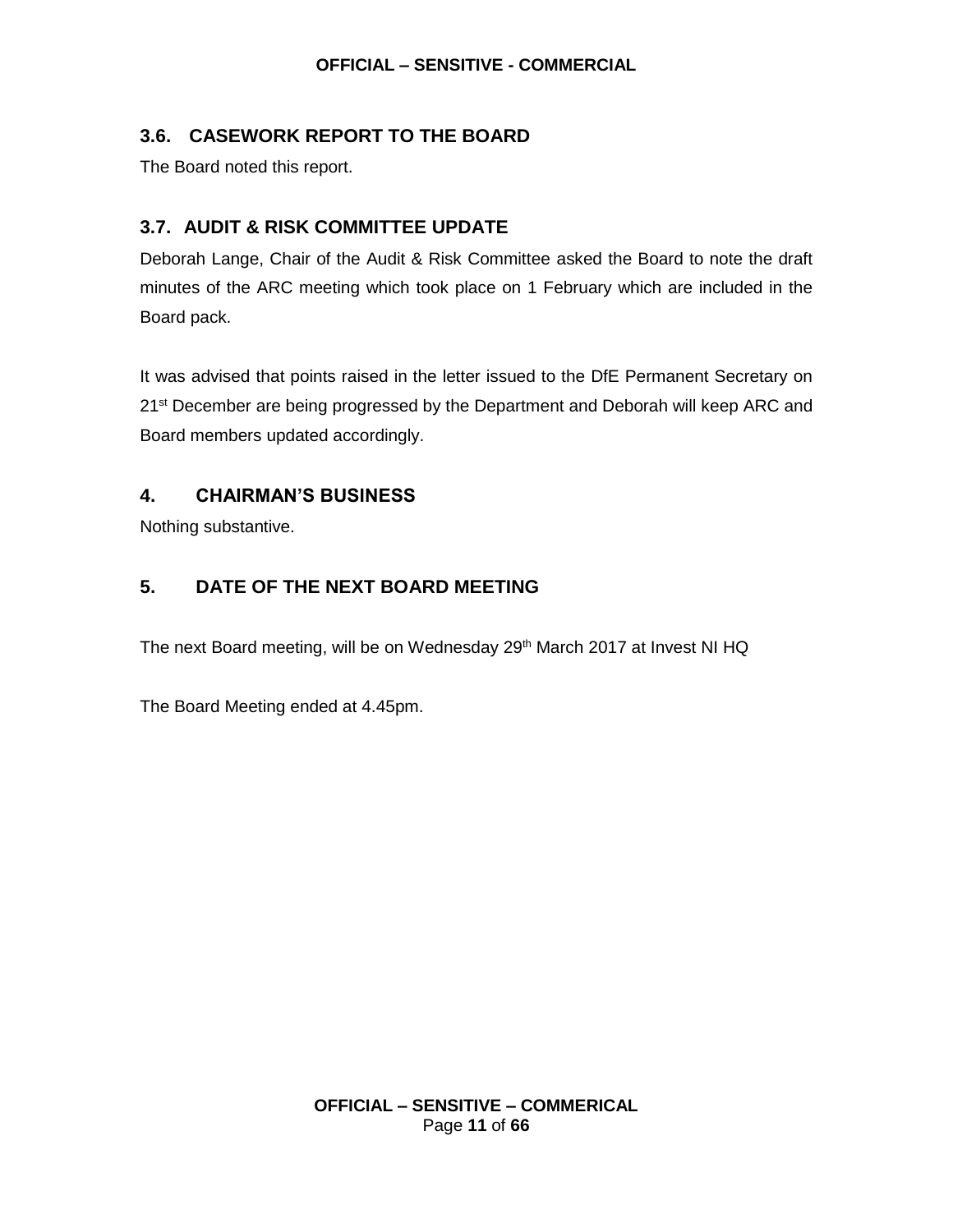## <span id="page-11-0"></span>**ONE HUNDRED AND FORTY-THIRD MEETING OF THE INVEST NORTHERN IRELAND BOARD 29 MARCH 2017 AT INVEST NI HQ**

| <b>Present:</b>              |                          |
|------------------------------|--------------------------|
| <b>Invest NI Board</b>       |                          |
| Gerard O'Hare (Deputy Chair) | <b>Brian Baird</b>       |
| Padraig Canavan              | <b>Rose Mary Stalker</b> |
| Peter McNaney                | <b>Mark Sweeney</b>      |
| Deborah Lange                | <b>Scott Rutherford</b>  |

**Note:** Deputy Chair, Gerard O'Hare chaired the meeting.

**In Attendance:** Alastair Hamilton, Tracy Meharg, Amanda Braden, Mel Chittock, Jeremy Fitch, Bill Scott, Steve Harper, Peter Harbinson and Carol Keery

**Minute Taker:** Karen Hendrie

## **1. APOLOGIES & DECLARATIONS OF INTEREST**

The meeting commenced at 12.45pm

**Apologies:** Mark Ennis (Chairman), Judith Totten, Mark Nodder, Ken Nelson and Olive Hill

The Chair asked members to declare any conflicts of interests relating to today's agenda. No conflicts were declared.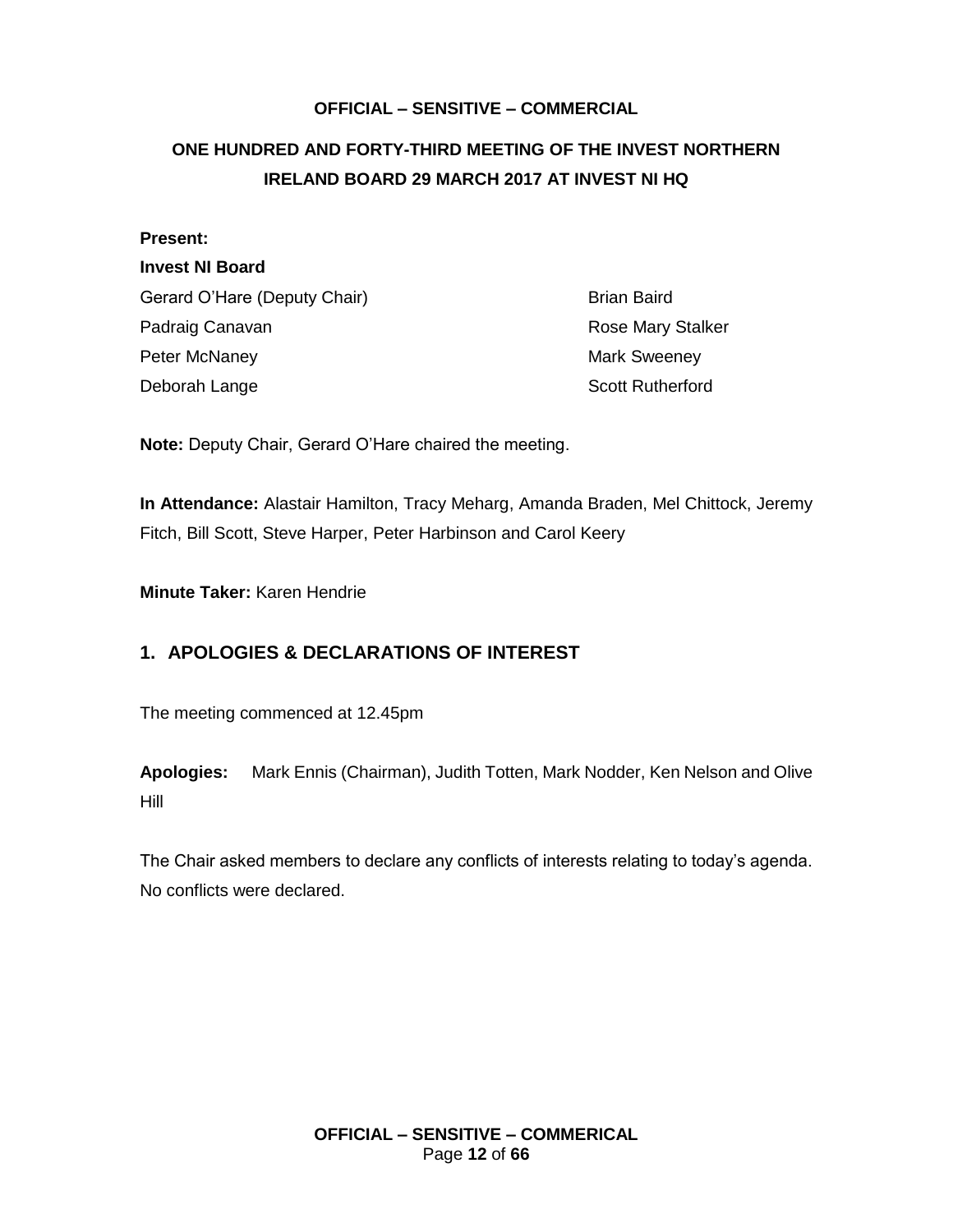## **2. MONTHLY REPORTING TO BOARD**

## **2.1. MINUTES**

The minutes of the February Board meeting were agreed as a true record of the meeting.

## **2.2. MATTERS ARISING**

The Actions table was reviewed and addressed.

## **2.3. CEO REPORT**

The Chief Executive asked members to note the CEO report to Board.

The Chief Executive updated the Board on his recent visit to South America where he announced a new Invest NI office in Santiago, Chile. He also visited Doha and Singapore and announced new offices in each location. The Chief Executive noted that it was encouraging to see the opportunities that existed in each of these markets.

The Chief Executive updated the Board on progress against the Invest NI Corporate Scorecard as at 28 February 2017. The Chief Executive acknowledged that it was disappointing to note the decrease in the employee engagement score and this requires further analysis and a wider conversation at senior executive level.

#### **2.4. FINANCE REPORT**

Mel Chittock asked the Board to note the Finance Report and provided an update on performance to date up to the 28<sup>th</sup> February 2017.

Mel also updated the Board on a number of recent media and FOI enquiries which have been received in relation to the Private Finance Initiative (PFI).

## **2.5. MARKETING AND COMMUNICATIONS REPORT**

Peter Harbinson asked the Board to note the Communications Report.

Peter advised that Inside Invest was recently short-listed for the national CIPR Inside Story Awards under the category of Best Public Sector or Charity Campaign. The awards took

**OFFICIAL – SENSITIVE – COMMERICAL** Page **13** of **66**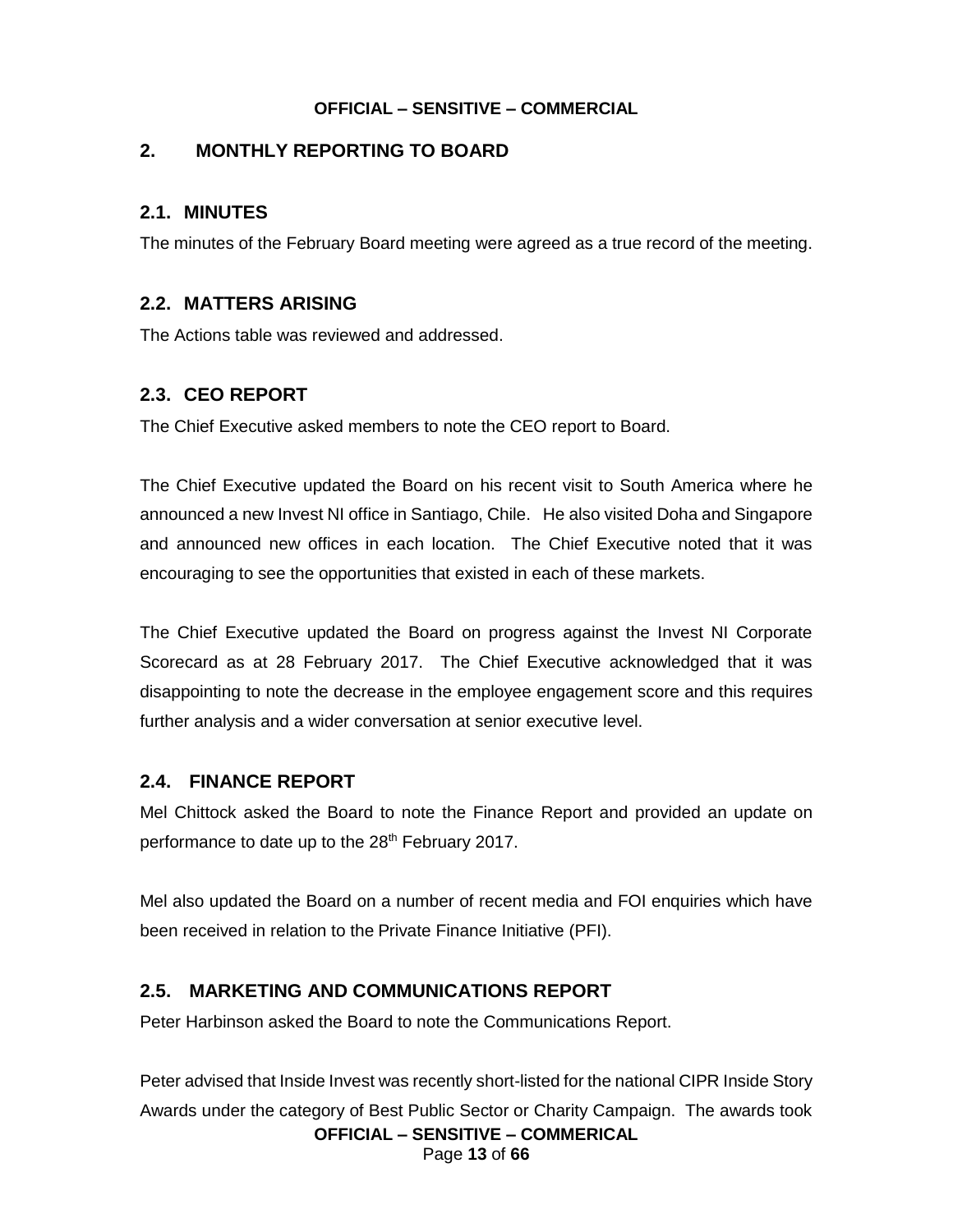place in London on 23 February and the team were delighted to be highly commended in this category.

Peter also updated the Board on the upcoming Routes Europe Conference which is taking place in Belfast in April.

## **2.6. CASEWORK REPORT TO THE BOARD**

The Board noted this report.

## **3. ITEMS FOR DISCUSSION**

## **3.1. EMPLOYEE ENGAGEMENT**

Mary de Almeida from the HR Group joined the Board to present the Invest NI Employee Engagement Survey Results 2017.

Mary was joined by Rachel Hill from L&D and Iain Joannides and Cheryl Wallace, from the Employee Engagement Champions Group. Iain and Cheryl presented an overview of the work undertaken to date by Invest NI Employee Engagement Champions, the role they play in helping to encourage Employee Engagement, and some of the challenges faced.

The Champions extended an invitation to the Board to join any of their meetings to hear issues that staff wish to raise, share your experience and help with our drive to improve employee engagement.

The Board commended the team on their work and re-emphasised the support which the Board have for their work in this important area.

## **3.2. AEROSPACE SECTOR**

Michael Polson and William McGuinness joined the Board to present an update on the work being undertaken as part of the NI Aerospace Sector Strategy.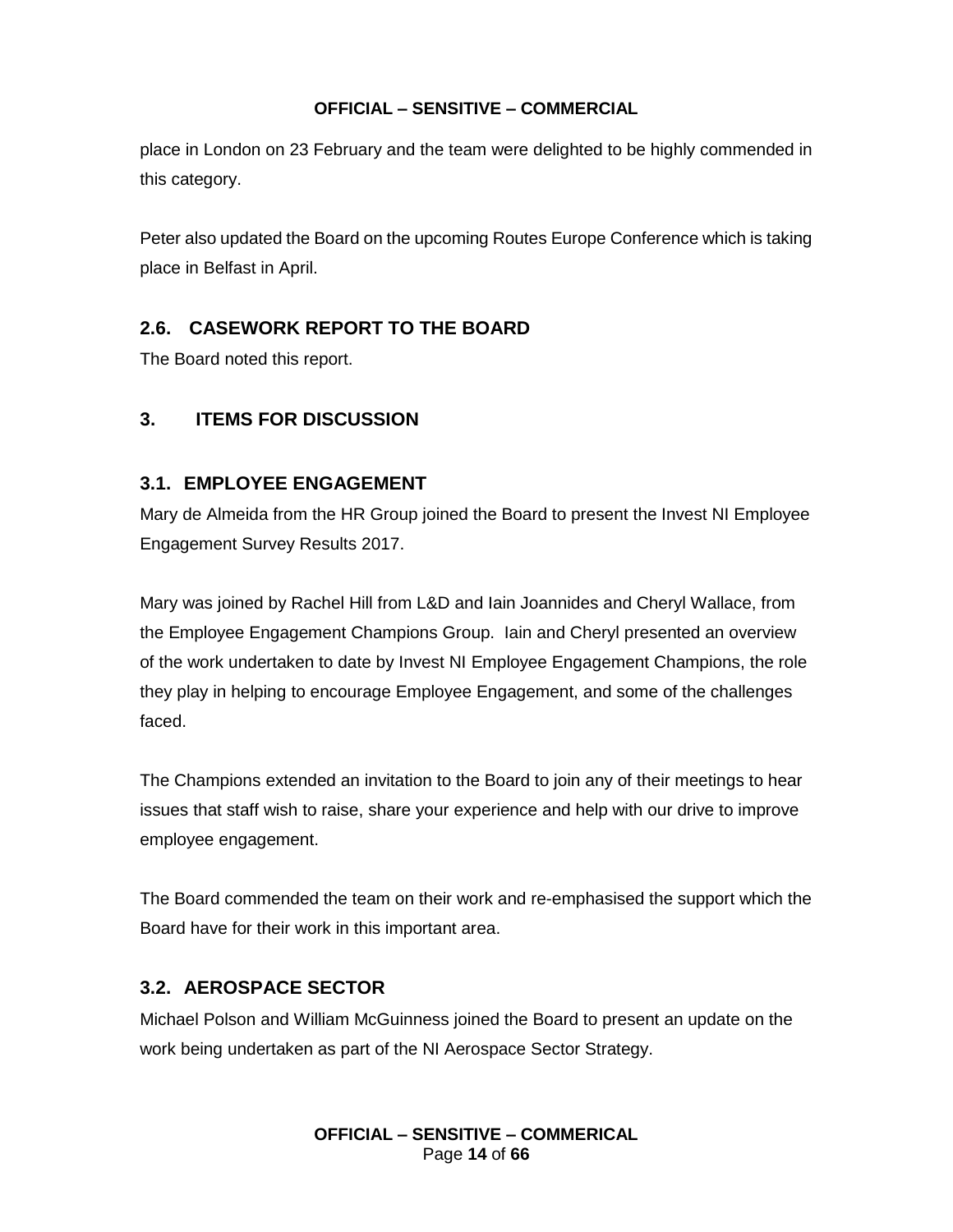They provided the Board with an overview of the Aerospace sector, covering the structure of the sector, its alignment to the wider UK strategy, the work Invest NI does in supporting our companies to improve their profile and competitiveness, along with some of the challenges faced in a very competitive global sector.

The Board recognised the valuable contribution made by this sector and congratulated the team on the pivotal role they are playing in driving the growth of this sector.

## **3.3. CORPORATE PLAN & OUTCOME METRICS**

The Chief Executive asked the Board to consider the proposed 2017-2021 Business Strategy which is included in the Board Packs. A number of minor revisions to the document were proposed by Board.

The Chief Executive then outlined the proposed Outcome Measures and Activity Measures and asked Board to consider approving.

Following discussion Board voted to accept the Board Strategy Document with agreed changes in addition to the Outcomes and Activity Measures as discussed.

Proposed: Mark Sweeney Seconded: Peter McNaney

**Board Resolution: Agreed**

## **3.4. 2017/18 SCORECARD TARGETS & OPERATING PLAN**

The Chief Executive presented for discussion and Board's consideration the measure which will form Invest NI's 2017/18 Corporate Scorecard and which will be tracked on a regular basis.

Following discussion Board confirmed they were content with the current draft of the 2017/18 Corporate Scorecard Targets.

It was agreed that the Operating Plan targets would be brought back to Board in April for further discussion and to seek Board approval.

> **OFFICIAL – SENSITIVE – COMMERICAL** Page **15** of **66**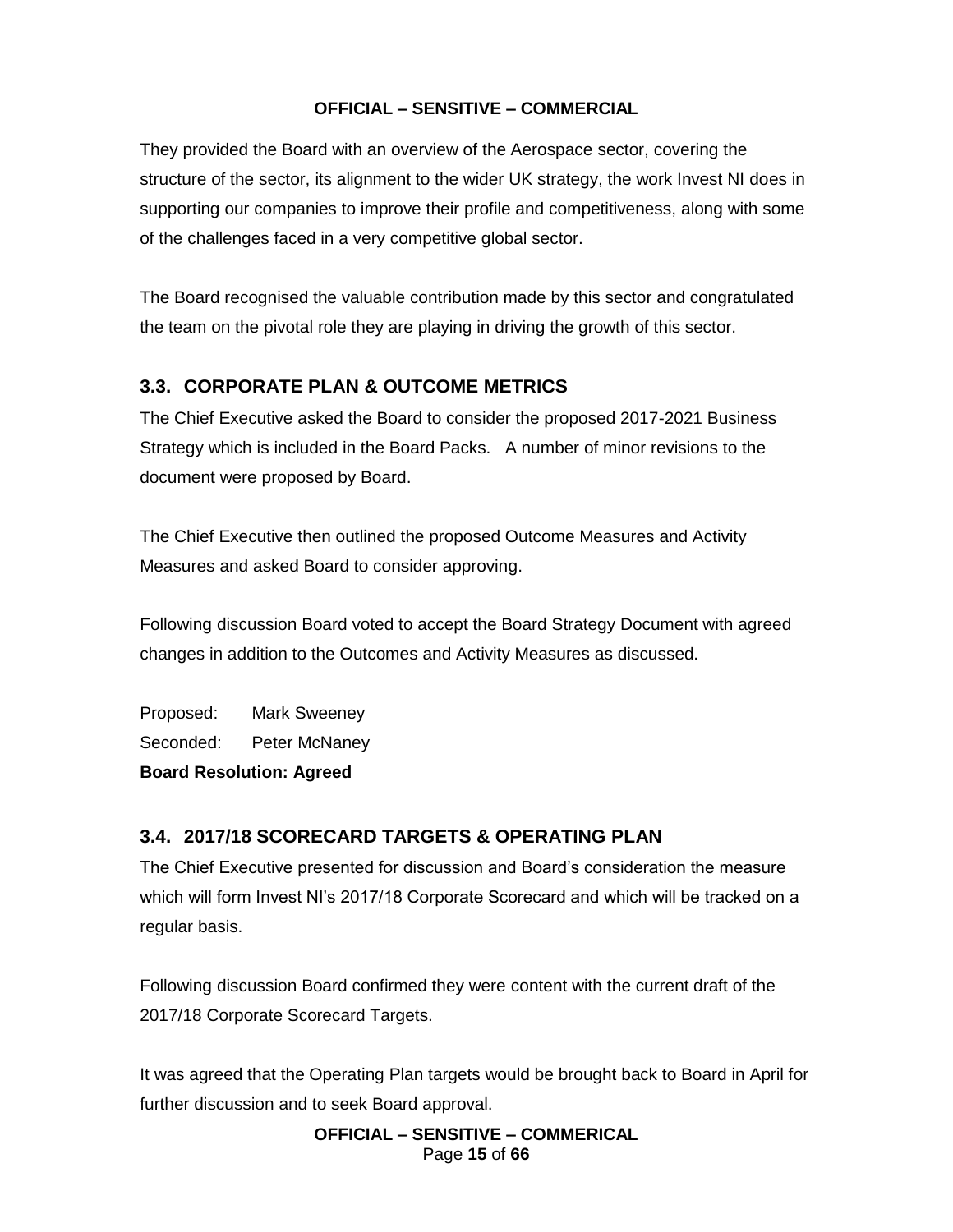## **4. BOARD OPERATING FRAMEWORK**

Mel Chittock asked the Board to note the updated draft Operating Framework. Mel provided an overview of the changes to the document and asked the Board to approve the document.

Proposed by Peter McNaney Seconded by Brian Baird

Board confirmed it was content to approve the updated Board Operating Framework. **Board Resolution: Agreed**

#### **5. CHAIRMAN'S BUSINESS**

The Chair reminded Board members to submit any outstanding returns ahead of year end.

## **6. DATE OF THE NEXT BOARD MEETING**

The next Board meeting, will be on Wednesday 26<sup>th</sup> April 2017 at Invest NI HQ

The Board Meeting ended at 4.15pm.

**OFFICIAL – SENSITIVE – COMMERICAL** Page **16** of **66**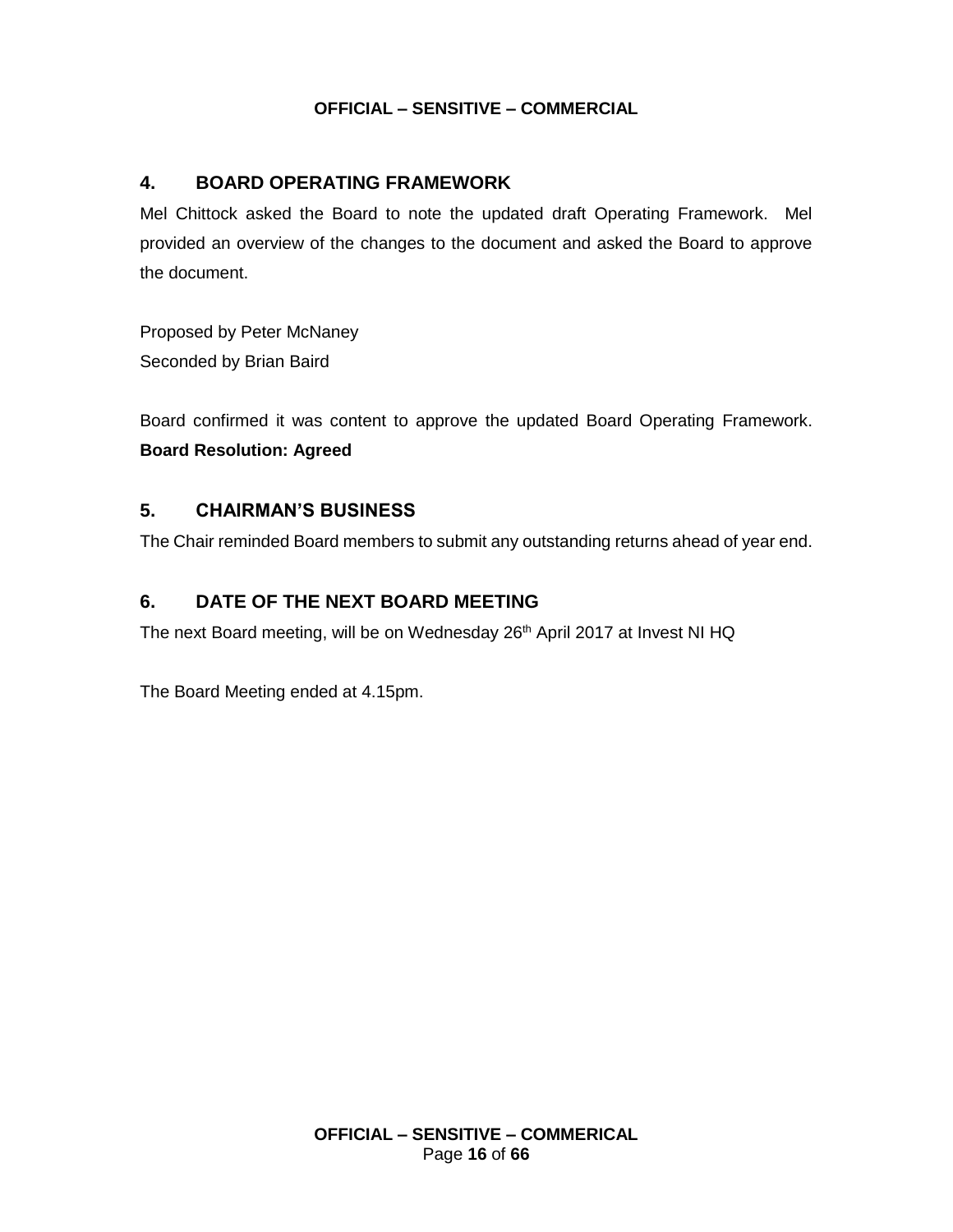## <span id="page-16-0"></span>**ONE HUNDRED AND FORTY- FOURTH MEETING OF THE INVEST NORTHERN IRELAND BOARD 26 APRIL 2017 AT INVEST NI HQ**

| <b>Present:</b>        |                         |
|------------------------|-------------------------|
| <b>Invest NI Board</b> |                         |
| Mark Ennis (Chairman)  | <b>Judith Totten</b>    |
| Mark Nodder            | Padraig Canavan         |
| Rose Mary Stalker      | Peter McNaney           |
| <b>Mark Sweeney</b>    | <b>Scott Rutherford</b> |
| Ken Nelson             |                         |

**In Attendance:** Alastair Hamilton, Tracy Meharg, Amanda Braden, Mel Chittock, Jeremy Fitch, Bill Scott, Steve Harper, Peter Harbinson, Olive Hill and Carol Keery

#### **Minute Taker:** Karen Hendrie

## **1. APOLOGIES & DECLARATIONS OF INTEREST**

The meeting commenced at 1.00pm

**Apologies:** Gerard O'Hare (Deputy Chair) and Deborah Lange

The Chair asked members to declare any conflicts of interests relating to today's agenda. No conflicts were declared.

#### **2. ITEMS FOR DISCUSSION**

#### **2.1. TOURISM NORTHERN IRELAND**

Terence Brannigan (Chair) and John McGrillen (Chief Executive) from Tourism NI joined the Board and provided an overview of the draft Tourism Strategy which they hope to launch in the near future.

> **OFFICIAL – SENSITIVE – COMMERICAL** Page **17** of **66**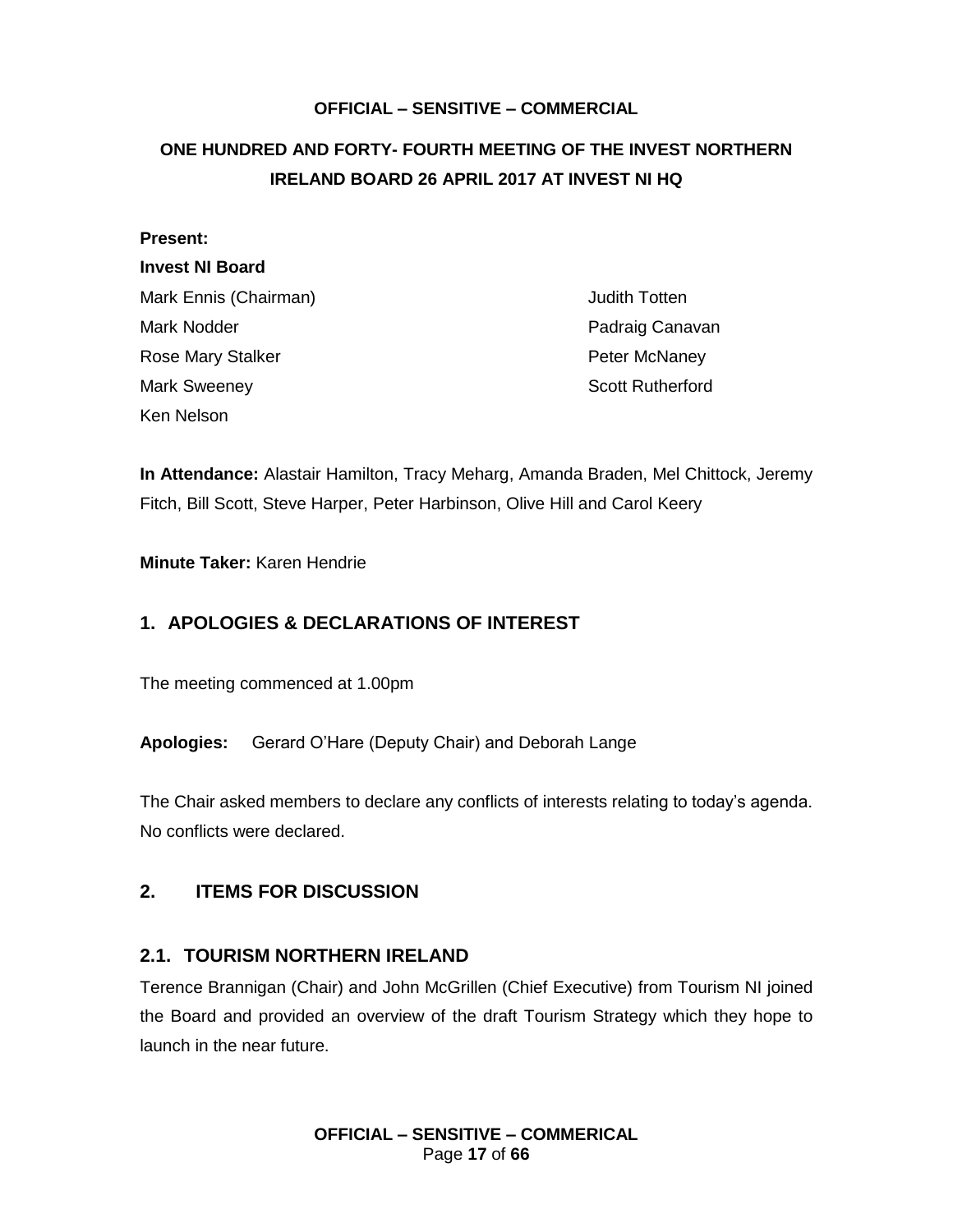Following the presentation there was a good discussion with the Board on many of the similar challenges faced by both organisations, and on potential areas of closer collaboration between Invest NI and Tourism NI.

## **3. MONTHLY REPORTING TO BOARD**

#### **3.1. MINUTES**

The minutes of the March Board meeting were agreed as a true record of the meeting.

#### **3.2. MATTERS ARISING**

The Actions table was reviewed and addressed.

#### **3.3. CEO REPORT**

The Chief Executive briefed the Board on the recent launch of Invest NI's Business Strategy to staff and advised that business organisations and media will be briefed on  $10<sup>th</sup>$ May.

The Chief Executive noted that ELT will begin to shift focus to the implementation of the business strategy and this will result in a more strategic CEO report to Board going forward.

The Chief Executive provided a performance update as at year end 31<sup>st</sup> March 2017 and noted a really strong performance across the year.

The Board recognised the effort and commitment of all staff in both delivering a further year of outstanding performance and an ambitious, well thought through Business Strategy.

#### **3.4. FINANCE REPORT**

Mel Chittock advised the Board that Finance are continuing to work through the provisional position. There are a number of late movements and the team are managing the impact of these so the accounts are not yet closed out.

> **OFFICIAL – SENSITIVE – COMMERICAL** Page **18** of **66**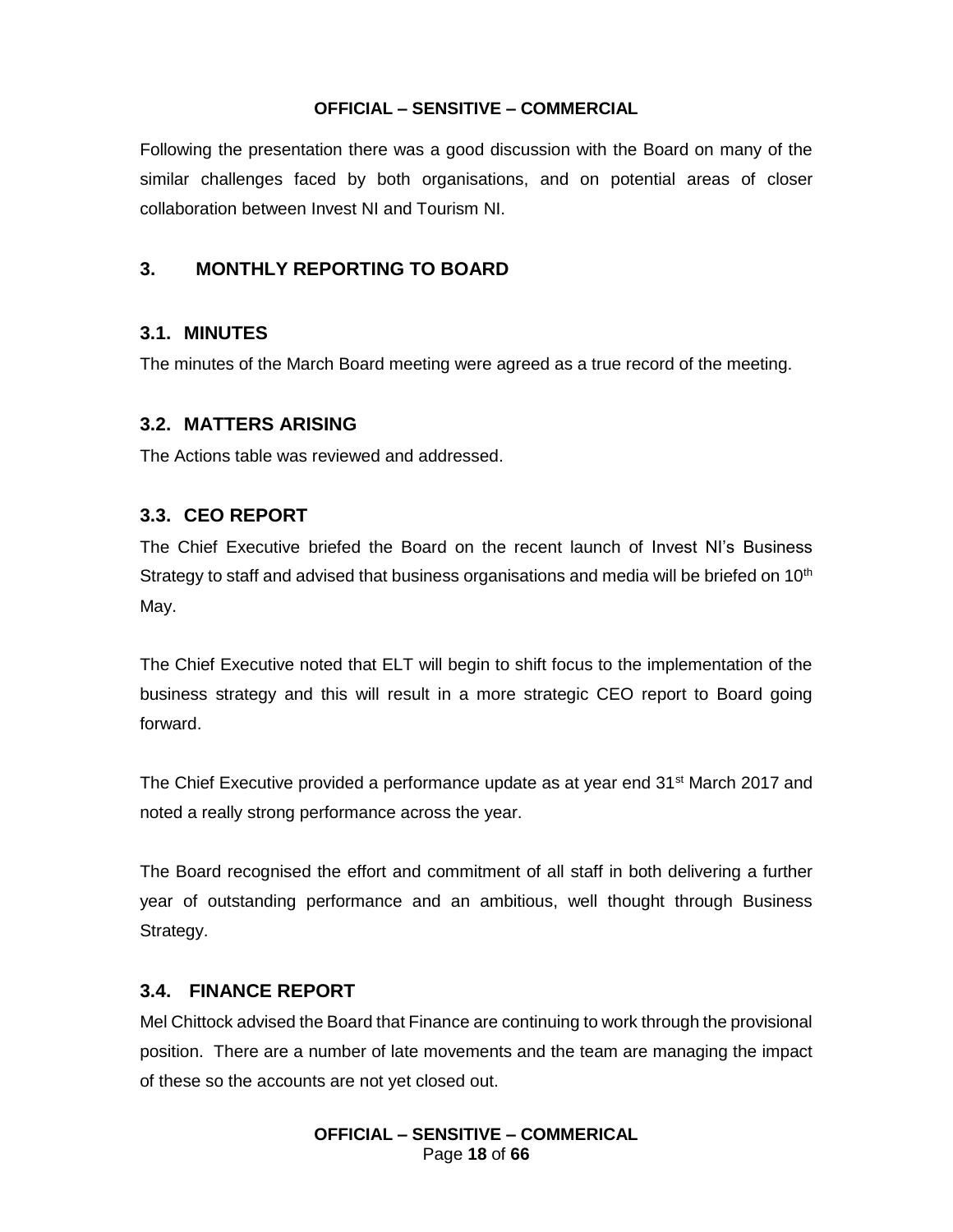The provisional position is that we are forecasting an outturn very close to budget level. In terms of the end of year audit, we will present our draft statutory accounts to the NIAO on Friday 12<sup>th</sup> May.

Mel advised the Board that grant claims processing for the year was just under 29 days. Mel also reminded Board members of the register of interests and the need to declare all interests.

## **3.5. MARKETING AND COMMUNICATIONS REPORT**

Peter Harbinson asked the Board to note the Communications Report.

Peter updated the Board on the Routes Europe Conference which was held from April 23- 25. Delivery of the event was led by Invest NI in partnership with Visit Belfast, Waterfront Belfast, Belfast City Council, Tourism NI, Tourism Ireland, our three regional airports, Titanic Belfast and DfE. The event was a unique opportunity to showcase Belfast and Northern Ireland as a business and tourism destination and attracted record numbers of delegates (over 1,300), airlines (113) and over 300 airports/tourism destinations. Over 4,500 separate meetings took place alongside the various conference sessions. The feedback from the Routes team and delegates was overwhelmingly positive.

The Board congratulated the entire Routes Europe project team, led by Anne-Marie Murphy, which delivered the event.

Peter also updated the Board on a number of upcoming events including App Sec Europe and the International Bar Associations' Bar Leaders Conference which are both taking place in May and also updated the Board on upcoming planned PR activity.

## **3.6. CASEWORK REPORT TO THE BOARD**

The Board noted this report.

The Board asked for confirmation of the approach being taken on appraising and approving projects that utilise agile methodologies. Olive Hill to get inputs from the

> **OFFICIAL – SENSITIVE – COMMERICAL** Page **19** of **66**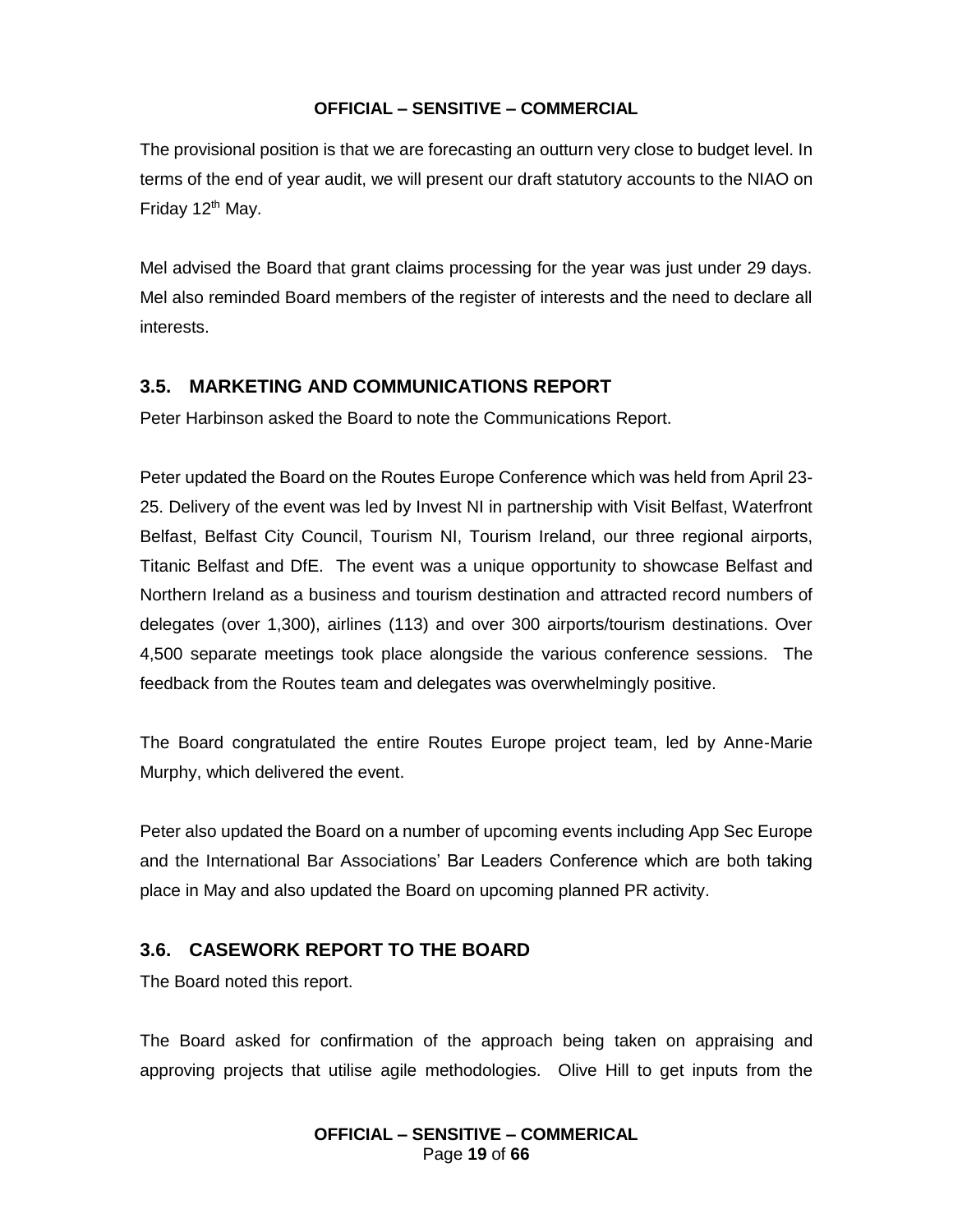Economist on how other economic development agencies address this issue. **Action: Olive Hill**

## **4. ITEMS FOR DISCUSSION CONTINUED**

## **4.1. 2017/18 OPERATING PLAN TARGETS**

The Chief Executive presented for discussion and Board's consideration for approval the 2017/18 Operating Plan.

With the exception of the 'First Time Innovators' target, which required a final figure, the Board confirmed that they were content to approve the 2017/18 Operating Plan.

Board asked that 'First Time Innovators' target is brought back to Board for discussion and approval in May. **Action: Tracy Meharg**

## **4.2. COMMUNITY PLANS**

Bill Scott introduced Mark Bleakney (Regional Manager, Southern Regional Office) who gave the Board an update of the current status of the 11 Councils' Community Plans and their associated Economic Plans.

Mark outlined the role which Invest NI is playing in these as one of a number of Statutory Partners and how Invest NI is helping to shape and influence each of the plans.

The Board recognised the good work which is going on throughout the organisation in working to ensure that there is good alignment between the Department's draft Industrial Strategy, Invest NI's Business Strategy and the Community and Economic Plans of each of the 11 councils.

Board also suggested that it may be beneficial for the CEO to meet with Council Chief Executives on a regular basis to aid strategic direction at this stage of the process.

## **4.3. AGILE WORKING**

**OFFICIAL – SENSITIVE – COMMERICAL** Page **20** of **66**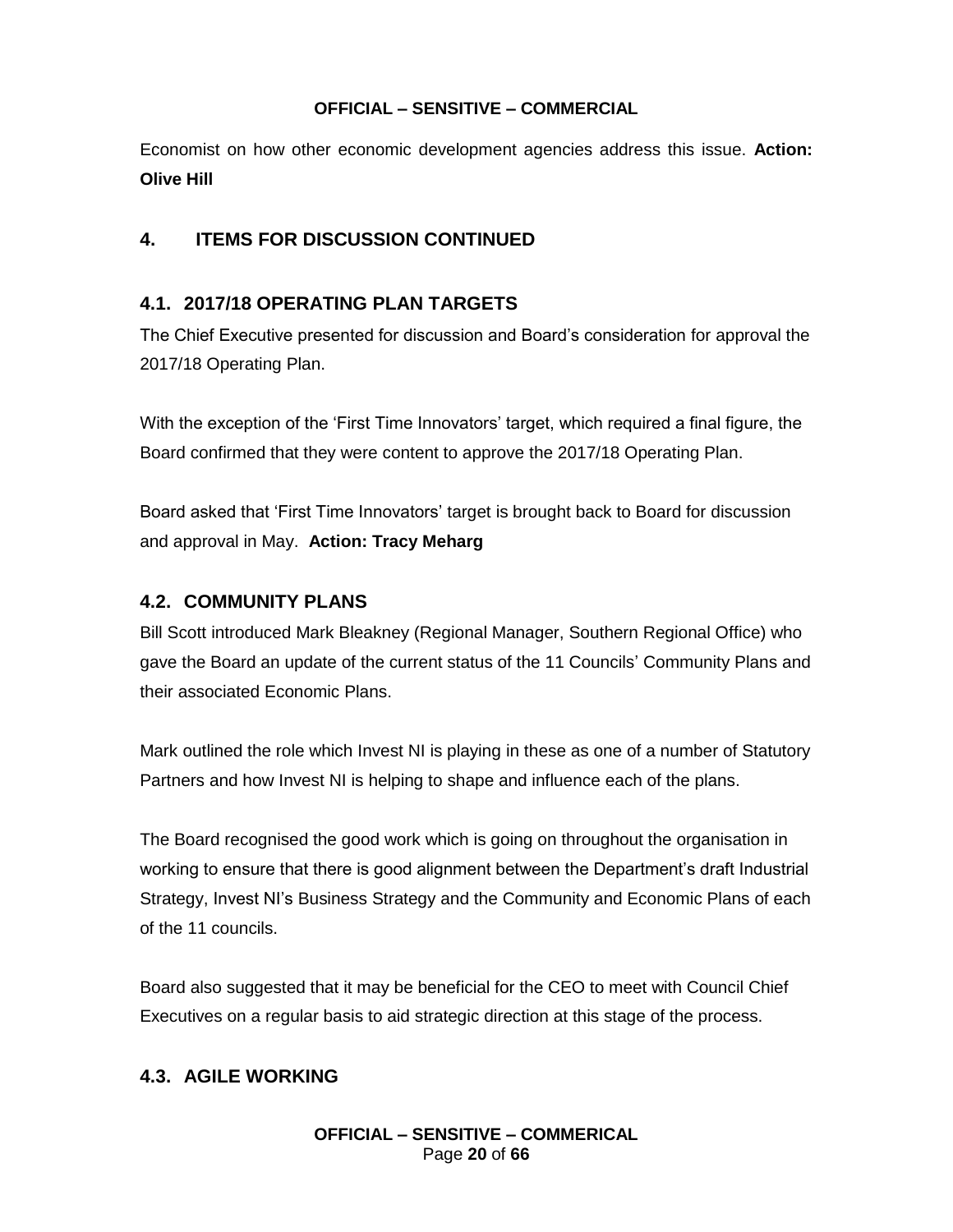Olive Hill introduced George McKinney, Strategy Manager who presented progress to date on the Agile Working Project. The Board were extremely supportive of the proposed direction of travel and recognised the potential huge benefits which it could bring for the organisation.

A number of Board members also gave some insights into their own experience of introducing similar concepts within their own organisations and the challenges they faced, which will help to further refine proposals.

## **4.4. BOARD ASSESSMENT ACTION PLAN**

Carol Keery asked the Board to note Board Assessment Action plan and provided an overview of the key areas for improvement identified in the Board Evaluation completed in 2016 and the agreed action plan designed to address these areas.

## **5. CHAIRMAN'S BUSINESS**

The Chair advised the Board that the date of the Invest NI Staff Conference is 13<sup>th</sup> June and encouraged Board members to attend. The conference will be followed by a working lunch to give Board an opportunity to meet with International Heads of Territories at a working lunch.

## **6. A.O.B**

Further to last month's presentation, Board asked that Employee Engagement Action Plans be brought back to Board. **Action: Amanda Braden**

## **7. DATE OF THE NEXT BOARD MEETING**

The next Board meeting, will be on Wednesday 31<sup>st</sup> May 2017. The Board Meeting ended at 4.45pm.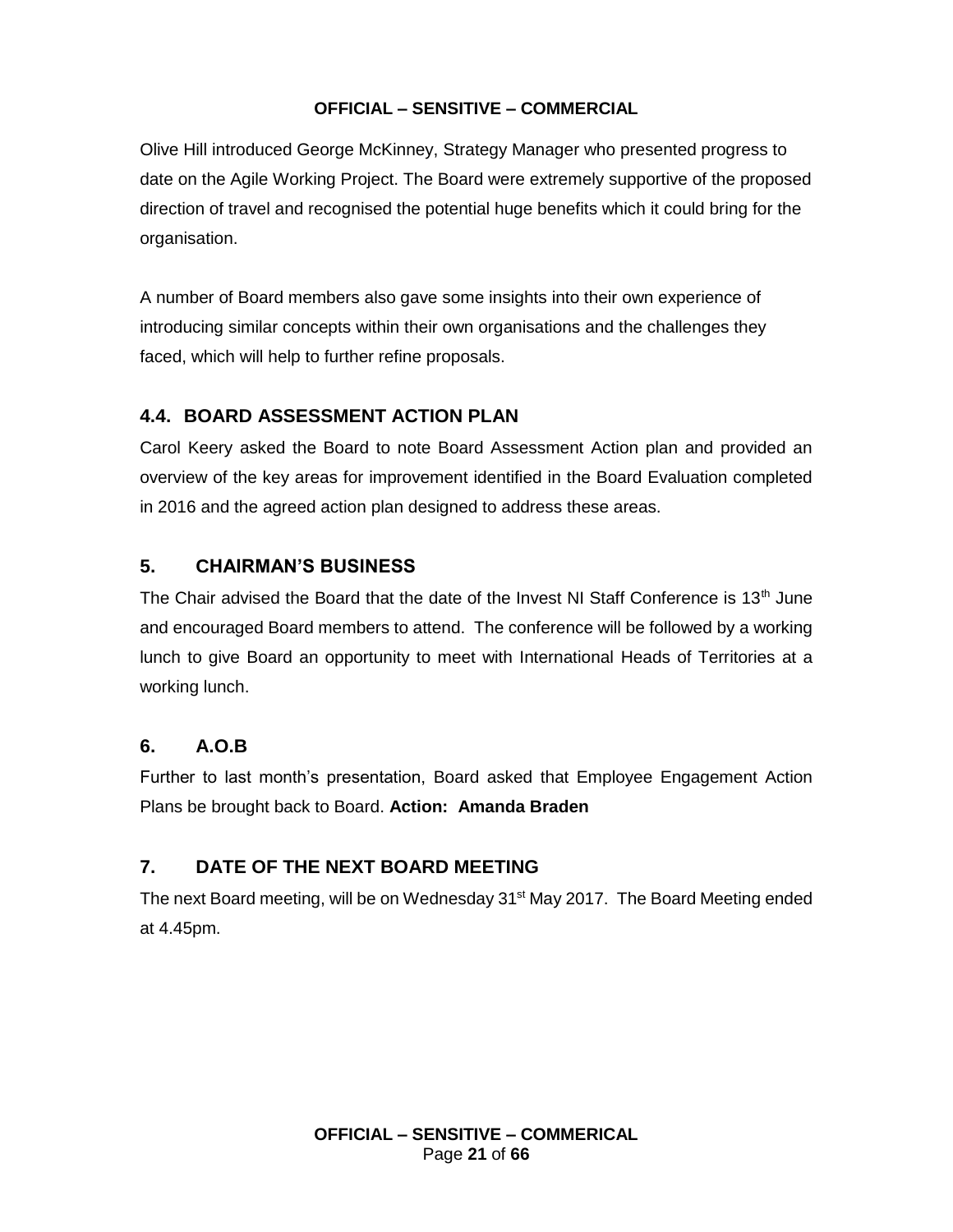## <span id="page-21-0"></span>**ONE HUNDRED AND FORTY- FIFTH MEETING OF THE INVEST NORTHERN IRELAND BOARD 31 MAY 2017 AT SSE, MILLENIUM HOUSE BELFAST**

| <b>Present:</b>          |                         |
|--------------------------|-------------------------|
| <b>Invest NI Board</b>   |                         |
| Mark Ennis (Chairman)    | Gerard O'Hare           |
| Deborah Lange            | Judith Totten           |
| Padraig Canavan          | Ken Nelson              |
| <b>Rose Mary Stalker</b> | Peter McNaney           |
| Mark Sweeney             | <b>Scott Rutherford</b> |

**In Attendance:** Alastair Hamilton, Tracy Meharg, Amanda Braden, Mel Chittock, Bill Scott, Steve Harper, Peter Harbinson, Olive Hill and Carol Keery

#### **Minute Taker:** Karen Hendrie

## **1. APOLOGIES & DECLARATIONS OF INTEREST**

The meeting commenced at 1.00pm

**Apologies:** Mark Nodder and Jeremy Fitch

The Chair asked members to declare any conflicts of interests relating to today's agenda. No conflicts were declared.

## **2. ITEMS FOR DISCUSSION**

#### **2.1 NI-CO Update**

Chris Conway (Chair) and Graeme McCammon (Chief Executive) from NI-CO joined the Board. NI-CO is a not for profit, public body which works internationally with public sector institutions to implement positive change. Graeme provided an overview of NI-CO activities in their main areas of operation including Governance, Policing & Accessible Justice, Health & Social Care and Consumer Protection.

> **OFFICIAL – SENSITIVE – COMMERICAL** Page **22** of **66**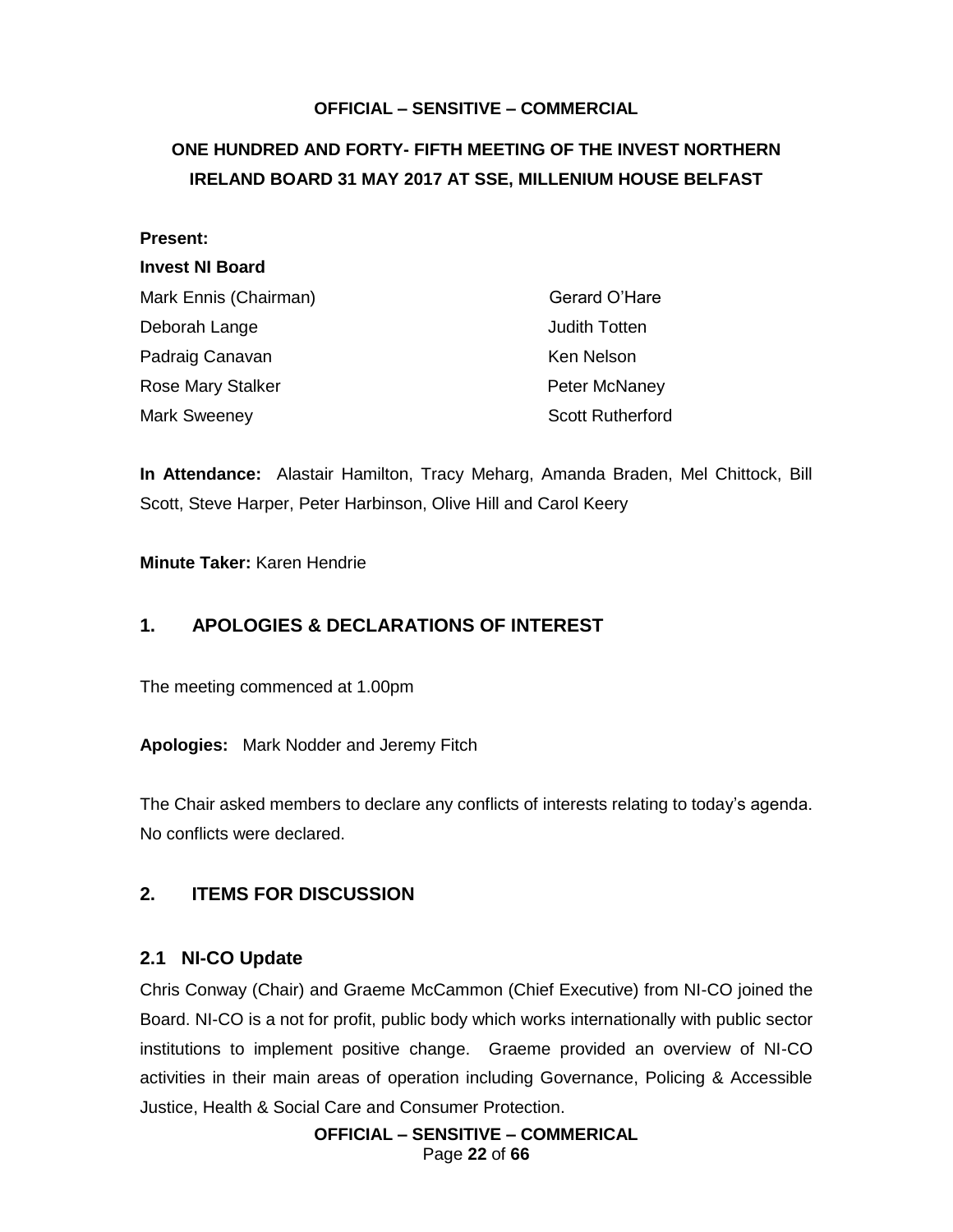They also provided an update on the 2016/17 performance, recent successes, progress on some of their recent contracts and some of the challenges and opportunities which the changing global environment presents.

## **2.2 Digital Strategy**

Dave Vincent, Chief Digital Officer joined Board to present his initial impressions on how best to drive forward Invest NI's ambitious digital agenda.

The Board discussed and welcomed the approach which will be one of the key elements of our Staff Conference on 13 June.

#### **2.3 Customer Survey Results**

Peter Harbinson then presented the high level results of the Annual Customer Satisfaction Survey to the Board; highlights included Account Managed Customers, whose overall satisfaction is currently at the highest level recorded, at 86%, and dissatisfaction is at an all-time low of 2%.

The Board acknowledged the strong results and congratulated everyone who has contributed to the results over the year.

#### **2.4 Foresighting**

Martin Robinson provided an update on some of the recent Foresighting activity. Foresight is the ability to systematically explore the future, to identify drivers of change and to consider potential outcomes to inform strategic decisions.

Foresighting is core to Invest NI's new Business Strategy 2017-2021 and generates high quality information to inform strategic thinking, and is an important contributor to Invest NI's Trusted Business Partner approach.

Martin outlined the approach Invest NI has taken, some of the projects delivered and the learnings from them, along with proposals for future activity.

> **OFFICIAL – SENSITIVE – COMMERICAL** Page **23** of **66**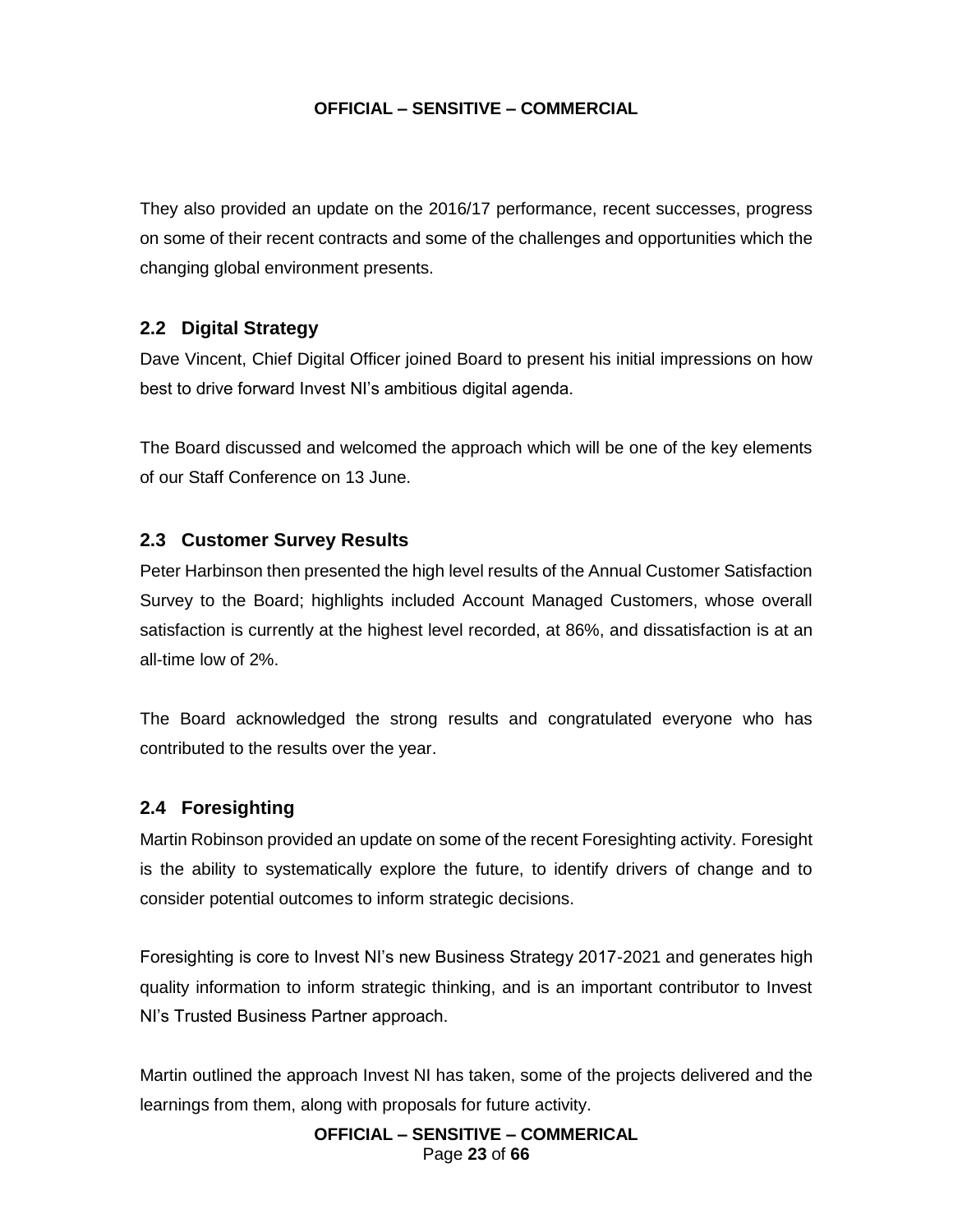## **3. MONTHLY REPORTING TO BOARD**

## **3.1 MINUTES**

The minutes of the April Board meeting were agreed as a true record of the meeting.

## **3.2 MATTERS ARISING**

The Actions table was reviewed and addressed.

Tracy Meharg updated the Board on the 'First Time Innovators' Operating Plan Target. Following consideration by ELT it is proposed to support 325 to 425 companies to engage in Innovation Activities for the First Time. It was also proposed that as this is a new target, progress would be reviewed during the year and adjusted if necessary.

Board confirmed they were content with this approach and approved the inclusion of the target outlined in the 2017/18 Operating Plan. **APPROVED**

## **3.3 CEO REPORT**

The Chief Executive asked the Board to note the CEO report.

The Chief Executive advised the Board the focus of the CEO report is moving from reporting on operational activity to reporting on the implementation of the Business Strategy.

The Chief Executive confirmed that the 2016/17 Year End results were communicated to the media as well as the launch of the 2017-21 Business Strategy, and that overall both received widely positive reporting.

The Chief Executive advised that there continued to be an increase in announcements including Pearson (300 jobs), Anomali Inc. (120 jobs), Unosquare (120 jobs) and Rakuten (20 jobs).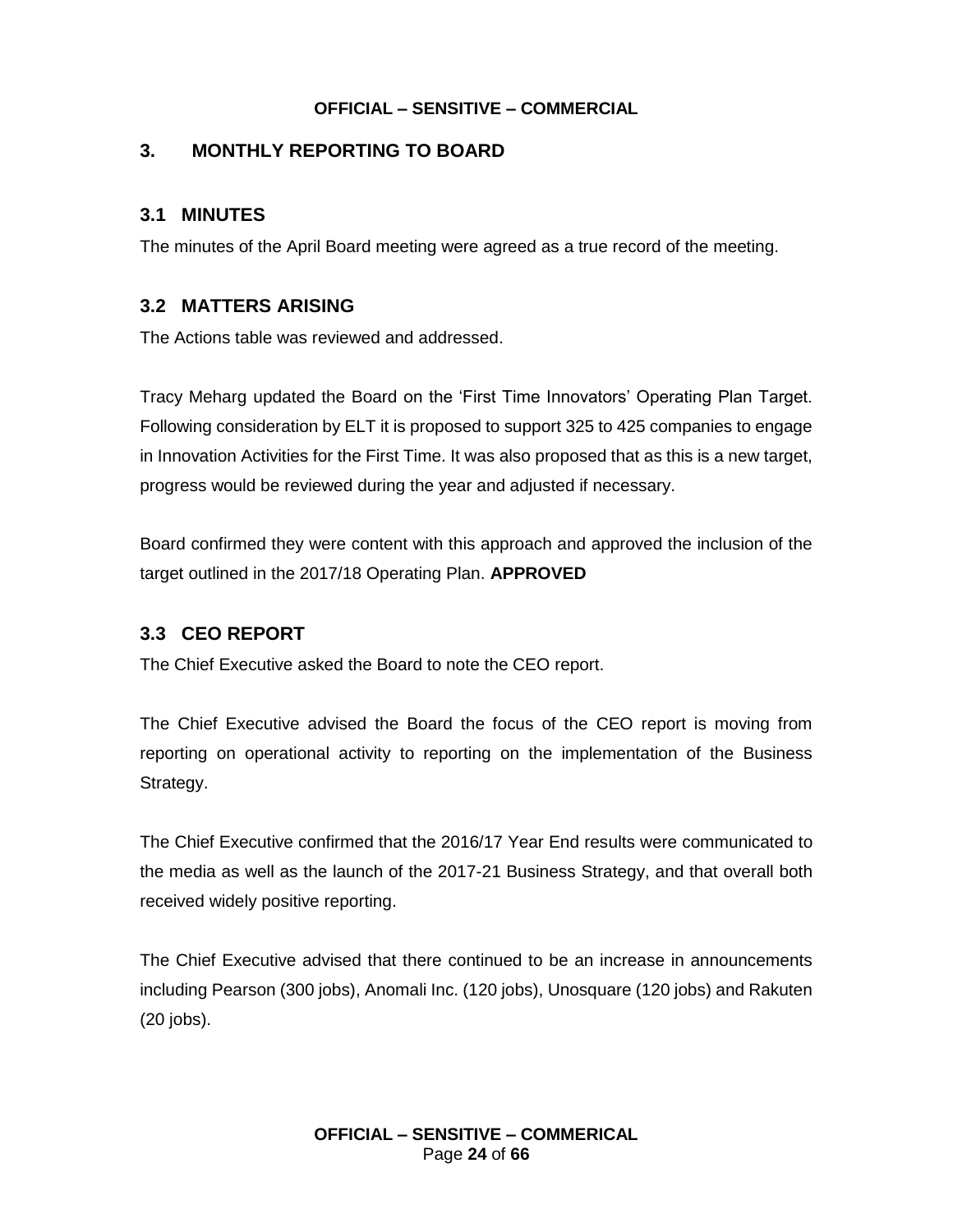The Chief Executive updated the Board on his recent visit to the US and Canada. The visit included a media appearances on SquawkBox and MarketWatch in New York and the announcement of a new Invest NI office in Toronto.

Ken Nelson noted the EU Exit Project Board mentioned in the report and he referenced a Brexit report which is due to be published in June.

Board asked that once published, that report produced by ESRI titled 'BREXIT: Potential impact of WTO trade tariffs' is forwarded to Board for their information. **Action: Olive Hill**

Board also asked that an update on Brexit be added as a forthcoming agenda item. **Action: Olive Hill**

## **3.4 FINANCE REPORT**

Mel Chittock asked the Board to note the Finance Report.

The Provisional Outturn for the 2016/17 Accounts has now been sent to DfE, and the Draft Accounts have been submitted to the NIAO for audit.

The Provisional outturn for the Programme budget in gross terms excluding receipts and EU income was £845k under spent.

The total programme and admin outturn including receipts and EU income was £0.1M over budget, equivalent to an outturn of 100.1% subject to any adjustments during the audit. This net overspend position has been agreed with DfE.

The financial outturn above reflects a very strong performance and was recognised by Board who congratulated the entire team.

## **3.5 MARKETING AND COMMUNICATIONS REPORT**

Peter Harbinson asked the Board to note the Communications Report.

**OFFICIAL – SENSITIVE – COMMERICAL** Page **25** of **66**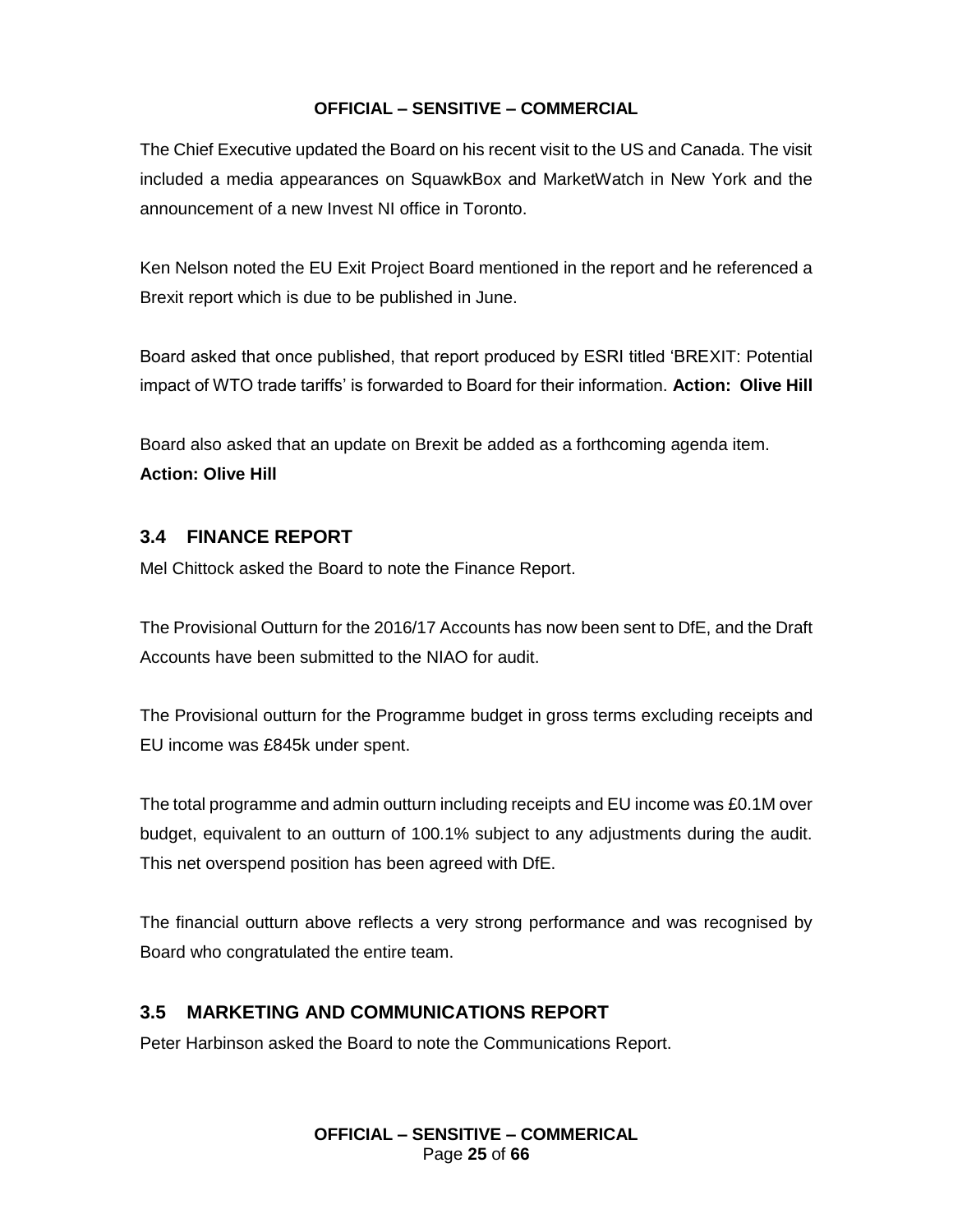Peter briefed the Board on a number of recent media visits organised by our US based PR company, Tempus Media. During their visits Shawn Pogatchnik, the Ireland correspondent for Associated Press, and Adam Bruns, Editor of Site Selection magazine were briefed on Invest NI's role and activities and introduced to key representatives from our universities and companies. Both were hugely impressed with the quality and variety of their visits.

Invest NI has been recognised as a Regional winner in the "Best to Invest Top Investment Promotion Agency" awards. These awards are voted on by site selection consultants, corporates and FDI professionals around the world, based on a range of criteria such as responsiveness to enquiries, staff knowledge, and access to recent investors as testimonials, reputation for protecting investor confidentiality and after care services.

Upcoming key events include the Staff Conference on 13 June and the Explore Export event on 14 June. The International Staff Conference will also take place week commencing 12 June.

## **3.6 CASEWORK REPORT TO THE BOARD**

There was no casework approvals to note.

#### **3.7 AUDIT & RISK COMMITTEE UPDATE**

Deborah Lange, Chair of the Audit & Risk Committee provided an update from the ARC meeting which took place on Wednesday 24th May.

The new Departmental Representative Trevor Connolly was welcomed to his first INI ARC meeting. Tomas Wilkinson of NIAO relayed that the interim audit had been completed with no issues identified. The Draft Annual Report and Accounts had been received as per audit timetable, few issues identified to date. Tomas stated that there was good cooperation between Invest NI and NIAO and that the quality of the work is very good. Grant Provisions will again be an area of focus given subjectivity.

> **OFFICIAL – SENSITIVE – COMMERICAL** Page **26** of **66**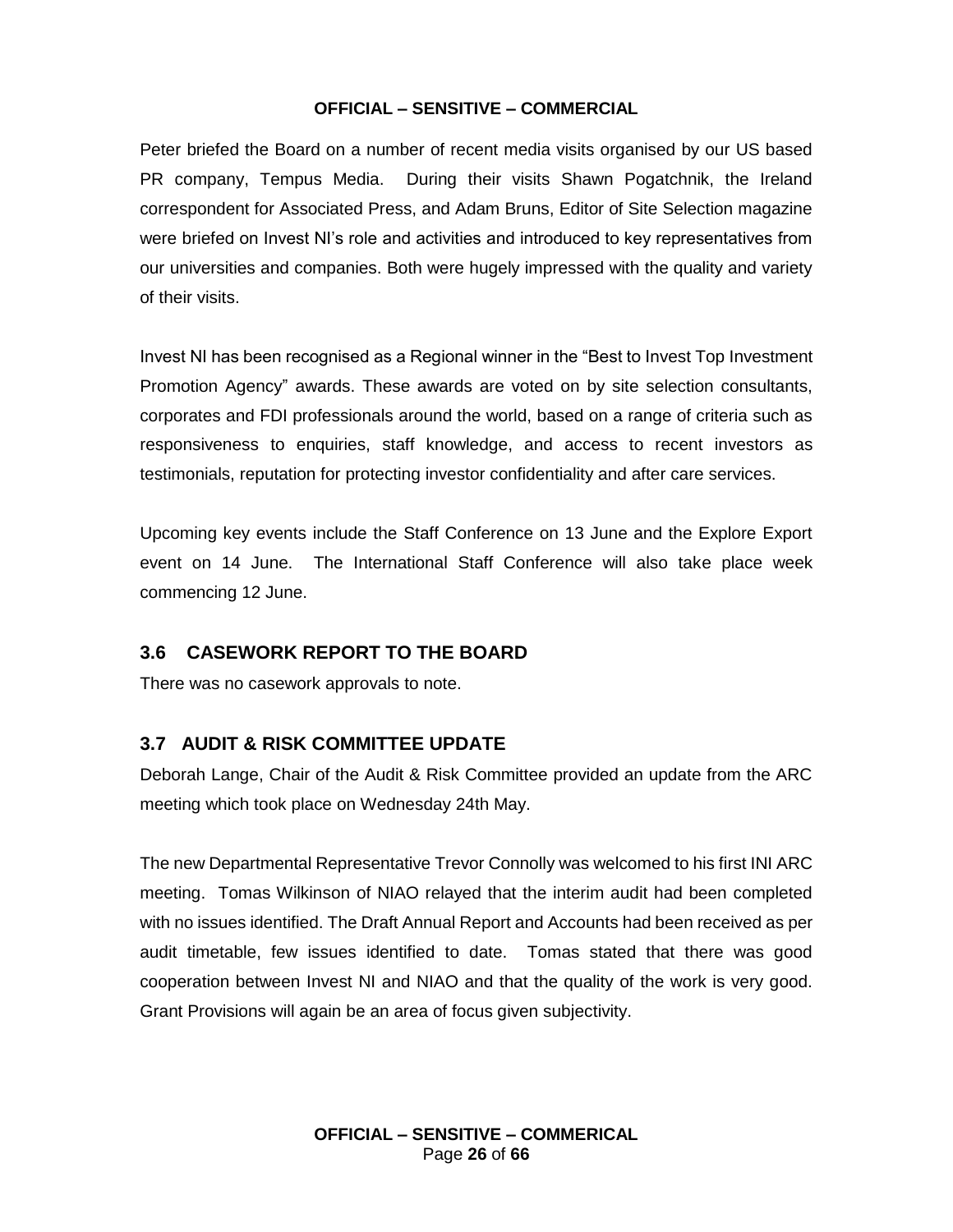The Annual Internal Audit Opinion and Report for 2016/17 issued by IAS - a "Substantial" audit opinion has been achieved - an excellent result. ARC had congratulated Mel's whole team on this outstanding achievement and Board sent their thanks and congratulations.

ARC had approved the IAS Audit Strategy for 17/18 to 19/20 and the Internal Audit Plan for 17/18. ARC had approved the ARC Annual report and noted the content of the Governance Statement and were happy for it to be included in the draft Annual Report and Accounts. ARC also approved the revised Whistleblowing Policy.

ARC reviewed the updated Corporate Risk Register and Emerging Risk Register and endorsed both papers for inclusion in the Board Package.

Niall Casey presented at the ARC regarding the risk associated with Skills - he discussed how Invest NI works with the DfE and other organisations responsible for skills development.

ARC members met in closed session immediately after the ARC meeting to discuss the ARC Self-Assessment.

#### **3.8 Risk Register & Emerging Risk Register**

Colin Morelli, Risk Manager joined the Board meeting to present the updated Risk Management Policy and Emerging Risk Register to Board.

He advised that both documents have been reviewed and approved by Audit & Risk Committee and asked that both documents now be considered for approval by Board.

Colin explained some of the individual risk movements and sought approval from the Board.

Board members discussed some of these movements and confirmed that they are content to approve the Risk Management Policy and Emerging Risk Register: **APPROVED**

> **OFFICIAL – SENSITIVE – COMMERICAL** Page **27** of **66**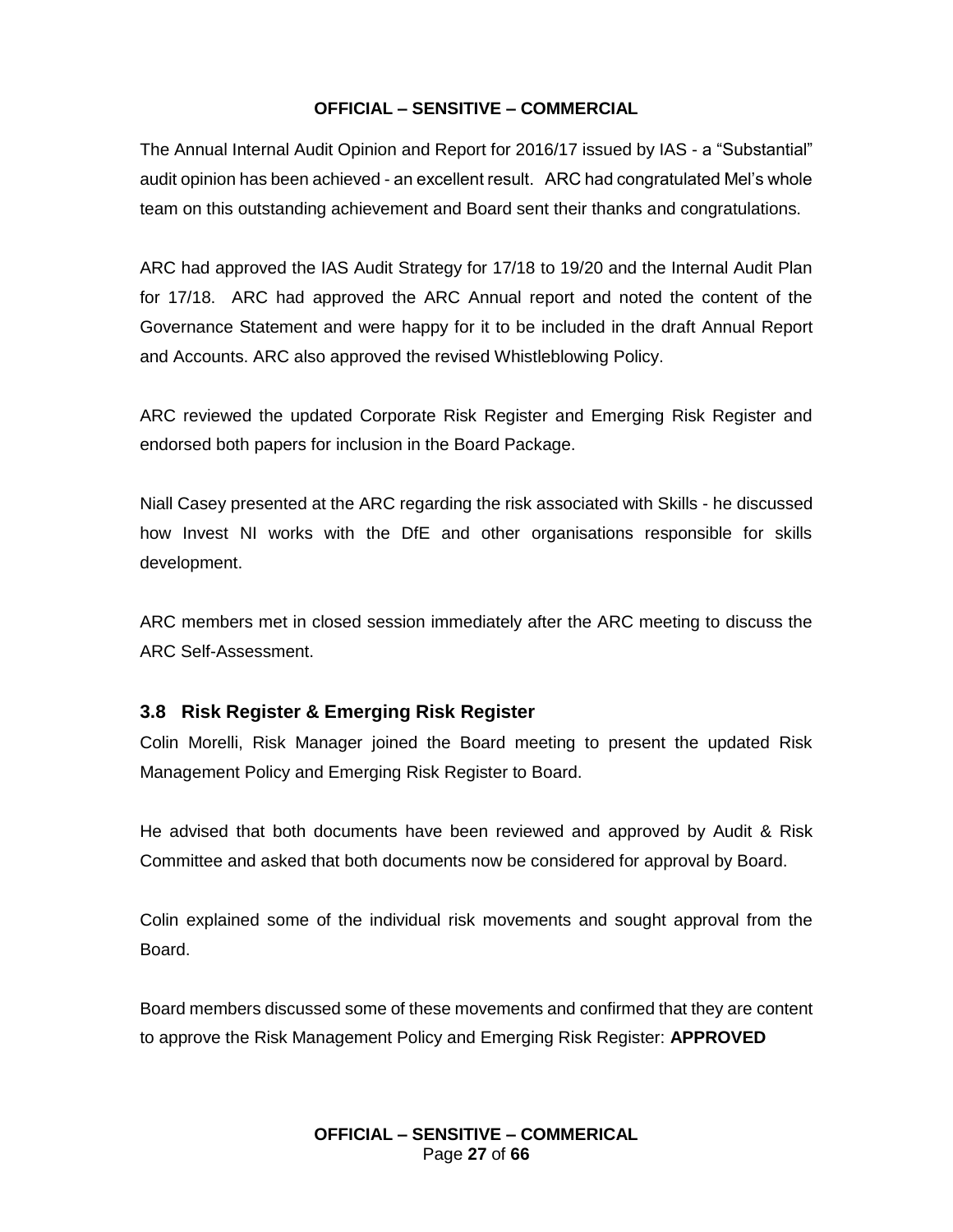## **4. CHAIRMAN'S BUSINESS**

The Chairman attend the International Bar Association Leaders Conference Dinner and Networking Reception on 24th and 26th May respectively. He also attended and opened the Leadership Team Programme Finale Event which took place on 25th May.

The Chair reminded the Board of the Invest NI Staff Conference on 13th June and encouraged Board members to attend. The conference will be followed by a working lunch to give Board an opportunity to meet with International Heads of Territories at a working lunch.

## **5. DATE OF THE NEXT BOARD MEETING**

The next Board meeting, will be on Thursday 22nd June 2017. The Board Meeting ended at 4.00pm.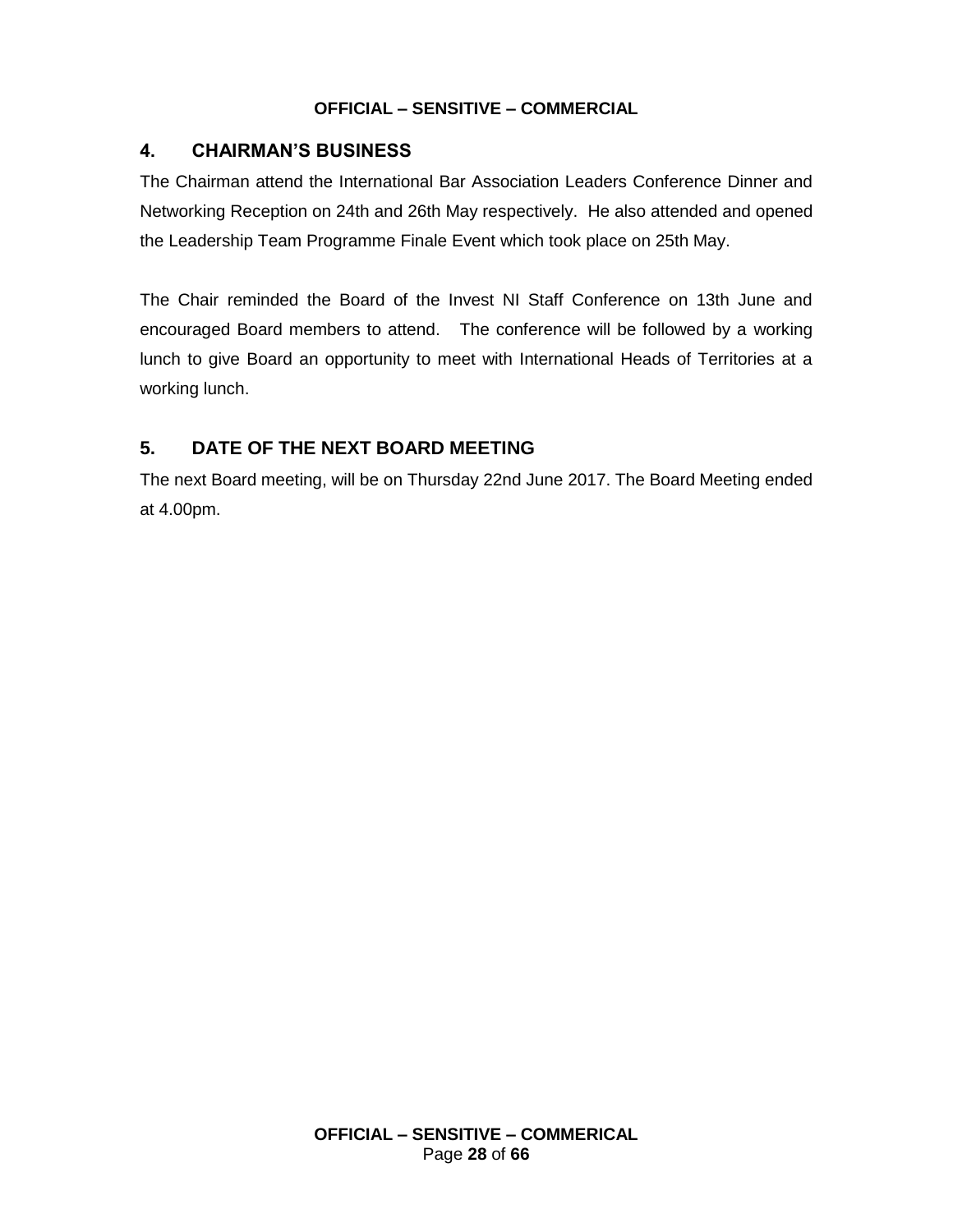## <span id="page-28-0"></span>**ONE HUNDRED AND FORTY- SIXTH MEETING OF THE INVEST NORTHERN IRELAND BOARD 22 JUNE 2017 AT INVEST NI, HQ**

#### **Present:**

#### **Invest NI Board**

| Mark Ennis (Chairman)    | Gerard O'Hare           |
|--------------------------|-------------------------|
| Deborah Lange            | <b>Judith Totten</b>    |
| Padraig Canavan          | Ken Nelson              |
| <b>Rose Mary Stalker</b> | Peter McNaney           |
| <b>Mark Sweeney</b>      | <b>Scott Rutherford</b> |
| Mark Nodder              |                         |

**In Attendance:** Alastair Hamilton, Tracy Meharg, Amanda Braden, Mel Chittock, Bill Scott, Steve Harper, Peter Harbinson, Jeremy Fitch, Olive Hill and Carol Keery

**Note:** Scott Rutherford and Bill Scott joined Board meeting at 2pm. Judith Totten left Board meeting at 3.45pm.

**Minute Taker:** Karen Hendrie

#### **1. APOLOGIES & DECLARATIONS OF INTEREST**

The meeting commenced at 1.00pm

**Apologies:** None to Note

The Chair asked members to declare any conflicts of interests relating to today's agenda. No conflicts were declared.

## **2. MONTHLY REPORTING TO BOARD**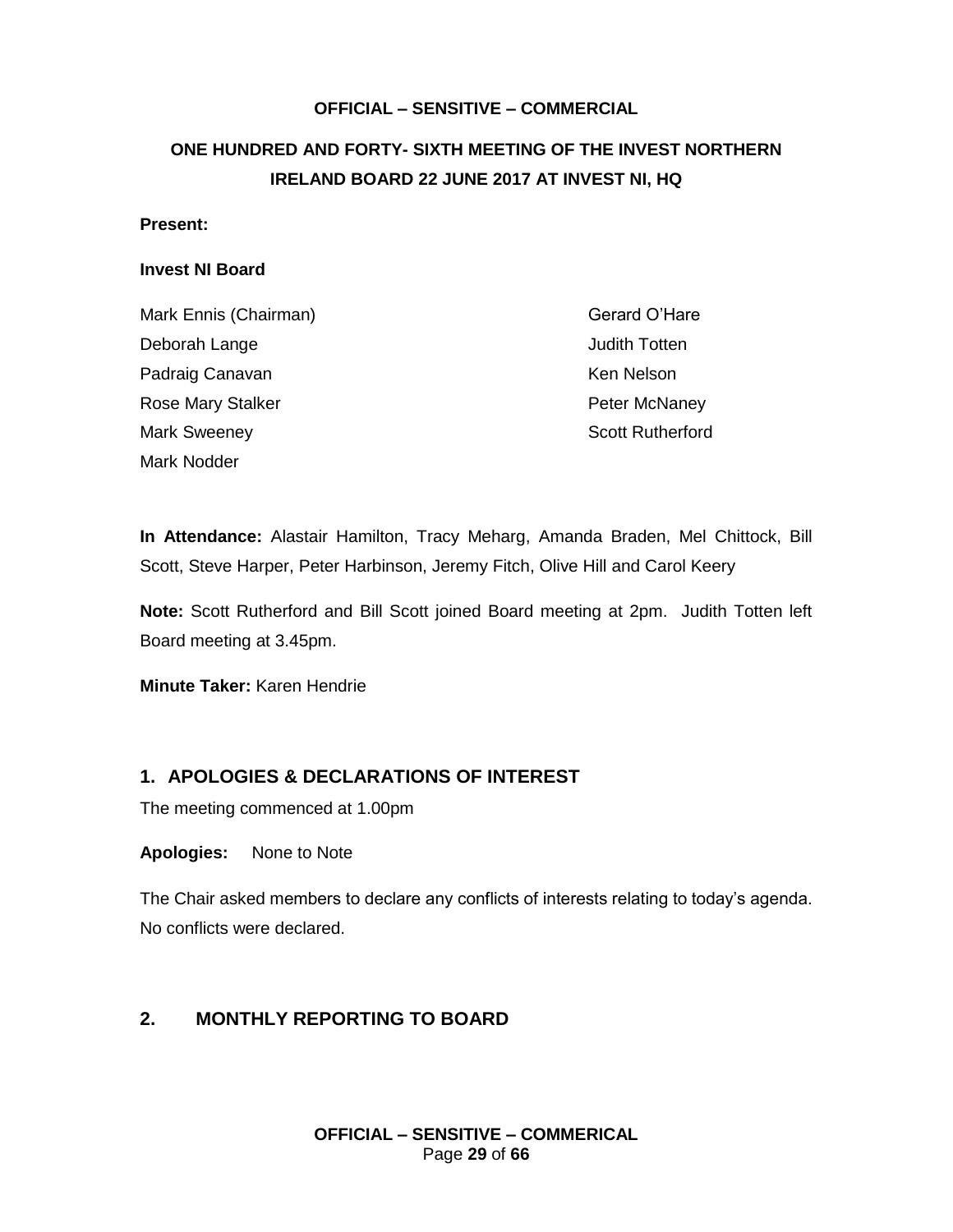#### **2.1. MINUTES**

The minutes of the May Board meeting were agreed as a true record of the meeting.

#### **2.2. MATTERS ARISING**

The Actions table was reviewed and addressed.

#### **2.3. CEO REPORT**

The Chief Executive asked the Board to note the CEO report.

The Chief Executive advised the Board that the format of the CEO report has been revised to align with the Business Strategy. He emphasised that the focus of the report to Board would be on the Business Strategy Implementation and that this is reflected in the Business Strategy Scorecard that will be produced and reported to Board monthly.

The Chief Executive advised that there may be further changes to the format and content as it develops and welcomes any feedback from Board on the changes.

The Chief Executive updated the Board on Key Projects assisted and Key Projects announced as well as Sector initiatives and Business Development Activities.

The Chief Executive updated the Board on the recent Staff Conference and provided initial feedback which has been mainly positive.

The Chief Executive also recently attended the Paris Air Show and announced the opening of an Invest NI Madrid office.

#### **2.4. FINANCE REPORT**

Mel Chittock asked the Board to note the Finance Report.

Mel advised the Board that Budget allocations were issued just prior to this Board meeting and are currently being reviewed. Mel will provide an update on the allocations at the next Board meeting. He noted that there is currently no visibility of allocations beyond this current year.

> **OFFICIAL – SENSITIVE – COMMERICAL** Page **30** of **66**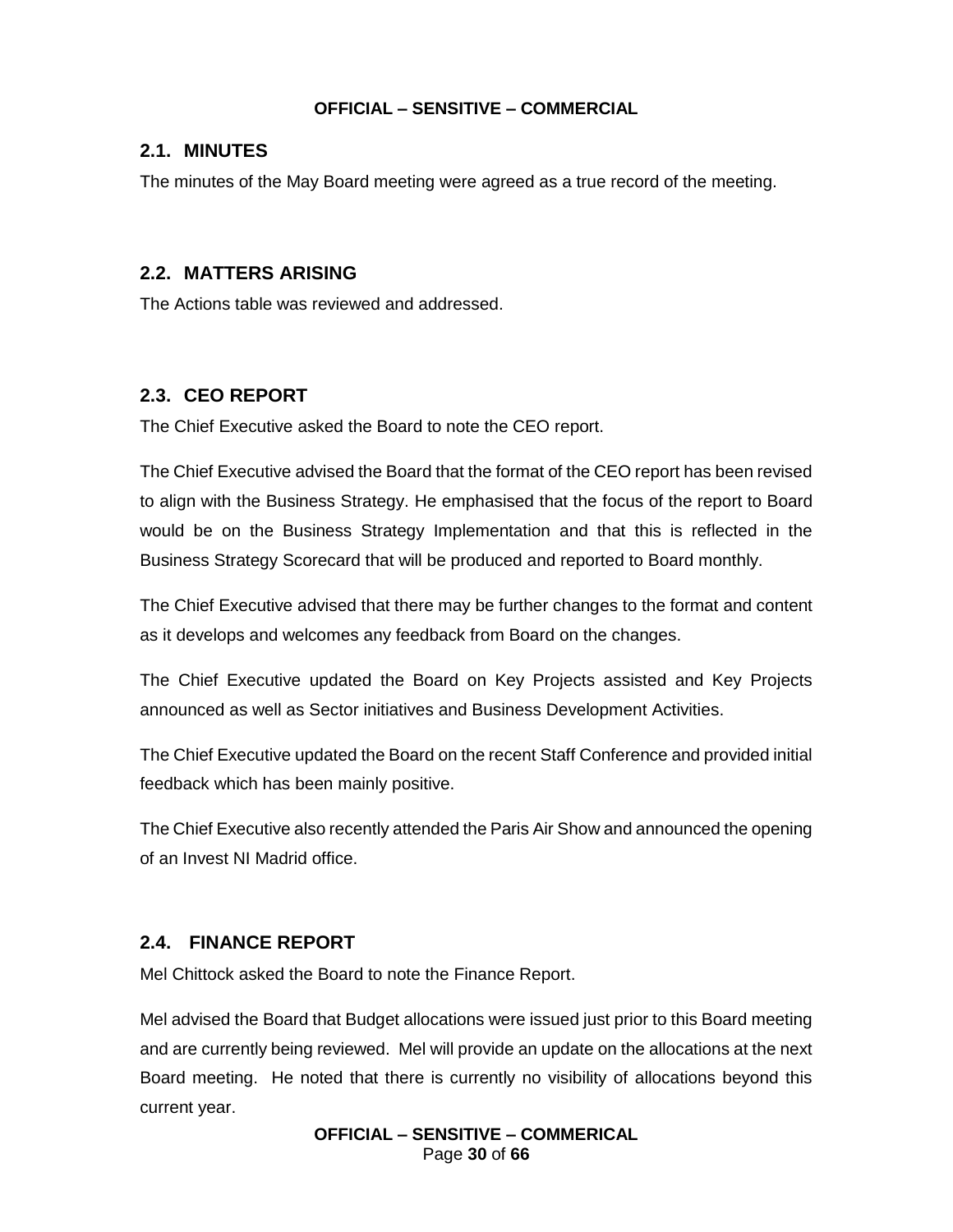## **2.5. MARKETING AND COMMUNICATIONS REPORT**

Peter Harbinson asked the Board to note the Communications Report.

Peter advised the Board that the Routes Europe debrief took place following a post event evaluation with delegates. They rated Belfast Routes Europe event as market leading in the conference and exhibition industry. Delegates highly rated the event with a Net Promoter Score of +45 and 83% of respondents had a more positive perception of Belfast after the event. The Routes Europe team have asked that Belfast be used as an exemplar case study of how to deliver a successful Routes Europe conference.

Peter also updated the Board on recent and planned PR activity including the Manufacturing Celebration event recognising 280+ jobs by 25+ manufacturing businesses across Northern Ireland.

## **2.6. CASEWORK REPORT TO THE BOARD**

There was no casework approvals to note.

## **2.7. AUDIT & RISK COMMITTEE UPDATE**

The minutes of the May meeting were agreed as a true record of the meeting.

## **3. ITEMS FOR DISCUSSION**

#### **3.1. Annual Accounts & Report**

Michelle McLoughlin and Katrina O'Dowd of the Finance team joined the meeting.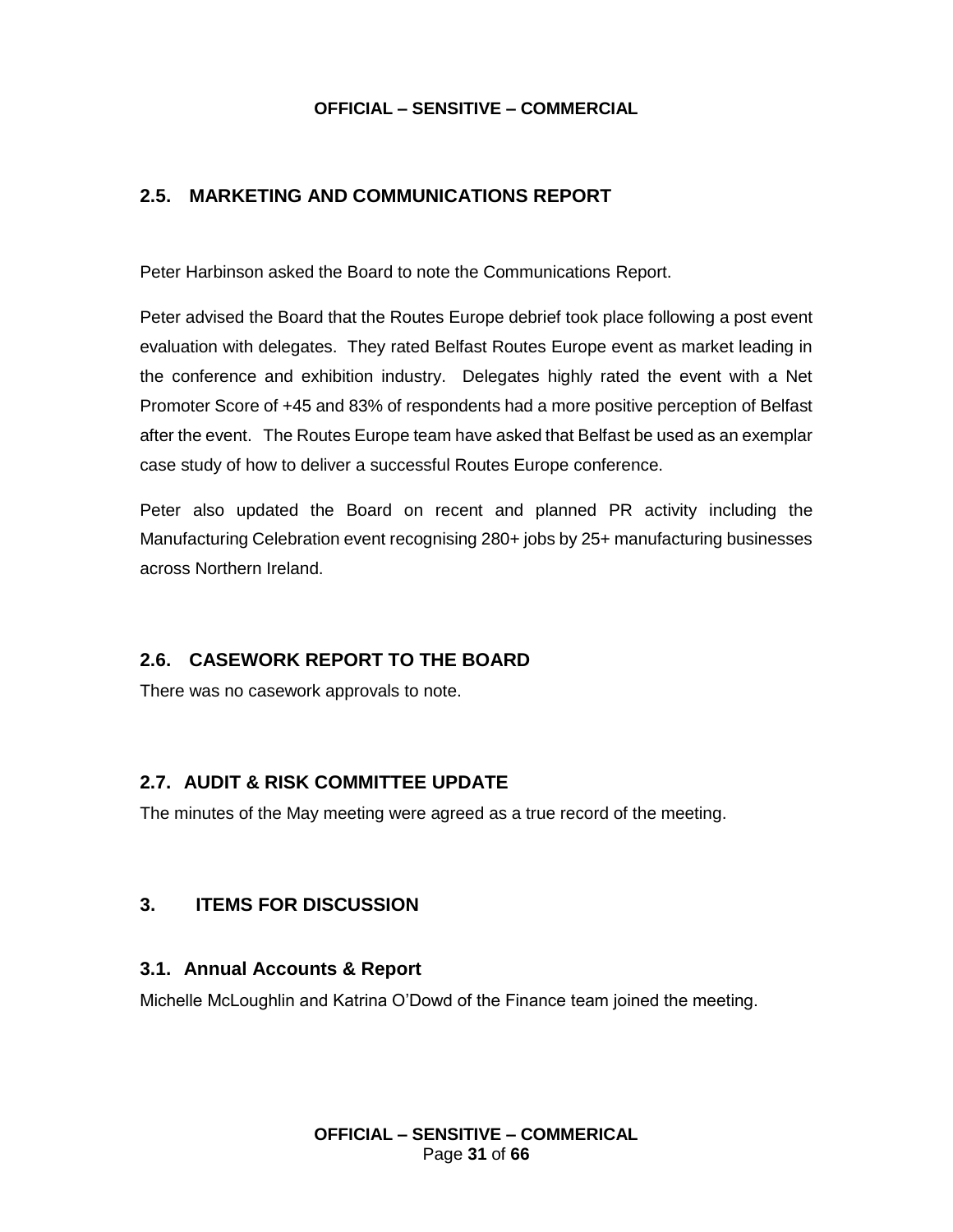Deborah Lange, Chair of the Audit & Risk Committee introduced the Annual Report and Accounts and advised that the NIAO had reported that the audit had proceeded very well and that the audit team was content to recommend to the Comptroller & Auditor General that the 2016-17 financial statements should be certified with an unqualified opinion.

Deborah Lange also provided an overview of the matters raised in the draft 'Report to Those Charged with Governance' (RTTCWG) for Invest NI, and advised that four recommendations were included, with no priority 1 issues identified.

The Chair of the Audit & Risk Committee thanked Mel, Katrina, Michelle, Ian, Alan and the whole finance team for all their hard work and this excellent result.

Based on the assurance taken from NIAO's audit, the Audit & Risk Committee is content that the Annual Report and Accounts accurately reflect the results of Invest NI and recommends their approval.

Proposed by: Peter McNaney

Seconded by: Gerard O'Hare

#### **BOARD RESOLUTION: AGREED**

The Chairman thanked the CEO, the Audit and Risk Committee and all of the Invest NI team.

#### **3.2. Brexit**

Olive Hill was joined by David Roberts, Invest NI Economist to present an update on Brexit. They updated the Board on the current work streams underway which are focused on ensuring NI issues are reflected in UK negotiations based on customer priorities and providing support for Invest NI customers.

Peter Harbinson then presented Board with a communications update including proposals currently being considered to develop a Brexit focused landing page. This microsite would be aimed at helping businesses mitigate the risks and maximise the opportunities of Brexit.

> **OFFICIAL – SENSITIVE – COMMERICAL** Page **32** of **66**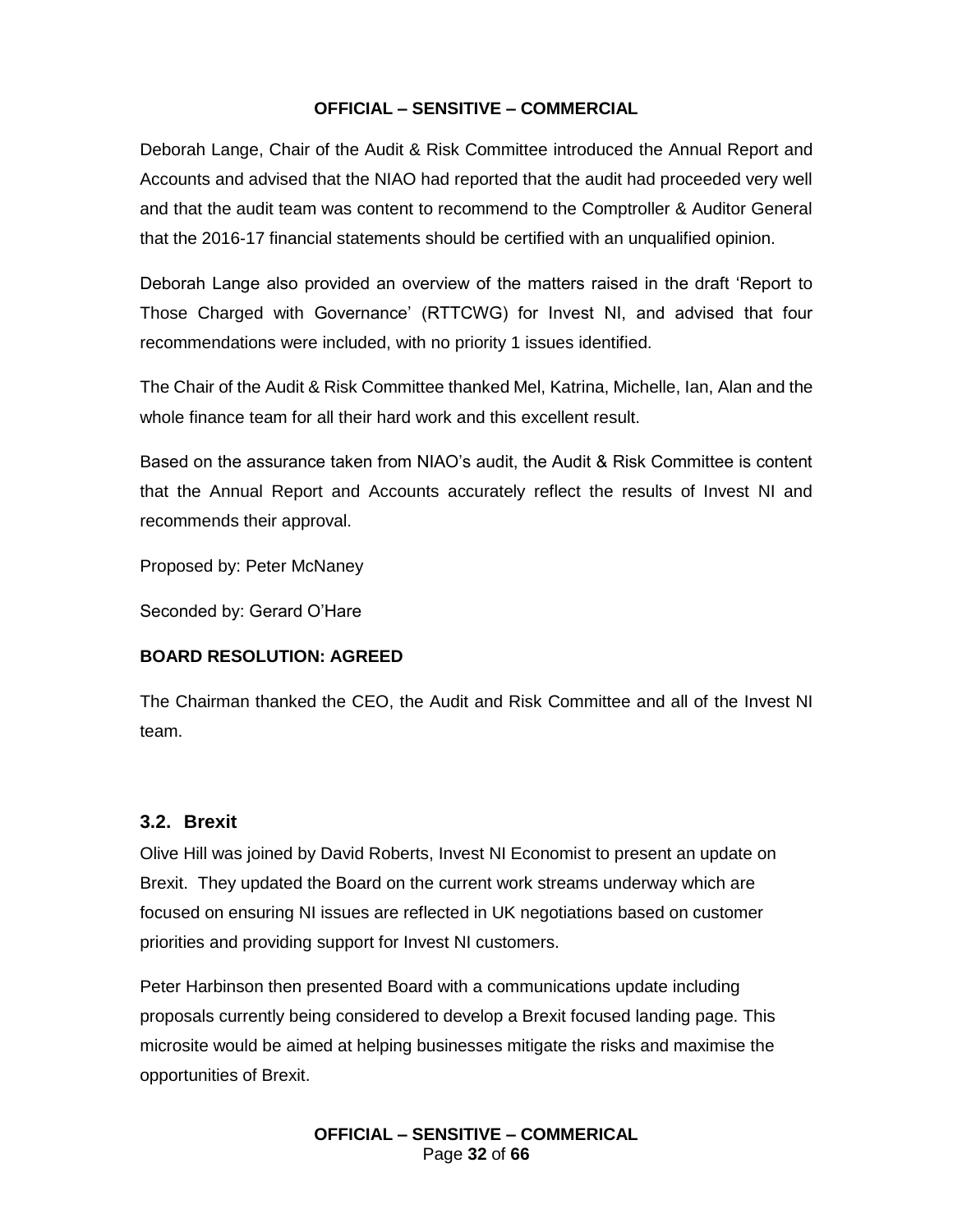The Board made some proposed suggestions on how to engage with businesses to ascertain their opinions going forward. They also welcomed the proposals for the microsite and suggested that any site being developed contain a FAQ page as well as the ability to track customer enquiries.

#### **3.3. Employee Engagement Actions Update**

Mary de Almeida, HR team joined Board to present an update on Employee Engagement actions which have taken place since the Employee Engagement Champions last presented to Board in March 2017.

Mary reported on activity which has taken place since March, including Engagement workshops, benchmarking, and review of action plans and analysis of internal best practice. Mary then provided an overview of the Employee Engagement Commitments for 2017/18: Leadership, Communication, Career Development and Wellbeing.

The Board were asked to share any experience they have of using or developing a leadership charter. Board expressed the importance of leaders being accessible to others across the organisation, not just their direct reports and that it was important to engage on an informal and regular basis. Board also stressed the importance of performance management and that it should always be a two way process. It was also felt that consideration should be given to defining 'Leadership' and what the organisation means by 'Leader'.

Mary thanked the Board for their input and advised of the next steps in the process including 'Best Companies' survey which will take place in October 2017.

#### **3.4. Cyber Security**

Danny Smyth, Information Governance Manager and Jonathan Caughey, Infrastructure Manager joined Board to present an update on how the risk of cyber-attack is managed in line with the Invest NI information security framework.

> **OFFICIAL – SENSITIVE – COMMERICAL** Page **33** of **66**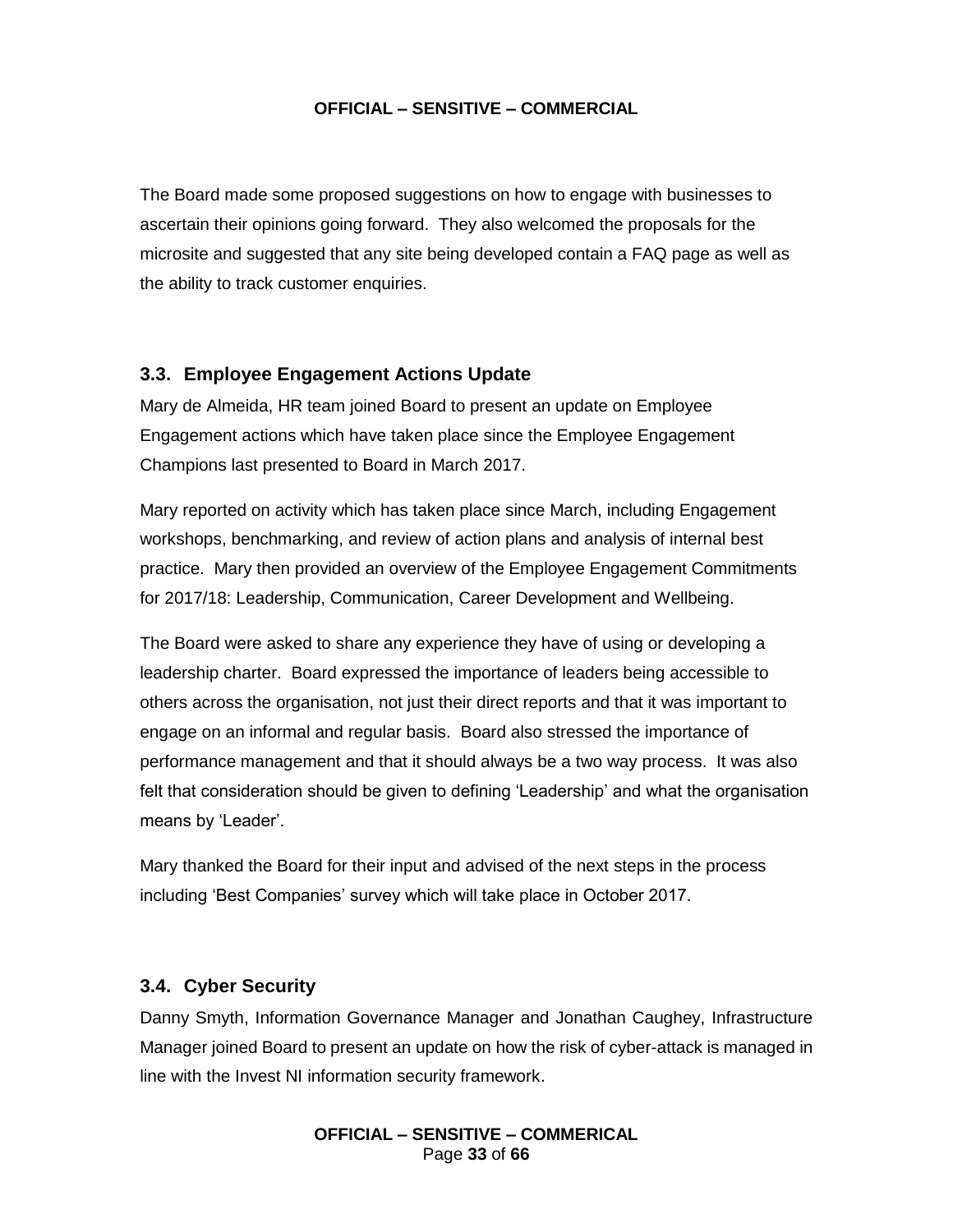Danny outlined Invest NI's approach to information security and Jonathan provided the Board with details on the approach to existing and emerging cyber security threats including Ransomware and Phishing.

Danny and Jonathan advised Board that they are confident that Invest NI have taken all reasonable steps, in line with The National Cyber Security Centre (NCSC) guidance, to minimise the impact of any cyber security event and maintain service to our customers.

The Board suggested the use of desktop screensavers to help promote communications around IT Security throughout the organisation. The Board thanked Danny and Jonathan for their presentation and thanked the wider team for their continued work in combatting this ongoing threat.

#### **3.5. Update to Access to Finance Value for Money Study**

Tracy Meharg asked the Board to note paper 10 which provides a summary of the NIAO Access to Finance Value for Money Study and its recommendations.

Tracy advised the Board that the report was commissioned by NIAO in 2015 and was originally expected to be published in July 2017 but it will now be published in September 2017.

#### **4. CHAIRMAN'S BUSINESS**

The Chairman attended and provided closing remarks at the Staff Conference on 13 June and has received very positive feedback on the Conference format and presenters. The Chairman then met with the Overseas Heads of Territory for a working lunch on 13 June, attended by Board members Ken Nelson and Deborah Lange.

The Chairman also attended a number of the Trade and Investment sessions which took place as part of the International Conference and noted the passion and drive to succeed demonstrated by many of our overseas staff.

> **OFFICIAL – SENSITIVE – COMMERICAL** Page **34** of **66**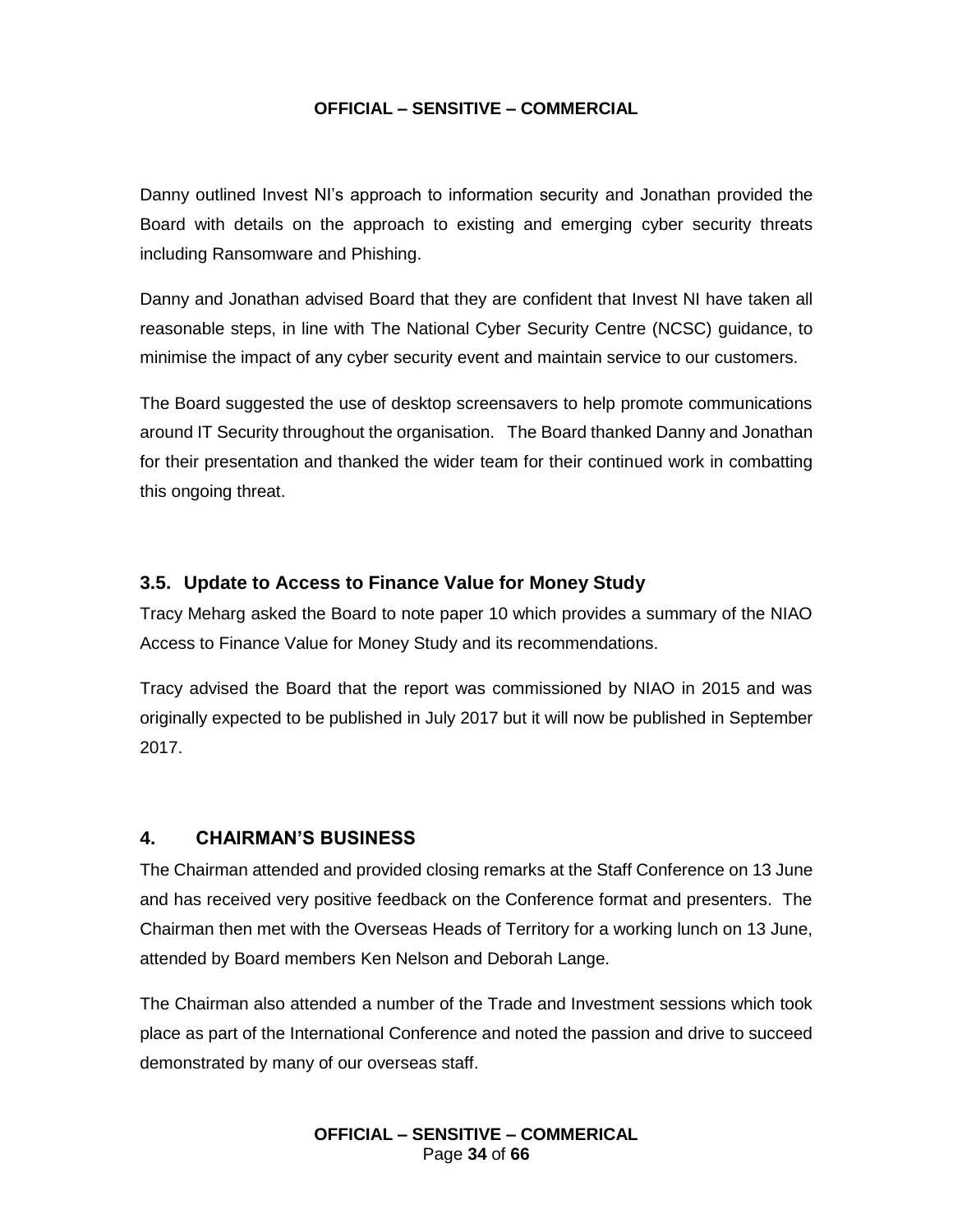## **5. DATE OF THE NEXT BOARD MEETING**

The next Board meeting, will be on Wednesday 30<sup>th</sup> August 2017.

The Board Meeting ended at 4.15pm.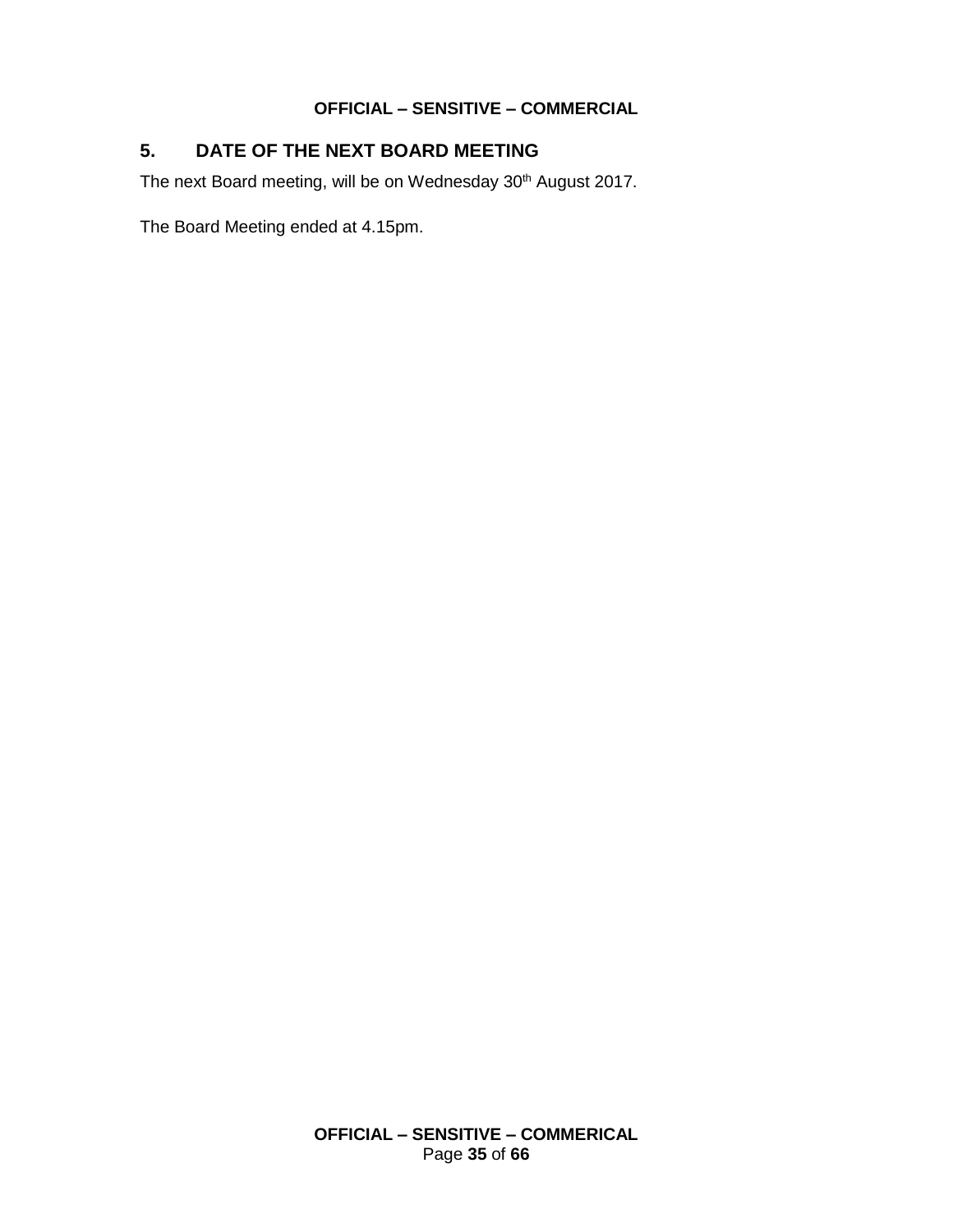## <span id="page-35-0"></span>**ONE HUNDRED AND FORTY- SEVENTH MEETING OF THE INVEST NORTHERN IRELAND BOARD 30 AUGUST 2017 AT MOSSLEY MILL, ANTRIM & NEWTOWNABBEY BOROUGH COUNCIL**

#### **Present:**

#### **Invest NI Board**

| Mark Ennis (Chairman)   | Gerard O'Hare            |  |
|-------------------------|--------------------------|--|
| Deborah Lange           | <b>Judith Totten</b>     |  |
| Ken Nelson              | <b>Rose Mary Stalker</b> |  |
| Peter McNaney           | <b>Mark Sweeney</b>      |  |
| <b>Scott Rutherford</b> | <b>Mark Nodder</b>       |  |

**In Attendance:** Alastair Hamilton, Tracy Meharg, Amanda Braden, Mel Chittock, Bill Scott, Steve Harper, Peter Harbinson, Jeremy Fitch, Olive Hill and Carol Keery

**Note:** Gerard O'Hare left the Board meeting at 3.20pm. Mark Nodder left the Board meeting at 4.15pm.

**Minute Taker:** William Hoey

#### **1. APOLOGIES & DECLARATIONS OF INTEREST**

The meeting commenced at 1.45pm

**Apologies:** Padraig Canavan

The Chair asked members to declare any conflicts of interests relating to today's agenda. No conflicts were declared.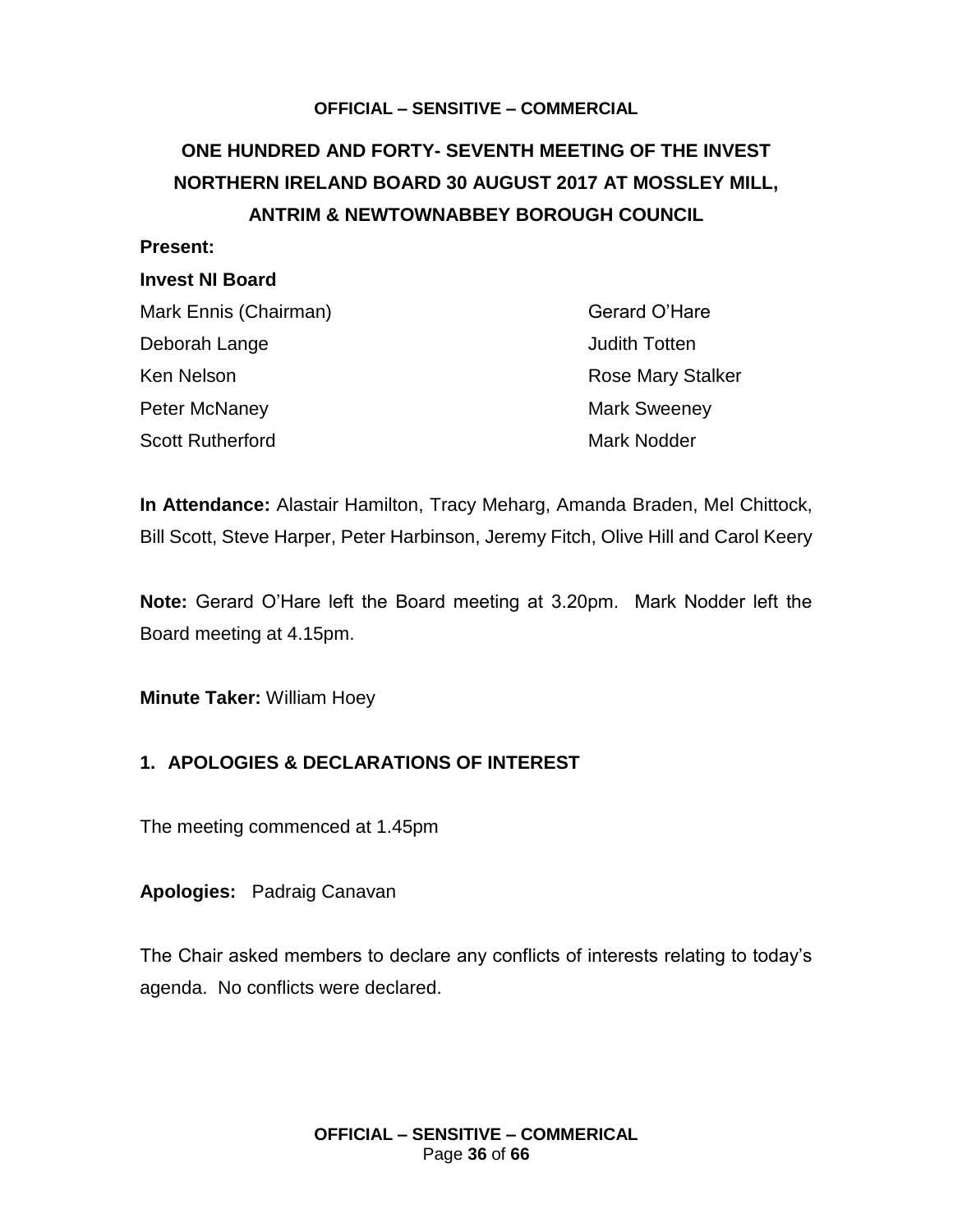## **2. ITEMS FOR DISCUSSION**

## **2.1. NI Chamber of Commerce**

Ann McGregor, Chief Executive and Ellvena Graham, President of NI Chamber of Commerce joined the meeting at 1.45 pm to present to the Board. The presentation covered a broad range of areas notably an overview of the Chamber, its objectives and vision, activities and events. Ann highlighted the Chamber's strategy, 'Learn Grow Excel', designed to support growing companies and encourage more export activity. Ann also noted how the Chamber and Invest NI can complement each other and work together to help businesses within Northern Ireland.

## **2.2 Antrim and Newtownabbey Borough Council**

Jacqui Dixon, CEO of Antrim and Newtownabbey Borough Council, was introduced by Bill Scott. Jacqui presented on the Borough Council's Community Plan. She highlighted the Council's approach and the opportunity which community planning provides to public bodies to shape the future. Jacqui also noted challenges ahead such as political and budgetary uncertainty but also praised the relationship with Invest NI; one of consistency and understanding with good progress being made on integrated ownership and delivery.

## **3. MONTHLY REPORTING TO BOARD**

## **3.1. MINUTES**

The minutes of the June Board meeting were agreed as a true record of the meeting.

## **3.2. MATTERS ARISING**

The Actions table was reviewed and addressed. The action regarding the InterTradeIreland presentation will move from the September Board meeting to the October meeting.

> **OFFICIAL – SENSITIVE – COMMERICAL** Page **37** of **66**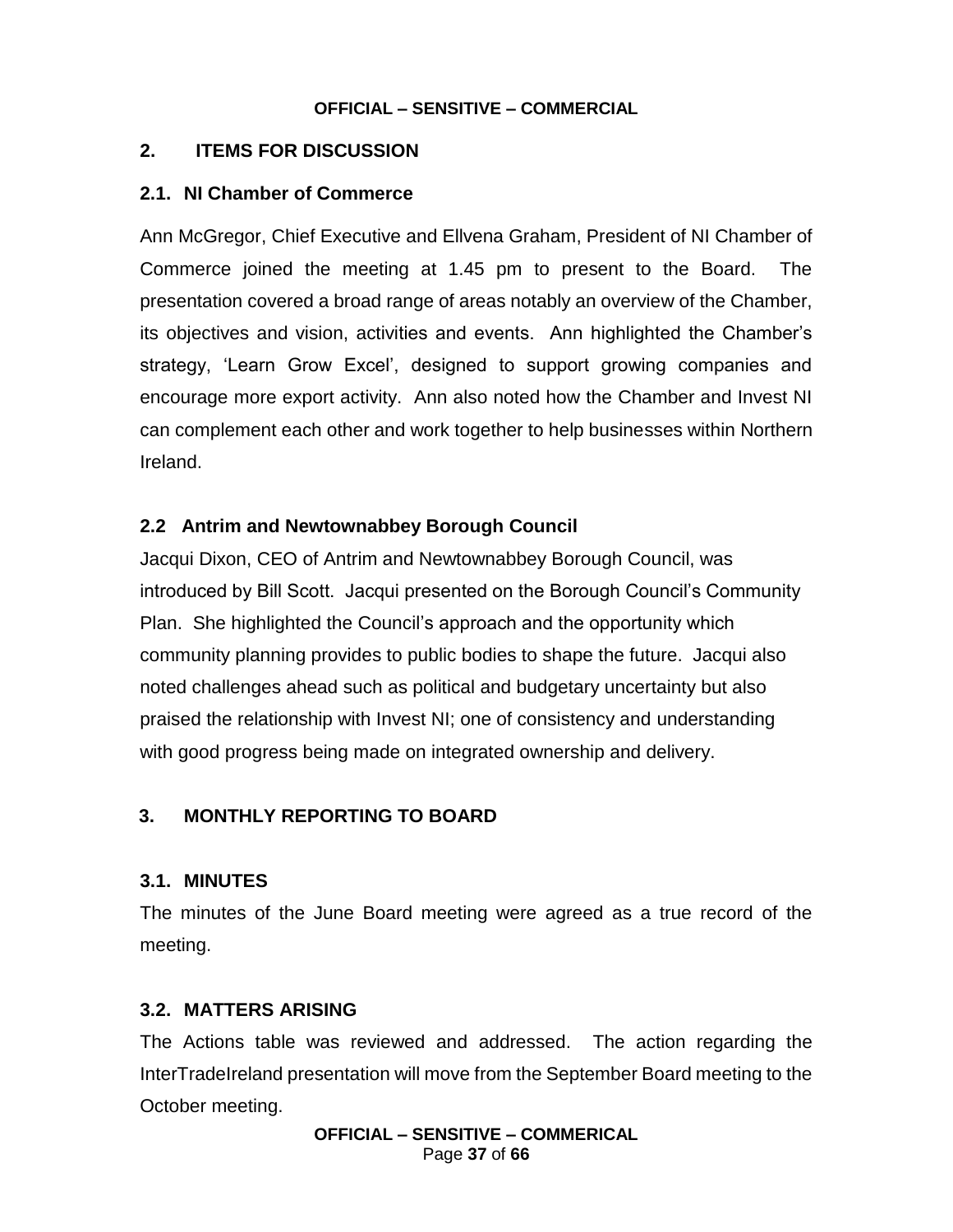## **3.3. CEO REPORT**

The Chief Executive asked the Board to note the CEO report.

The Chief Executive presented to the Board an Invest NI Brexit Update highlighting ongoing discussions, a focus on ensuring NI issues are reflected in UK negotiations as well as noting next steps with regard to both policy and customer issues.

The Chairman asked about the WIP pipeline. The Chief Executive called upon Steve Harper for an update. Steve informed Board of the strength of the pipeline and also reinforced that there was no 'slow-down' on visits. Steve also provided an update on the new Regional Manager appointees for Invest NI's overseas offices – part of their training would be to spend two weeks in NI familiarising them with the companies and offerings we have.

At this point Jeremy Fitch also gave an update on the current situation involving Bombardier.

#### **3.4. FINANCE REPORT**

Mel Chittock asked the Board to note the Finance Report.

Mel advised the Board that budgets have now been confirmed and the organisation has a Programme total of £140m. He noted that various budget exercises have been commissioned in recent weeks, and as a result of these we have advised the Department that whilst we have some pressures we do not wish to bid for additional baseline, any pressures should be met from additional income from property receipts and clawbacks.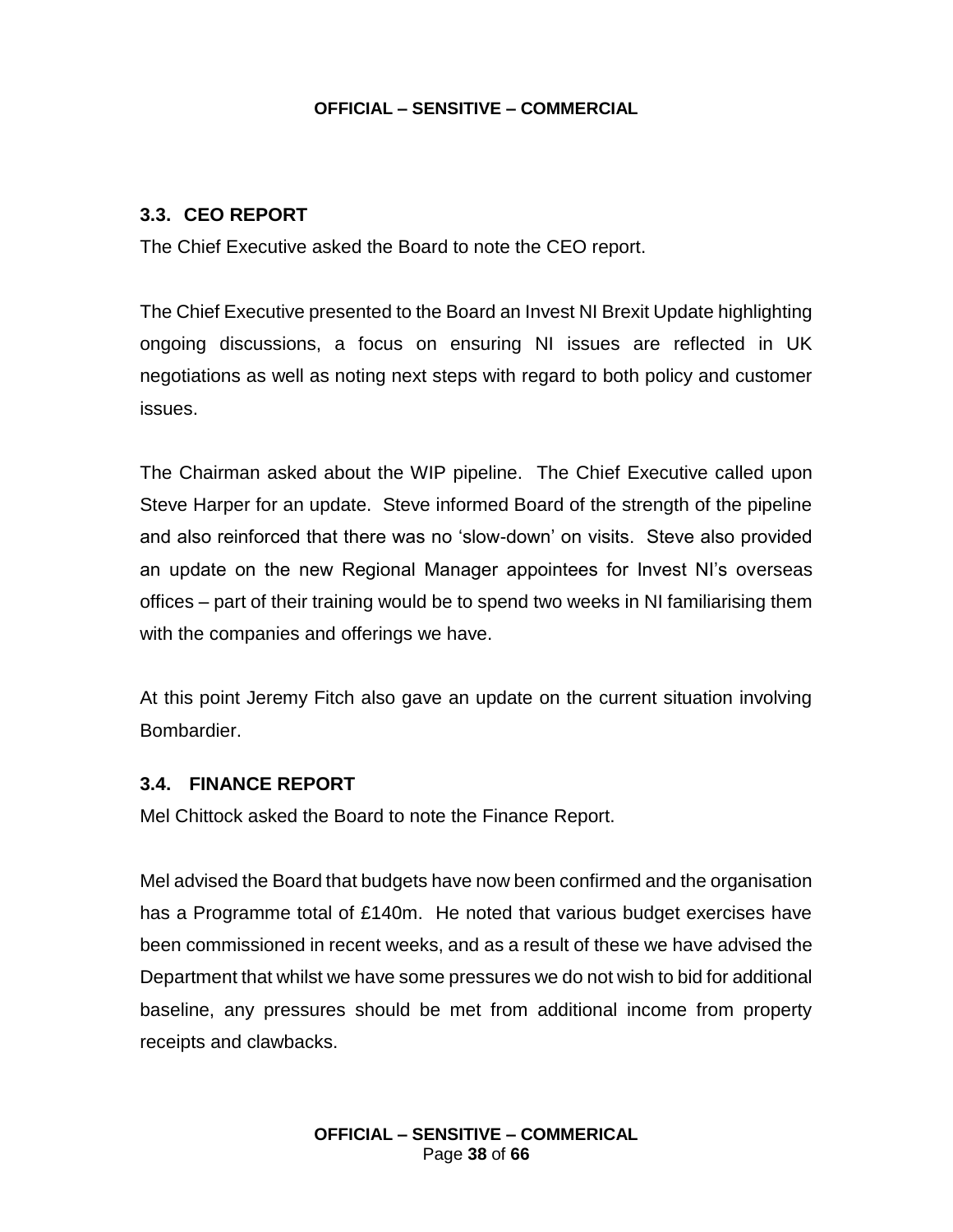Mel stated to the Board that exercises have been commissioned by DfE and other Departments looking at requirements over the next three years.

In addition, it was noted that the NI Audit Office report on VFM Access to Finance has been delayed.

Mel was questioned by Board on the progress regarding the EU database – he advised that final testing by DoF was being completed and the system should be ready for use by late September. He was also asked about the likely movement towards electronic claims and responded that the first step was the use of the customer portal for online events booking. Claims submission would follow but was likely to be some time away given its complexity.

## **3.5. MARKETING AND COMMUNICATIONS REPORT**

Peter Harbinson asked the Board to note the Communications Report.

Peter advised the Board on the first quarter Customer Satisfaction Survey results. He also noted to Board that following Invest NI's hosting of Routes Europe in April the organisation has been shortlisted in the 'International Conference or Congress of the Year' category for the 2017 Corporate and Incentive travel awards.

Peter also updated the Board on the international general awareness advertising campaign to take place during quarter three (Q3). We will be geo-targeting several cities and markets in the US through TV and radio advertising using a mixture of direct placements on channels as well as programmatic TV buying targeting C level executives and decision makers.

## **3.6. CASEWORK REPORT TO THE BOARD**

This report was taken as read.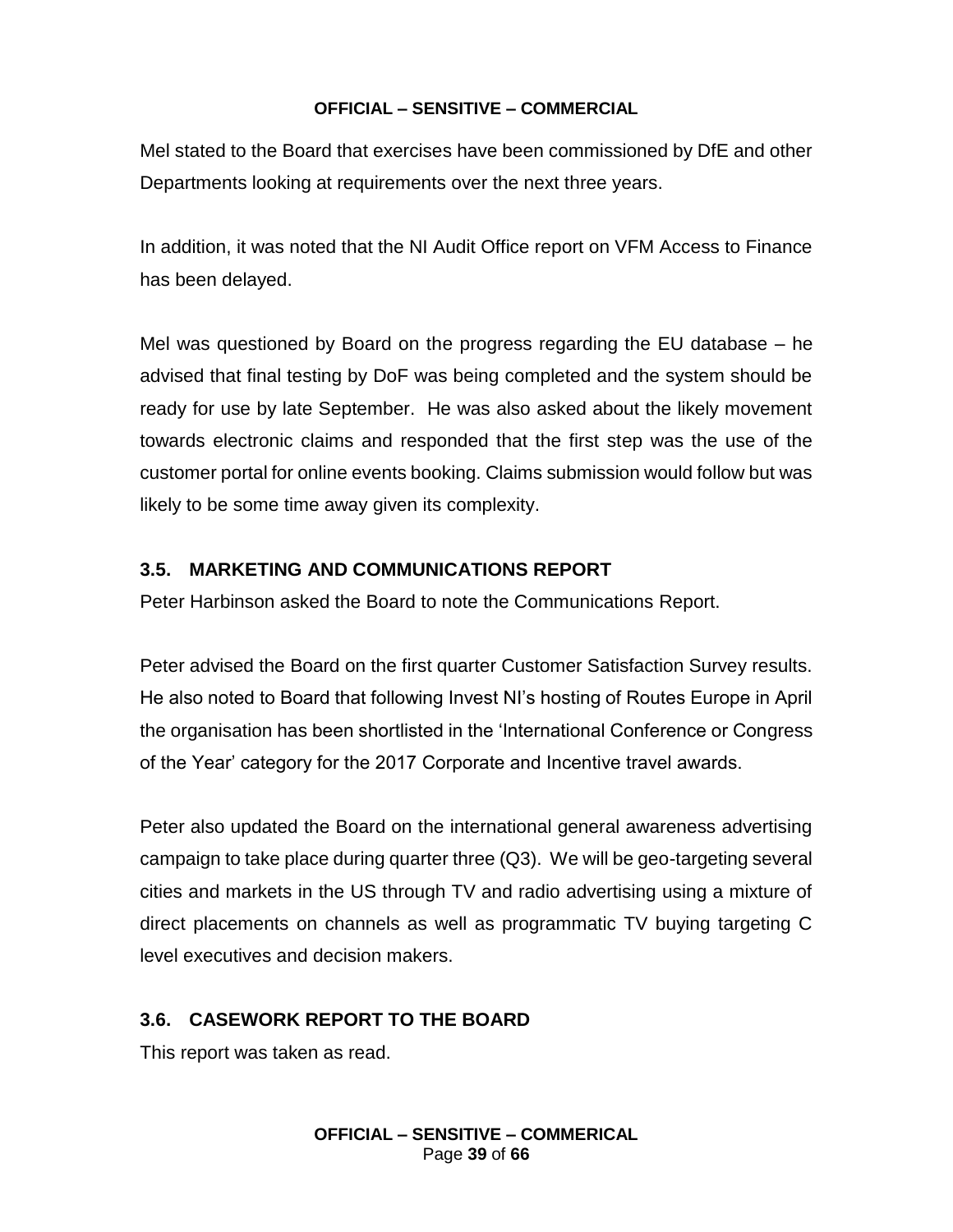## **4. ITEMS FOR DISCUSSION - CONTINUED**

## **4.1. KPI DATA**

Jeremy Fitch made a presentation to the Board on Key Performance Indicator Data.

Jeremy gave an overview on KPI measures and their strategic value as well as putting this into a business strategy context where the focus would be on companies and a concentration on high growth.

The Board questioned Jeremy on sector norms and the teams and people aligned to certain sectors. Jeremy stated that he would furnish Board with the relevant information.

Jeremy finished by highlighting future KPI data collection techniques and the use of KPIs to focus on resource segmentation, strategic planning and continued measurement of success.

## **4.2. NI-CO REVIEW – ACTION PLAN**

Mel Chittock gave the Board a verbal update on the NI-CO review action plan. The relationship between Invest NI and NI-CO is changing and would result in the Accounting Officer of Invest NI assuming accountability for NI-CO.

Following a review by IAS which resulted in recommendations to strengthen sponsorship control, Mel stated a Relationship Document was being finalised setting out arrangements for more robust governance between NI-CO and Invest NI. This will focus on areas such as oversight responsibilities, reporting

> **OFFICIAL – SENSITIVE – COMMERICAL** Page **40** of **66**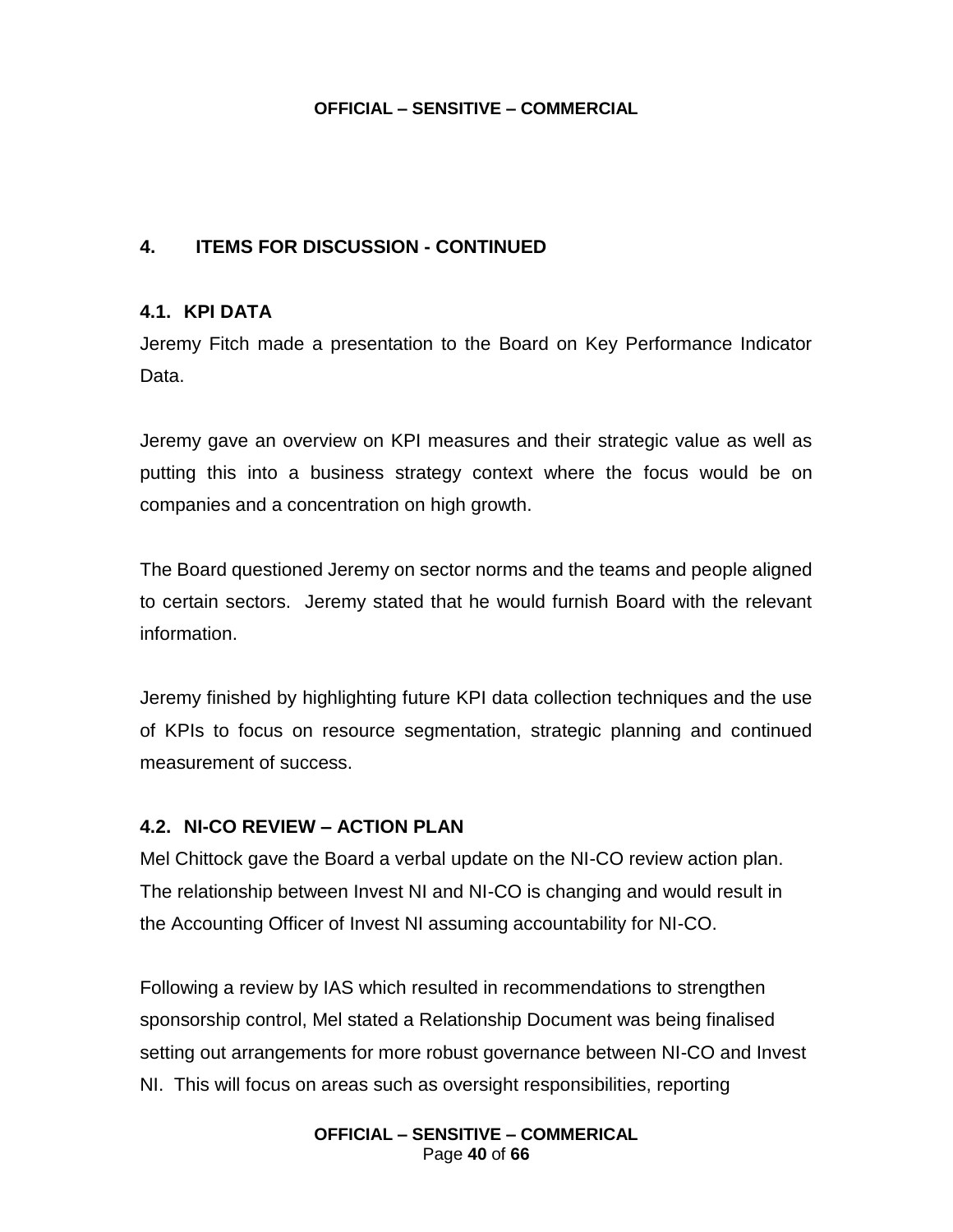arrangements and communication, including step in rights should concerns be raised. Once approved this document will be circulated to the Audit and Risk Board for approval. Initial oversight would be monitored by the Audit Committee. The Board was also asked to note a short paper on Risk Assessment and Action Plan for those areas which may create a risk for Invest NI. The Board endorsed this approach as presented.

## **5. CHAIRMAN'S BUSINESS**

There was no Chairman's business to note. The Chairman requested that the November Board date be confirmed for 28<sup>th</sup> November and that the away days be scheduled for 27<sup>th</sup> and 28<sup>th</sup> February.

## **A.O.B.**

Bill Scott gave a short verbal update on the Sub-Regional Working Group. Bill stated that the Working Group has been going for five years and that its work has been beneficial. A short paper will be distributed to the Board subsequent to this meeting with a recommendation that the group should continue and it will also request membership updates. Bill stated that this paper will be discussed at the next Board meeting.

The Chief Executive brought forward a short paper for the Board to note on Employee Engagement Targets and measurement thereof. Following staff feedback on engagement ELT have proposed removing one of the two targets for employee engagement. The target retained demonstrates improvement in employee engagement by achievement of a place in the Sunday Times Top 100 Not for Profit Companies list. It is thought that this single target will provide a clearer focus and strategic direction for the whole organisation. The Board endorsed this approach.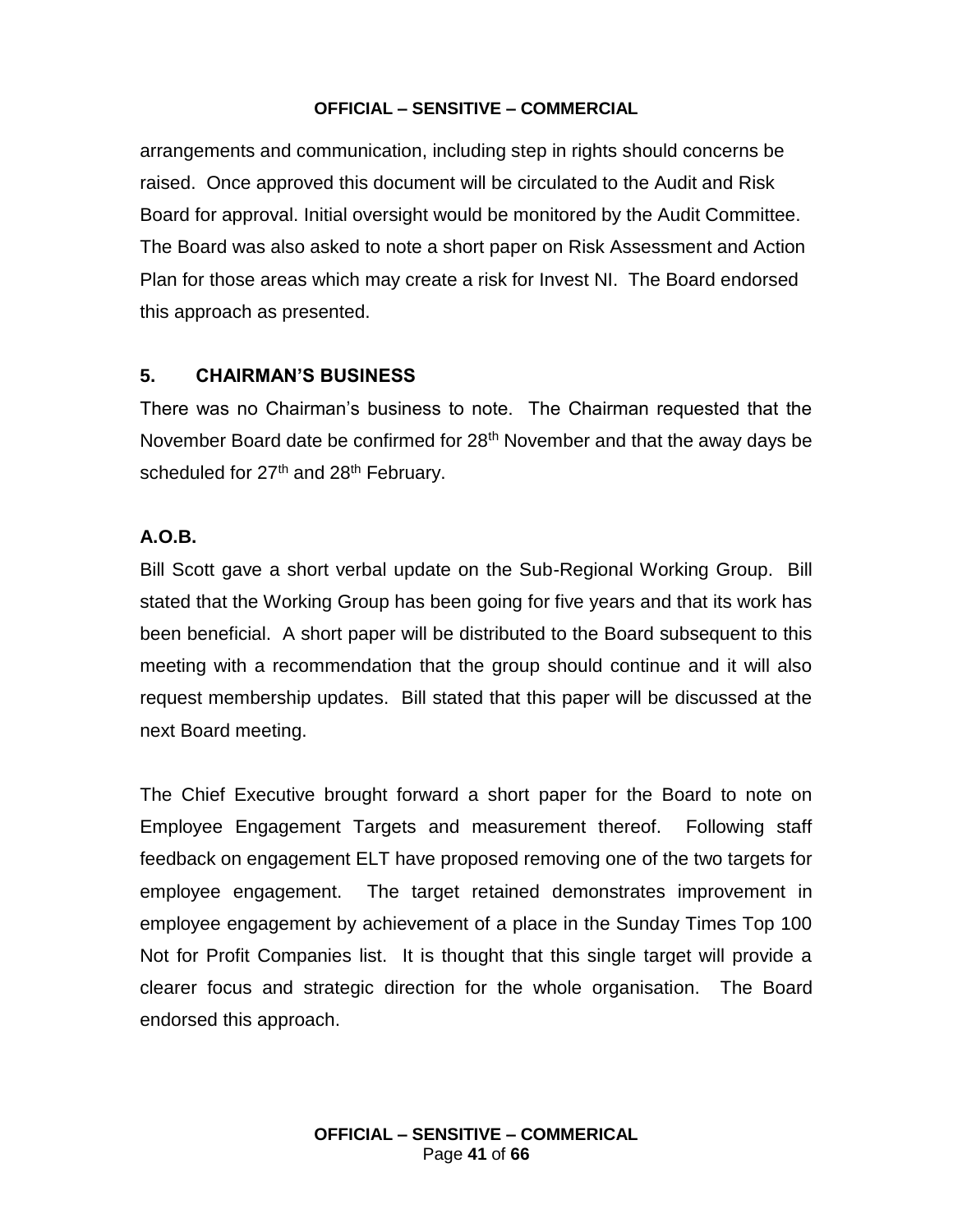## **6. DATE OF THE NEXT BOARD MEETING**

The next Board meeting will be on Wednesday 27<sup>th</sup> September 2017.

The Board Meeting ended at 5.10pm.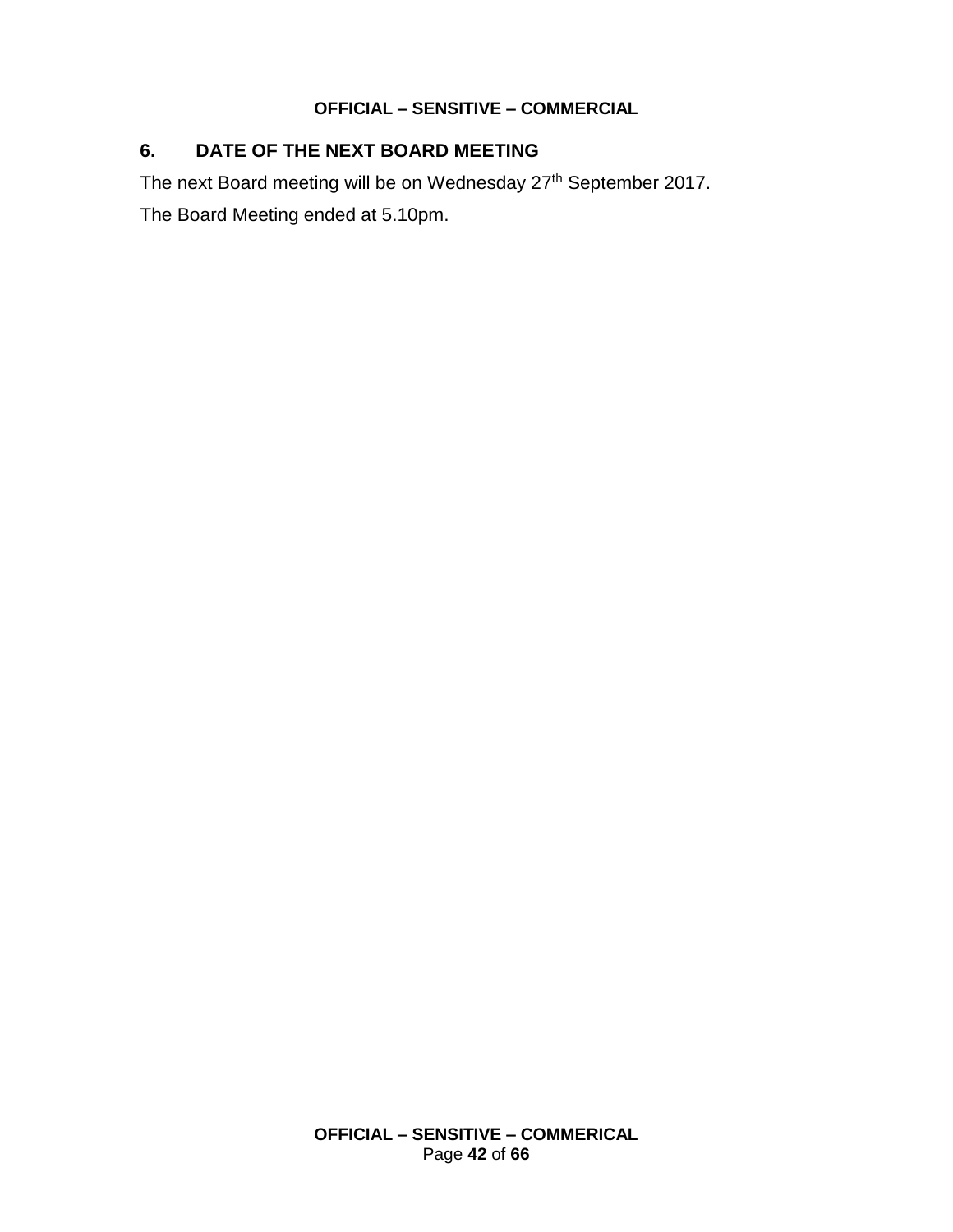## <span id="page-42-0"></span>**ONE HUNDRED AND FORTY- EIGHTH MEETING OF THE INVEST NORTHERN IRELAND BOARD 27 SEPTEMBER 2017 AT INVEST NI HQ**

| <b>Present:</b>        |                         |
|------------------------|-------------------------|
| <b>Invest NI Board</b> |                         |
| Mark Ennis (Chairman)  | Gerard O'Hare           |
| Deborah Lange          | <b>Judith Totten</b>    |
| Ken Nelson             | <b>Brian Baird</b>      |
| <b>Mark Sweeney</b>    | <b>Scott Rutherford</b> |
| Mark Nodder            |                         |

**In Attendance:** Alastair Hamilton, Tracy Meharg, Amanda Braden, Mel Chittock, Steve Harper, Peter Harbinson, Jeremy Fitch, Olive Hill and Carol Keery

**Note:** Ken Nelson joined the meeting at 1.30pm.

**Minute Taker:** William Hoey

## **1. APOLOGIES & DECLARATIONS OF INTEREST**

The meeting commenced at 1.00pm

**Apologies:** Padraig Canavan, Rose Mary Stalker, Bill Scott, Peter McNaney.

The Chair asked members to declare any conflicts of interests relating to today's agenda. No conflicts were declared. At this juncture the Chairman noted apologies and welcomed Brian Baird back to Board.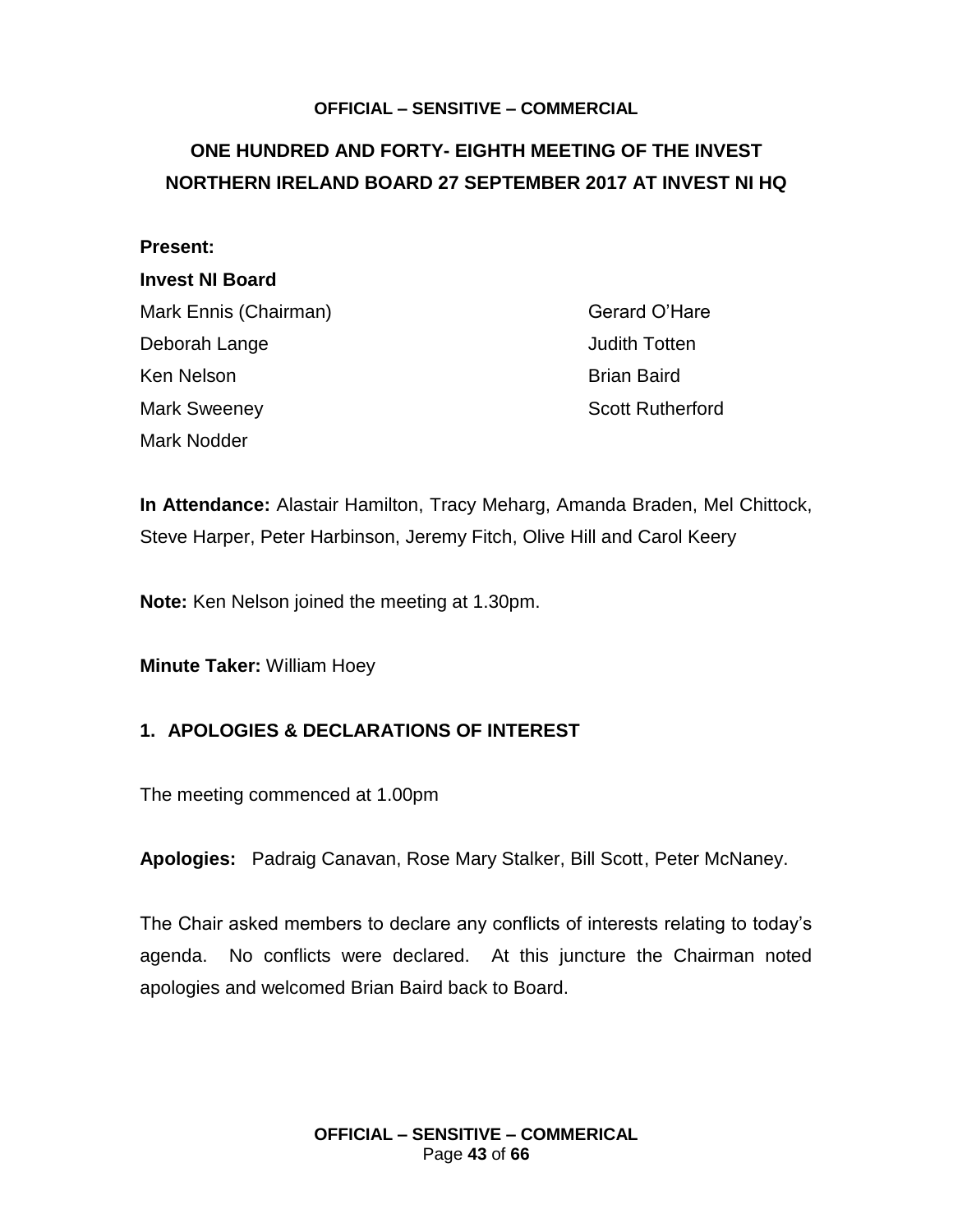## **2. MONTHLY REPORTING TO BOARD**

#### **2.1. MINUTES**

The minutes of the August Board meeting were agreed as a true record of the meeting.

#### **2.2. MATTERS ARISING**

The Actions table was reviewed and addressed. The action regarding the InterTradeIreland presentation will move from the October Board meeting to the November meeting.

## **2.3. CEO REPORT**

The Chief Executive asked the Board to note the CEO report.

Firstly the Chief Executive asked Jeremy Fitch to update Board members on the current issues surrounding Bombardier. With the recent decision being made by the US Commerce Department resulting in a punitive rise in tax tripling the price of Bombardier passenger jets imported into the US, Jeremy highlighted work that had been taking place as well as next steps. Board were informed of contingency planning on various scenarios which is being worked through as well as noting further information that will be provided to the Department of Commerce in October. Jeremy also confirmed that Invest NI is working closely with several other departments and that various interactions were taking place. He also invited Board members to share their thoughts for Invest NI's input to the Department.

The Chief Executive then highlighted to Board that a number of good projects had been signed off. He asked Board to note the recent sale of Moy Park with affirmation that the strategic focus remains the same and operations will continue as usual. He highlighted to Board members the healthy number of inward visits taking place as well as his own recent productive visit to the east coast of the

> **OFFICIAL – SENSITIVE – COMMERICAL** Page **44** of **66**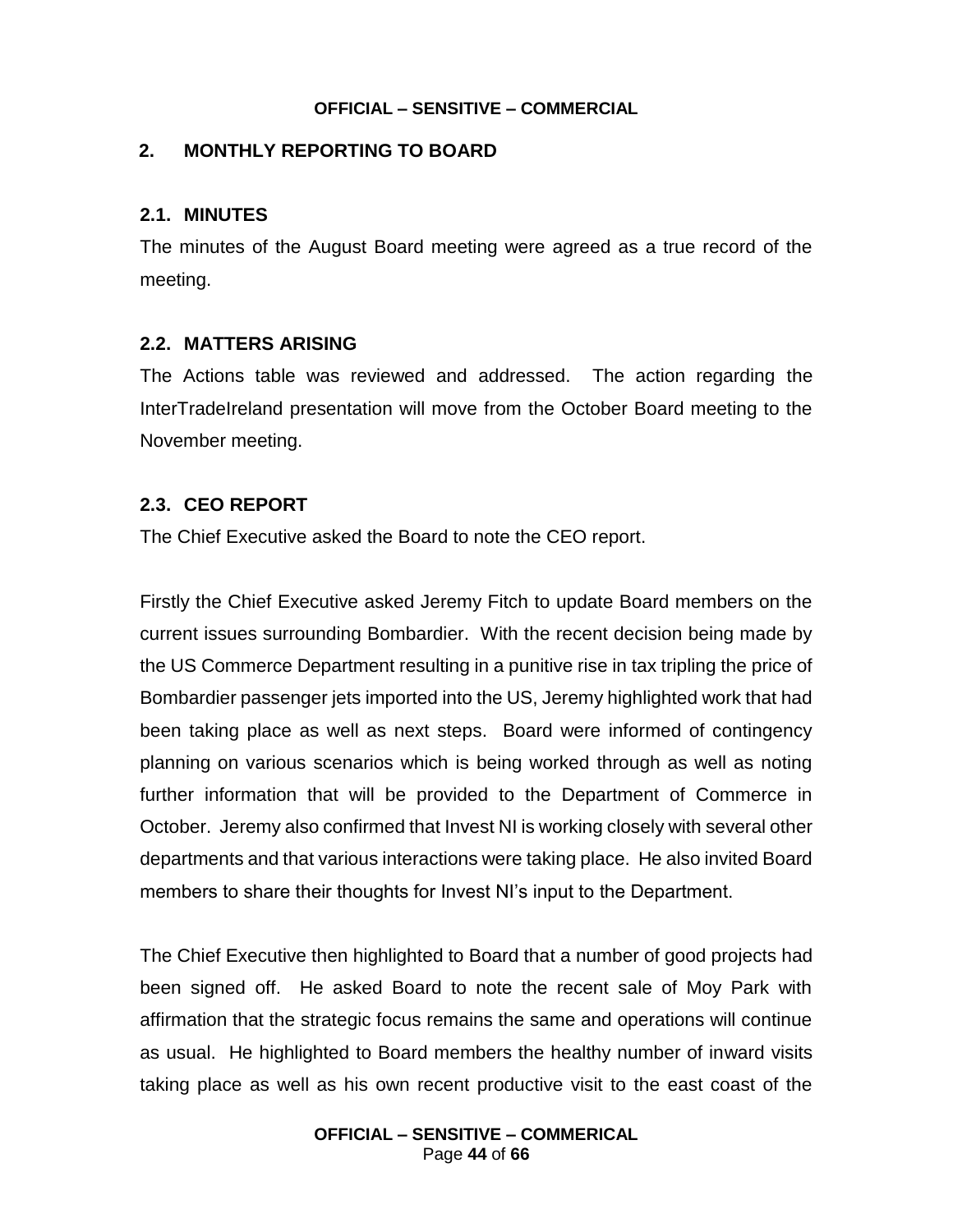United States, with positive signs that the US is growing as a trade destination for Northern Ireland. Mention was also made of an enlightening visit to client company Dalradian Resources.

The Chief Executive then gave a short presentation on the Business Strategy Scorecard. This scorecard update will be included in Board members' packs going forward to give greater visibility of targets as well as containing a new format to ensure greater focus on the implementation of the strategy. It was agreed that two strategic priorities would be discussed by Board each month.

The Chief Executive also highlighted work being undertaken on the infrastructure element of the scorecard through the DIT Pitchbook. The Board asked the Chief Executive if there were any plans to approach major companies with this. He responded that indeed part of the plan was to approach high-level investors.

## **2.4. FINANCE REPORT**

Mel Chittock asked the Board to note the Finance Report.

Mel advised the Board that he is still waiting for information on next year's budgetary figures and to date has no visibility going forward – he will inform the Board when that information is available. He noted that the organisation, despite a small lag on payments was on-track, however, a more in-depth review will happen at the half year point (end Q2).

Mel updated the Board on the current status of the EU database. He informed them that there would be a two week delay in implementation; however, he stated that there would be no risks to the organisation as regards obtaining EU funds as Invest NI has already received its accreditation.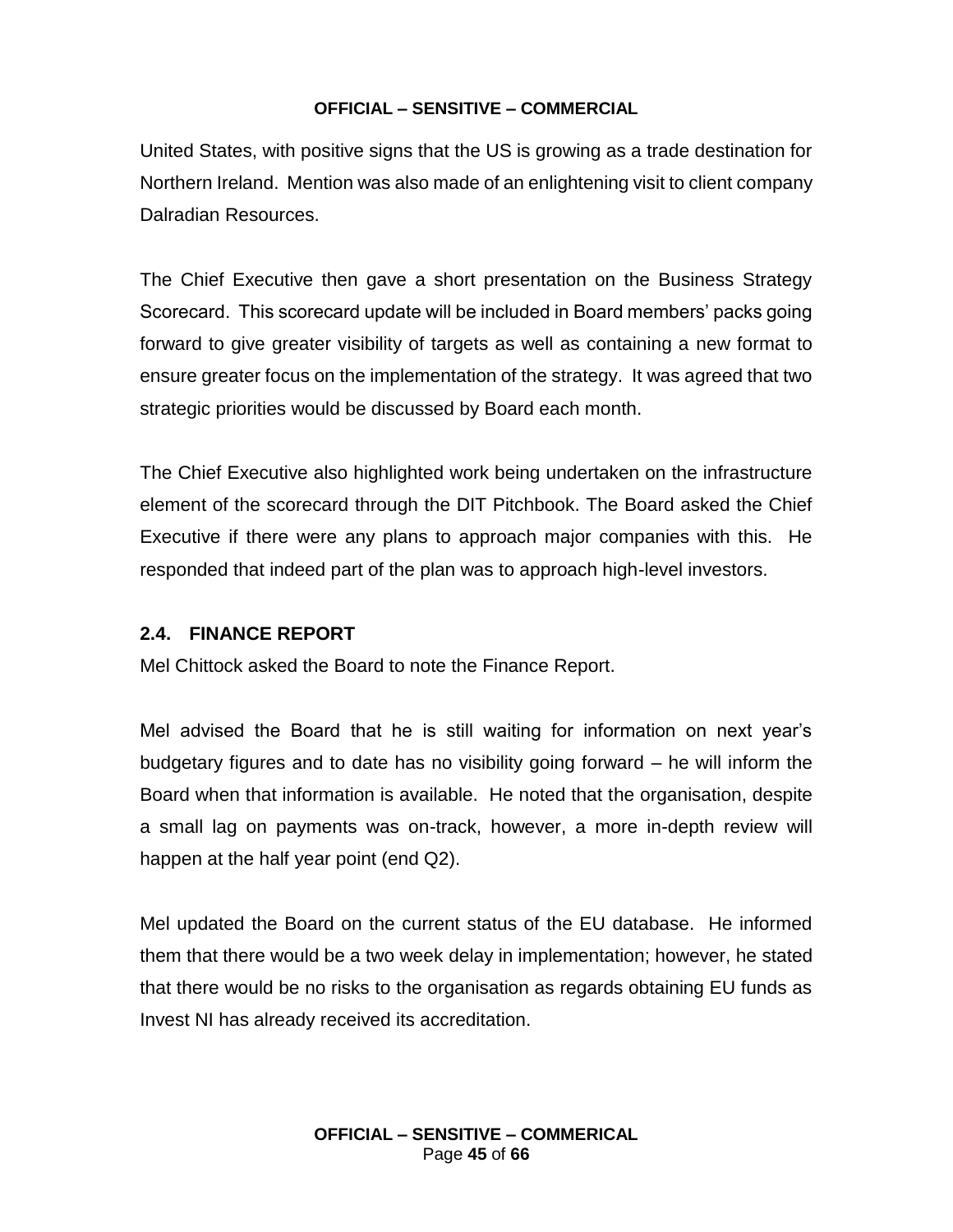## **2.5. MARKETING AND COMMUNICATIONS REPORT**

Peter Harbinson asked the Board to note the Communications Report.

Peter highlighted to Board the recently held C&IT Awards – Invest NI had been shortlisted for hosting the Routes Europe conference in April. He also noted the ongoing summarising of EU positioning papers.

Peter then informed Board that in December Northern Ireland will host the UK-China Regional Leaders Summit. This is an important and high level event in UK-Sino relations which promotes more regional engagement from both countries. The Summit will run from the  $1st - 3<sup>rd</sup>$  December.

Political representatives from China will be accompanied by business leaders and it is anticipated that the Chinese delegation will number around 70. The North Eastern provinces of China have been targeted given the relationship building which has taken place by the NI Bureau in China and also the fact that Belfast has a sister city agreement with Shenyang.

Whilst politically led, there is a strong business element with Saturday 2<sup>nd</sup> being the main business day and which Invest NI is facilitating.

The key themes of the Summit are:

- Agri-food & Food Security
- Life & Health Sciences (with a focus on elderly care, oncology and precision medicine)
- Advanced engineering
- Cyber security
- Fintech
- Creative industries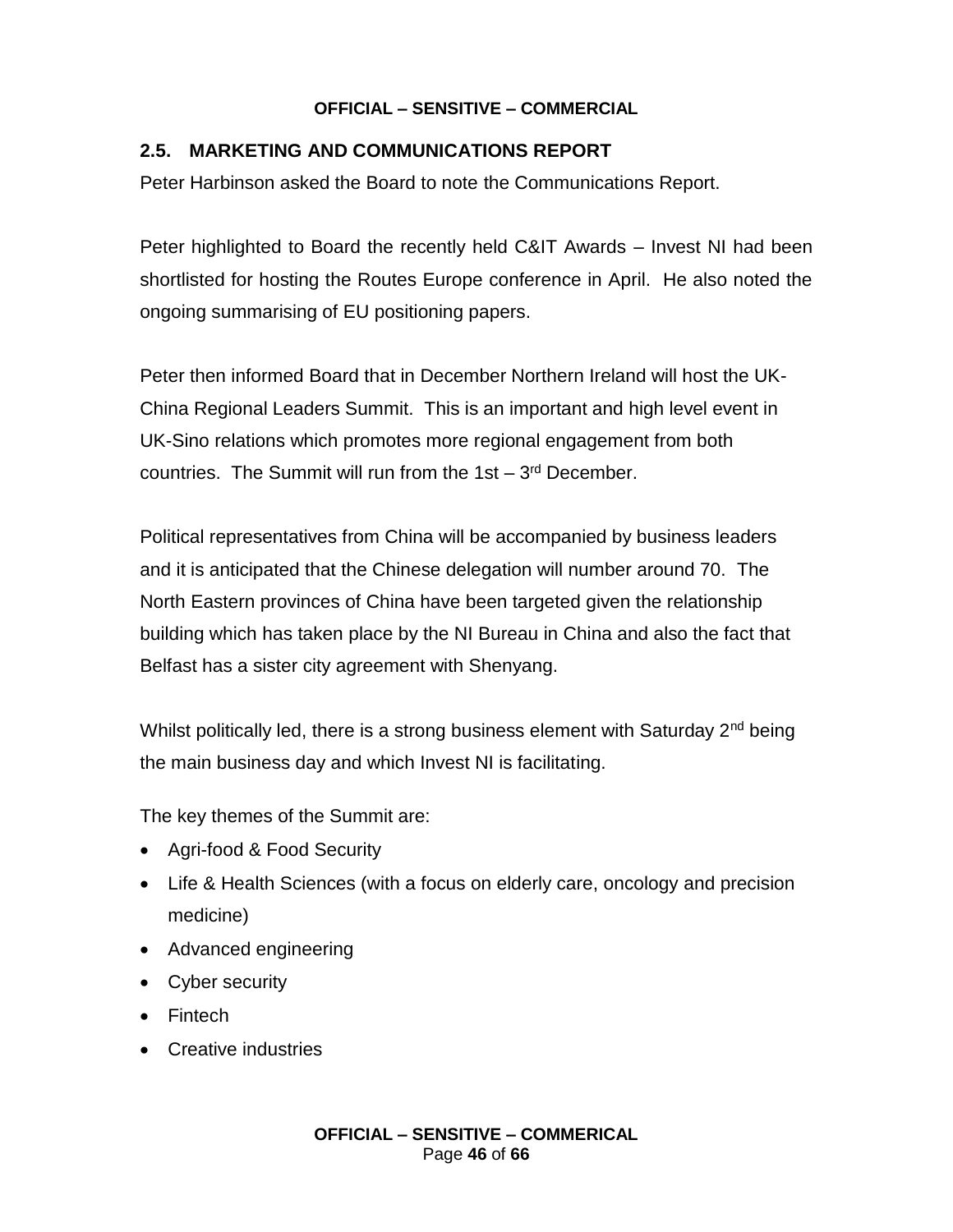Peter advised the Board that there are a number of PR opportunities being finalised going forward for October.

## 2.6. **CASEWORK REPORT TO THE BOARD**

This report was taken as read.

## **2.7. AUDIT AND RISK COMMITTEE MINUTES**

Deborah Lange, Chair of the Audit and Risk Committee provided an update from the ARC meeting which took place on Wednesday  $22<sup>nd</sup>$  June. She also provided a summary of several of the points raised during the ARC meeting that had taken place that morning. The Chief Executive reiterated some of his comments on the NIAO VFM study that he had made to ARC.

## **3. ITEMS FOR DISCUSSION**

## **3.1. INTERNATIONALISATION ACTION PLAN UPDATE**

Steve Harper, with Martin Robinson in attendance, presented on the International Strategy 2017-21.

At the outset Steve noted that the International Strategy is a subset and key component of the Business Strategy and will reinforce our key themes, namely those of support, scale and stand-out and our focus on key customers, sectors and markets. Steve highlighted the Vision 2021 along with strategic ambition and activity targets.

Steve gave an overview of Invest NI's international ambition speaking particularly about the organisation's enhanced presence overseas with both offices and staff numbers increasing.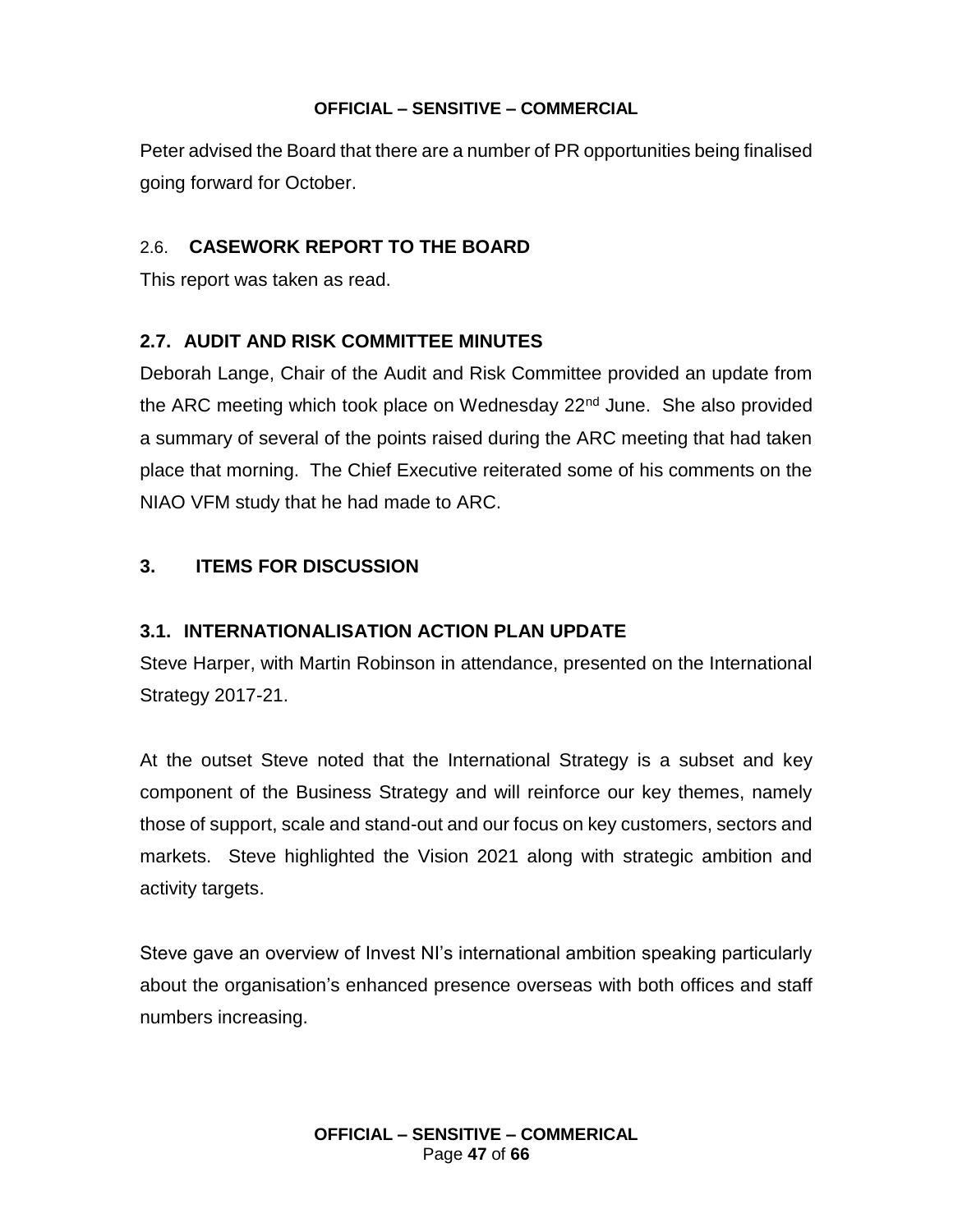He highlighted the Trade Development and Engagement Model which is aligned to Invest NI's service delivery model, indicating that it is flexible and responsive to change, taking into account the ongoing Brexit negotiations.

Steve also stressed the continued importance of attracting FDI to Northern Ireland using the Line-of-Sight customer engagement model. He concluded by informing Board that next April we will be bringing over our overseas Site Advisors to illustrate to them what NI has to offer to add worth and knowledge going forward.

## **3.2. HEALTH & LIFE SCIENCES STRATEGY**

Grainne McVeigh presented the Health & Life Sciences Strategy to the Board.

Grainne provided Board with a walk through the Health & Life Sciences sector and its sub-sectors. She stressed both the employment growth and positivity about sector growth as a whole. She also pointed out significant crossover with other sectors such as IT companies who are involved with developing/selling devices to life sciences companies.

Grainne set out the Strategic Context for driving and aligning strategies going forward, as well as noting the Strategic Action Plan, which in turn has been approved by the steering group. She informed Board that the aspirations from this are to double the size of the sector by 2022. Mark Sweeney reflected on the model followed in Sweden and suggested to Grainne that it would be useful to consult with Mathias Lundberg, the expert adviser to the Competence Centre Programme.

## **3.3. BREXIT UPDATE**

David Roberts and Olive Hill presented a Brexit Update to Board

**OFFICIAL – SENSITIVE – COMMERICAL** Page **48** of **66**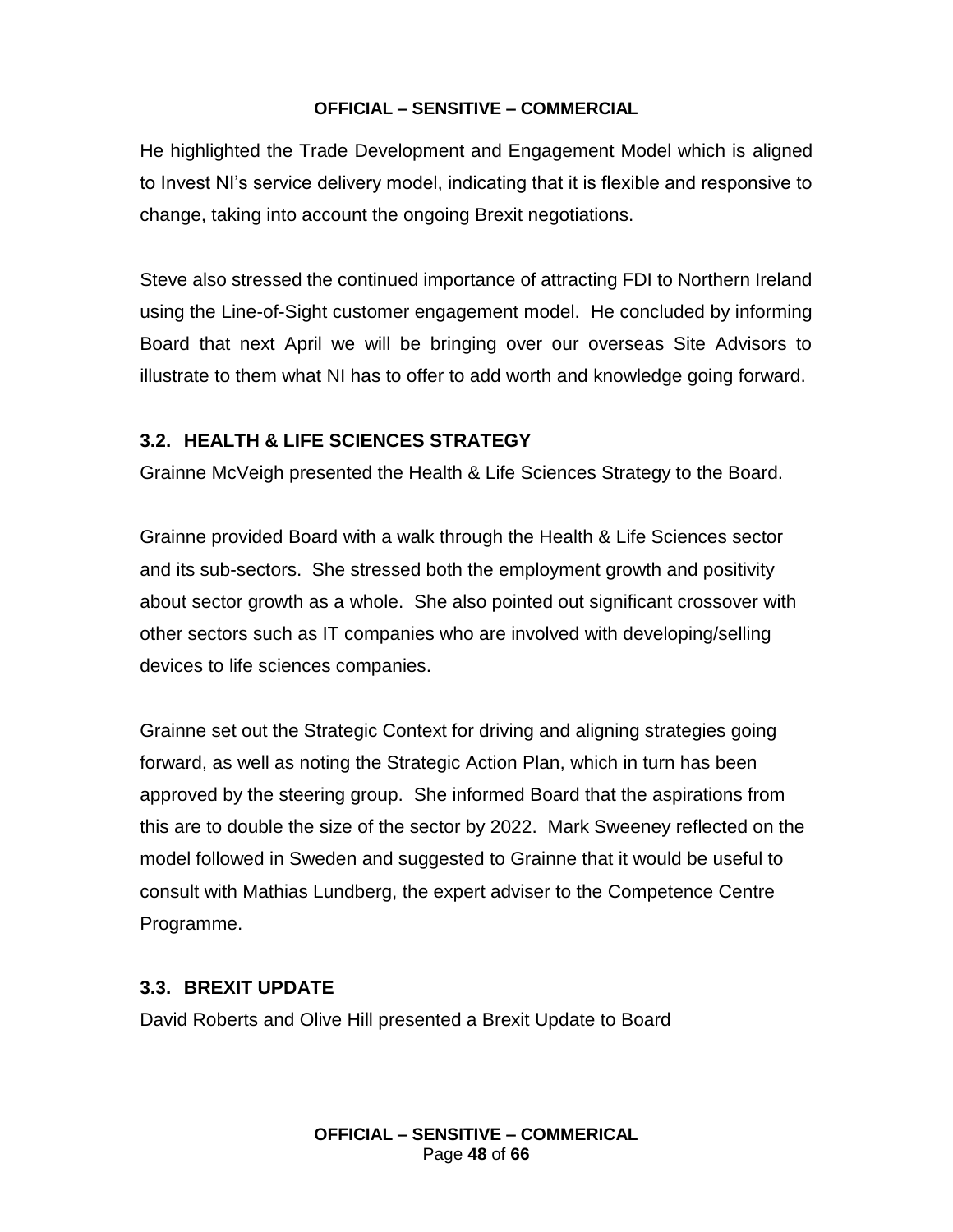David provided Board with an update on the current position regarding Brexit. He took the Board through a Brexit timeline and potential scenarios as well as noting the numerous Brexit positioning papers which have been released. He highlighted possible future custom arrangements along with Northern Ireland priorities in a post-EU context.

In conclusion David informed Board of the Brexit material on Invest NI's intranet for staff. This is a new section developed with the purpose of providing staff with articles, links, lines to take, etc. to support colleagues in their various roles to proactively engage with customers and clients on Brexit to ensure that they are preparing for the challenges and changes ahead.

## **4. CHAIRMAN'S BUSINESS**

There was no Chairman's business to note.

## **A.O.B.**

Gerard O'Hare gave a short verbal update on the Sub-Regional Working Group. Gerard stated that the Working Group had created positive working relationships that should continue. He believed that some new faces were needed for the working group and there was Board approval that it should continue as its work has been found to be beneficial for the past five years. The Chief Executive noted that there may be a requirement for new terms of reference. This was in turn proposed by Gerard and seconded by Mark Sweeney.

Steve Harper gave Board an update on US visas. This is in relation to the A2 visa which the British Embassy is due to phase out. Invest NI staff engaged and locally employed on these visas have been informed and have support for renewal of new visas until 2021. Steve informed Board that we are working with officials to determine other options going forward and that we are working through any difficulties.

> **OFFICIAL – SENSITIVE – COMMERICAL** Page **49** of **66**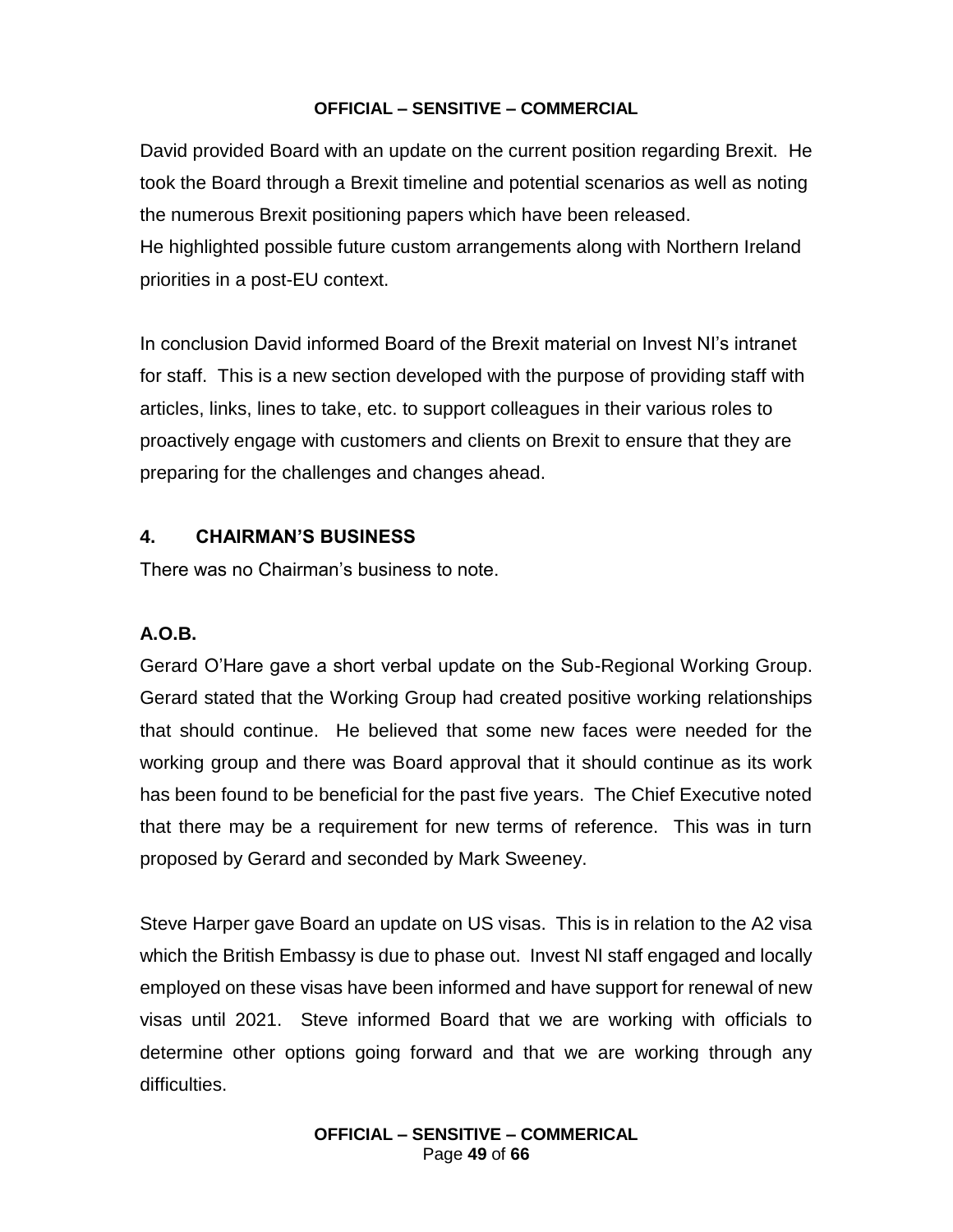## **5. DATE OF THE NEXT BOARD MEETING**

The next Board meeting will be on Wednesday 25<sup>th</sup> October 2017, to be held in Causeway Coast and Glens Council offices in Coleraine.

The Board Meeting ended at 4.30pm.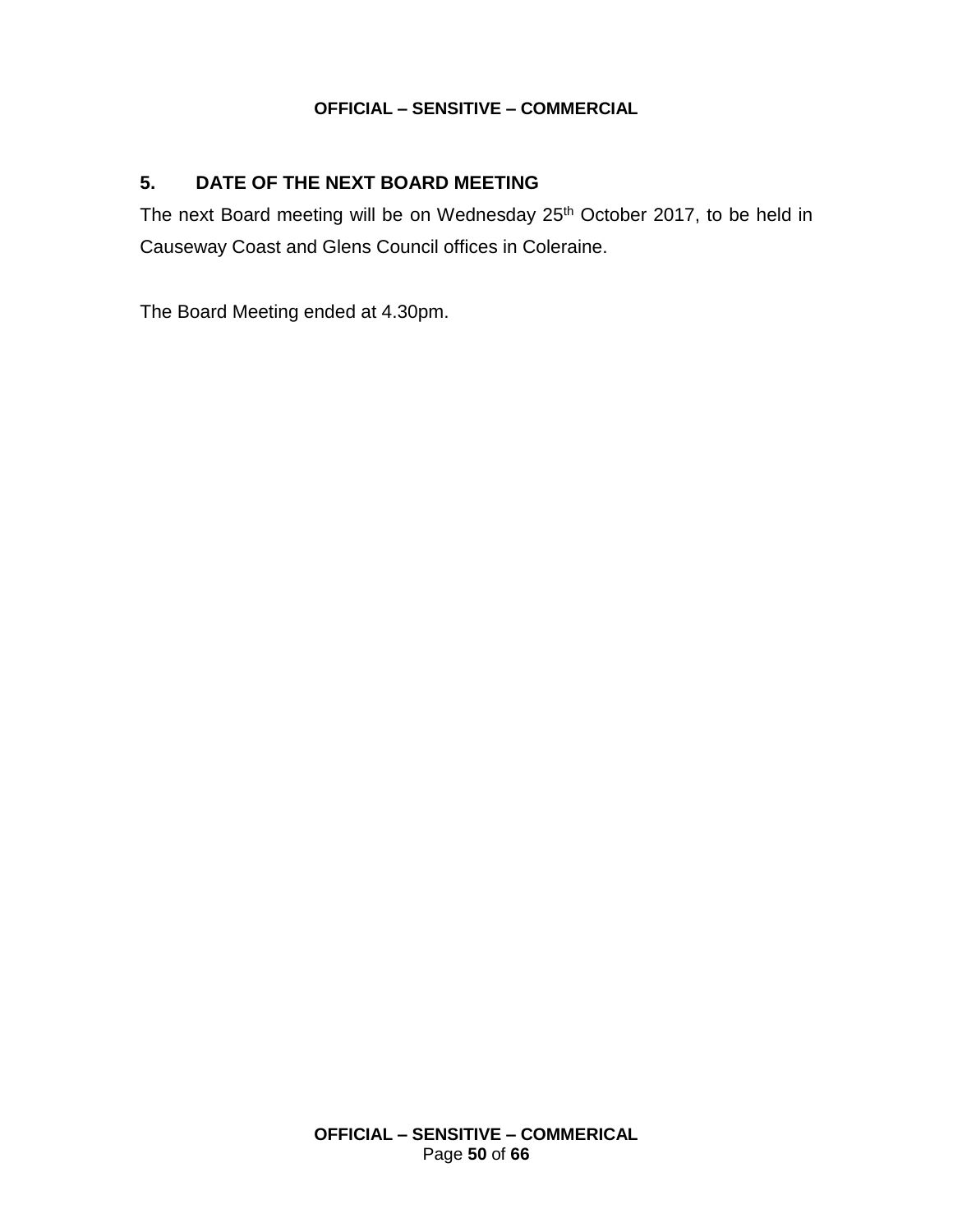<span id="page-50-0"></span>**ONE HUNDRED AND FORTY- NINTH MEETING OF THE INVEST NORTHERN IRELAND BOARD 25 OCTOBER 2017 AT CAUSEWAY COAST & GLENS COUNCIL OFFICES, COLERAINE** 

#### **Present:**

# **Invest NI Board**

Mark Ennis (Chairman) Gerard O'Hare Deborah Lange **Rose Mary Stalker** Rose Mary Stalker Ken Nelson Padraig Canavan Mark Sweeney **Mark Sweeney** Mark Nodder

**In Attendance:** Alastair Hamilton, Tracy Meharg, Amanda Braden, Peter Harbinson, Jeremy Fitch, Olive Hill, Bill Scott and Carol Keery

**Note:** Ken Nelson left the meeting at 3.30pm. Mark Sweeney left the meeting at 3.35pm

**Minute Taker:** William Hoey

## **1. Atlantic Link Enterprise Campus Visit and Council Presentation**

Board members were taken on a visit to the Enterprise Campus to view its ongoing construction. This campus is located in the only Enterprise Zone in Northern Ireland and will seek to provide optimal conditions for international digital businesses to operate and thrive.

Prior to the start of the Board meeting Richard Baker, Director of Leisure and Development for the Council, and Dr Karise Hutchinson, Provost Ulster University, Coleraine Campus gave a presentation highlighting the many facets of the Enterprise Campus and the wider council area. They highlighted key advantages including the size of the site and its proximity to the Coleraine campus and the

> **OFFICIAL – SENSITIVE – COMMERICAL** Page **51** of **66**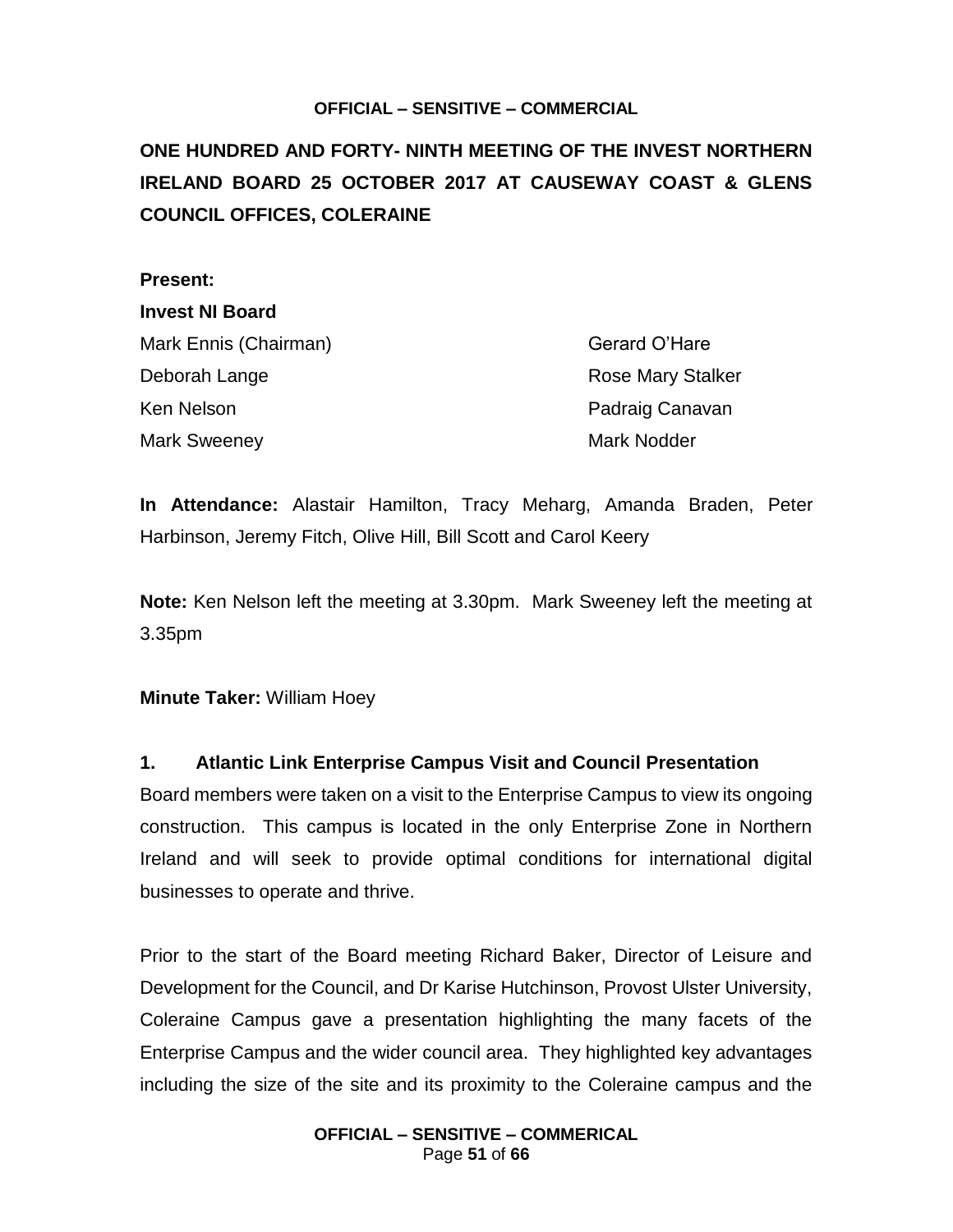advantages that provides. Richard also noted the phased approach of development as well as the digital connectivity and infrastructure on offer. Richard praised Invest NI for its valued contribution throughout the development to date.

Karise focused on what the University has to offer: its world leading R&D, its teaching excellence and its Centres of Excellence. She also noted the infrastructure investment at the Coleraine campus as well as highlighting key aspects of the staff and student experience.

## **2. APOLOGIES & DECLARATIONS OF INTEREST**

The meeting commenced at **2.30pm**

**Apologies:** Judith Totten, Brian Baird, Scott Rutherford, Mel Chittock and Steve Harper.

The Chair asked members to declare any conflicts of interests relating to today's agenda. No conflicts were declared.

## **3. MONTHLY REPORTING TO BOARD**

## **3.1 MINUTES**

The minutes of the September Board meeting were agreed as a true record of the meeting.

## **3.2 MATTERS ARISING**

The Actions table was reviewed and addressed.

At this point there followed a brief discussion about Board Web and Office 365; Board member's point of reference for accessing papers prior to Board meetings.

> **OFFICIAL – SENSITIVE – COMMERICAL** Page **52** of **66**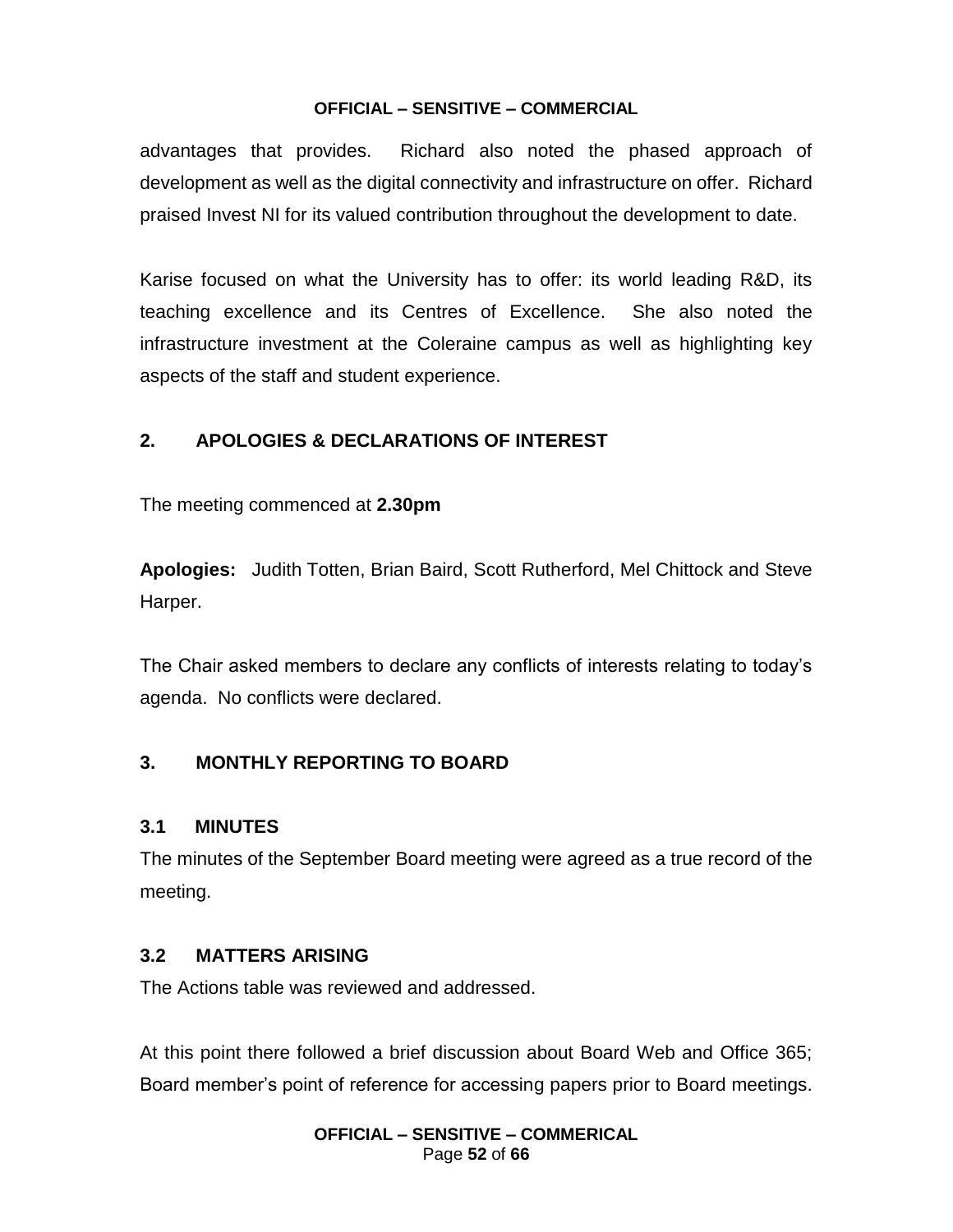Some members expressed on-going difficulty in accessing their papers on this site. Carol Keery will seek to address these difficulties and investigate various alternative applications.

#### **3.2 CEO REPORT**

The Chief Executive asked the Board to note the CEO report.

The Chief Executive asked Jeremy Fitch to update Board members on the current issues surrounding Bombardier. Jeremy explained the change in circumstance with Airbus and Bombardier recently entering a partnership on the C-Series. He emphasised the positivity surrounding this deal taking the Board through the strategic alignment and rationale. Jeremy explained that while there are always challenges and pressures it was a much brighter picture for all than a few short weeks ago. The Chairman, on behalf of the Board, asked Jeremy to pass on thanks to the aerospace team for all the hard work put in to date.

The Chief Executive highlighted to Board numerous quality projects which have recently been signed off. He asked Board to note Invest NI's continued progress in the building of a closer working relationship with the Department of International Trade (DIT) and that the Trade team continue to identify future trade missions where a partnership approach with DIT can be used. Also mentioned in the CEO report was the commencement of the Pre-Accelerator / Accelerator Programmes.

The Chief Executive then noted to Board the volume of events and interactions taking place in local economic development, including the progression of various community planning processes, as well as the number of significant inward visits coupled with overseas sales and trade activity.

The Chief Executive then gave a short presentation on his CEO update as well as an update on the Business Strategy 2017-2021. He highlighted to Board that he

> **OFFICIAL – SENSITIVE – COMMERICAL** Page **53** of **66**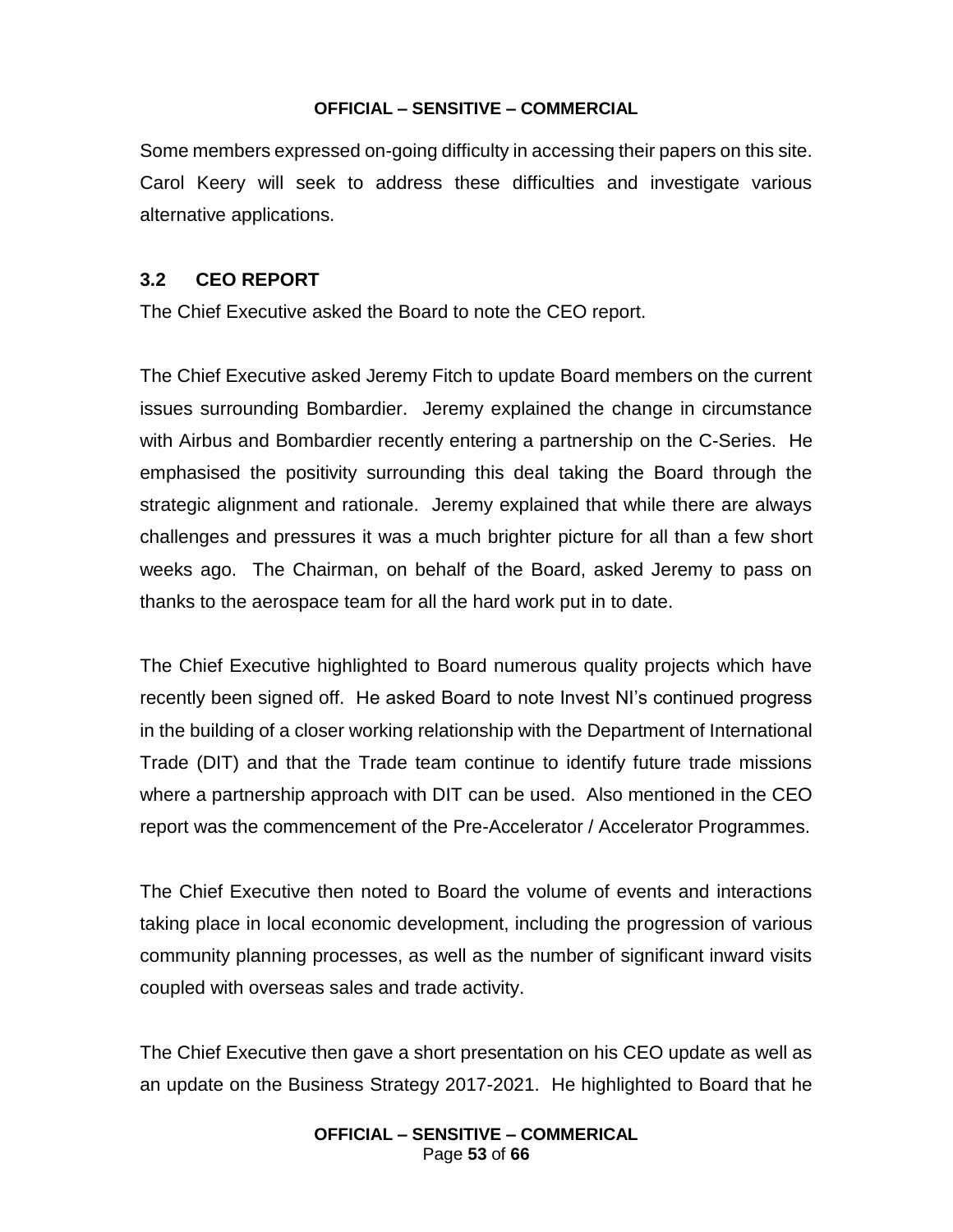had met a number of Northern Ireland MPs in London, something which had proved very useful. The Chairman commented on the Next Generation FDI Education Launch and on the 'London Hub' which he noted was a good development for Invest NI. He also referenced contributions to Invest NI's International strategy as well as NI 'Pitch Books' being developed for use by DIT teams. He also stated that with Invest NI's dedicated in-market resources abroad the organisation is ideally placed to be able to streamline trade events and become more focused on both markets and companies going forward.

The Chief Executive also highlighted that the revised KPI collection for January to March 2018 is underway with results likely by May, making the process more immediate. He noted other strategic initiatives making good progress such as the Digital Transformation Strategy with live chat software being tested and also good feedback on the implementation of the Trusted Business Partner model. He also took the Board through the corporate scorecard and the half year position.

Amanda Braden gave the Board a brief update on absenteeism and despite the target being unlikely to be met, she assured Board that with planned policy changes there was activity happening behind the scenes to address this.

The Chief Executive then took the Board through the rest of the Scorecard stating that there is confidence in the current position, with a sufficient volume of projects to meet the targets. Board members commented on the organisation's excellent performance so far.

## **3.4 FINANCE REPORT**

In Mel Chittock's absence Carol Keery asked the Board to note the Finance Report.

Carol advised the Board that expenditure year-to-date is £2.8m behind profile – this is split as Resource budget being £5.2m behind profile and Capital budget

> **OFFICIAL – SENSITIVE – COMMERICAL** Page **54** of **66**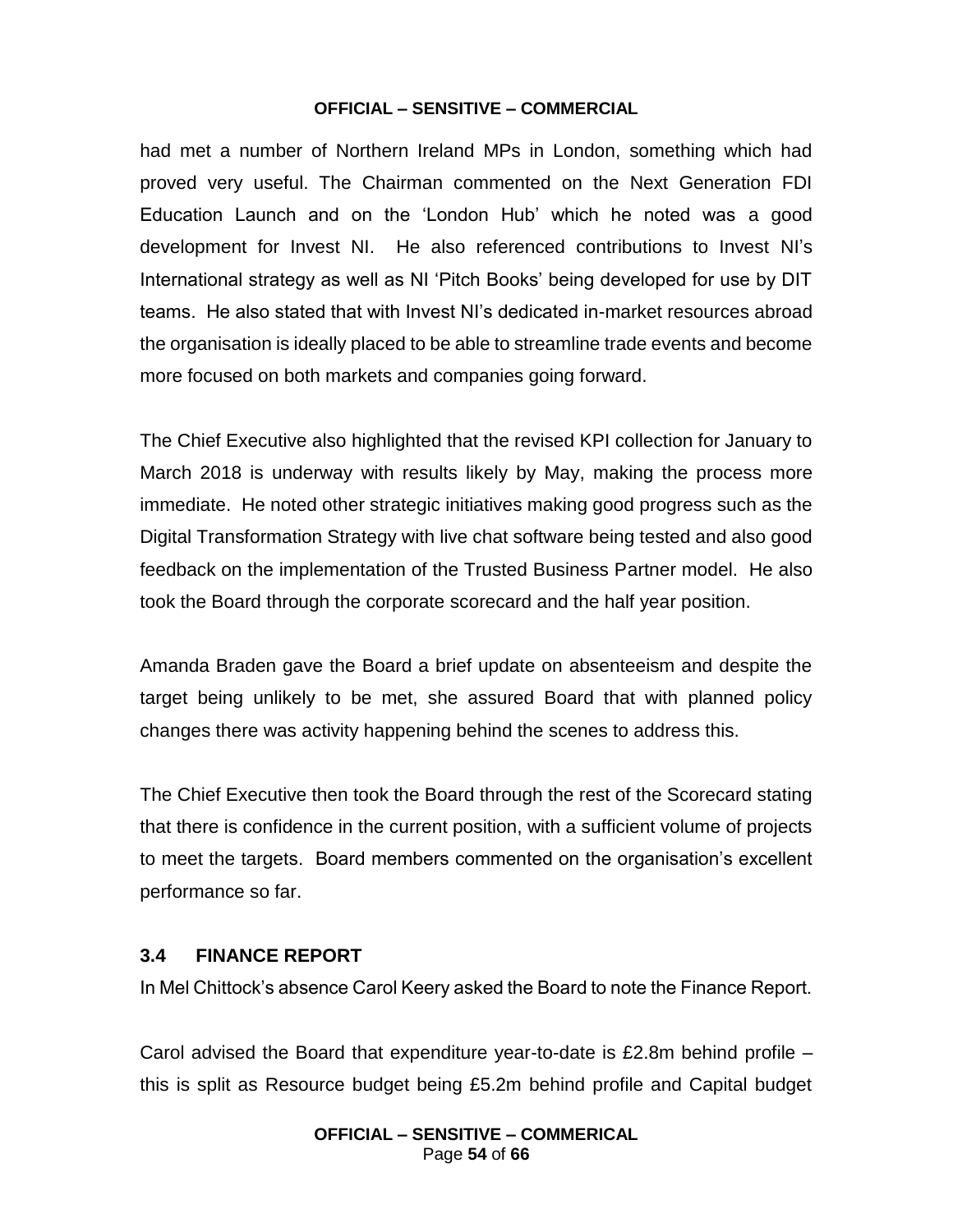standing at £2.4m ahead. She noted that the Resource variance is explained by timing issues in the receipt of claims for Technology and Services, Advanced Manufacturing and R&D.

It was noted to the Board that Divisions are currently reassessing their budgetary requirements in the context of an internal monitoring round recently commissioned by DfE. At this point no adjustments have been signalled that would give rise to an adjustment to resource or mainstream capital expenditure budget. She also noted that with regard to the Administration budget there is forecast to be a small under spend this year with a pressure predicted for future years.

## **3.5 MARKETING AND COMMUNICATIONS REPORT**

Peter Harbinson asked the Board to note the Communications Report.

Peter showed Board a short presentation on the UK – China Regional Leaders Summit. He gave Board members a brief history and a detailed overview of the summit and its key themes and Invest NI's role, emphasising the Communications Group role in facilitating transportation and logistics, cultural elements and the large amount of coordinated translation work. Peter stated that invites would be sent out shortly. The Chair noted that this was a great opportunity and that Invest NI staff will be working hard to pick up any FDI openings. Mark Sweeney also mentioned that in the absence of government officials, it was important that local dignitaries and civic individuals such as the Mayor and council officials were available to make the most of any opportunity.

Peter picked out several other highlights from the Communications Report such as Invest NI's new digital platform, Inside Invest being shortlisted for the Chartered Institute of Public Relations and he also highlighted to Board the number of upcoming events and planned PR activities.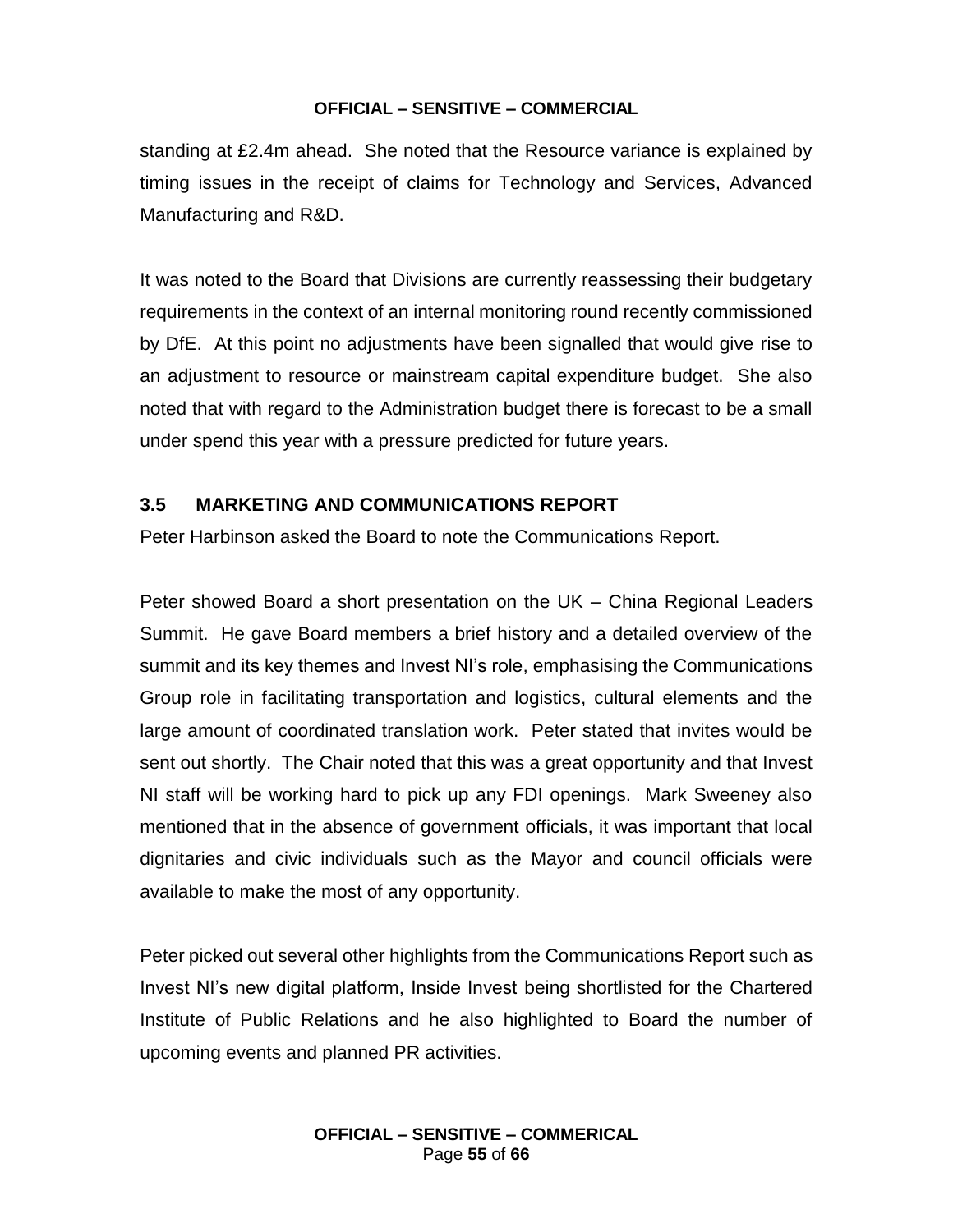## **3.6 AUDIT AND RISK COMMITTEE MINUTES**

Deborah Lange, Chair of the Audit and Risk Committee provided an update from the ARC meeting which took place on Wednesday  $27<sup>th</sup>$  September. She asked that the minutes be taken as read.

The Chair at this juncture made a suggestion that two risks on Paper 8 in the Board Book, the Emerging Risk Register, may perhaps be moved from their 'distant' points of reference to that of a 'closer' proximity. This was noted and will be discussed at ARC.

## **4. ITEMS FOR DISCUSSION**

## **4.1 BUSINESS STRATEGY – TRUSTED BUSINESS PARTNER**

Clare McLaughlan and Paddy Robb presented on the Trusted Business Partner.

It was noted at the outset, that the purpose of this presentation was to follow up on the Transform presentation to Board at the same point in time in 2016. At that meeting Transform themes were discussed and this time the focus will be on one of those themes, the Trusted Business Partner. Paddy stated that he would provide clarity on what is meant by a Trusted Business Partner as well as outlining the drivers for it as a priority for Invest NI. He also took Board through the framework for moving forward – what is going to be done and how, highlighting the 'Trust Equation' as well as the Business Strategy.

Clare McLaughlan, Invest NI's Learning & Development Manager, presented on the Customer Engagement Programme. She provided detail of the programme: how it has taken shape, its capability and its culture. She outlined to Board members the four modules of the programme, the workshops involved and the skills and structure required to build trust.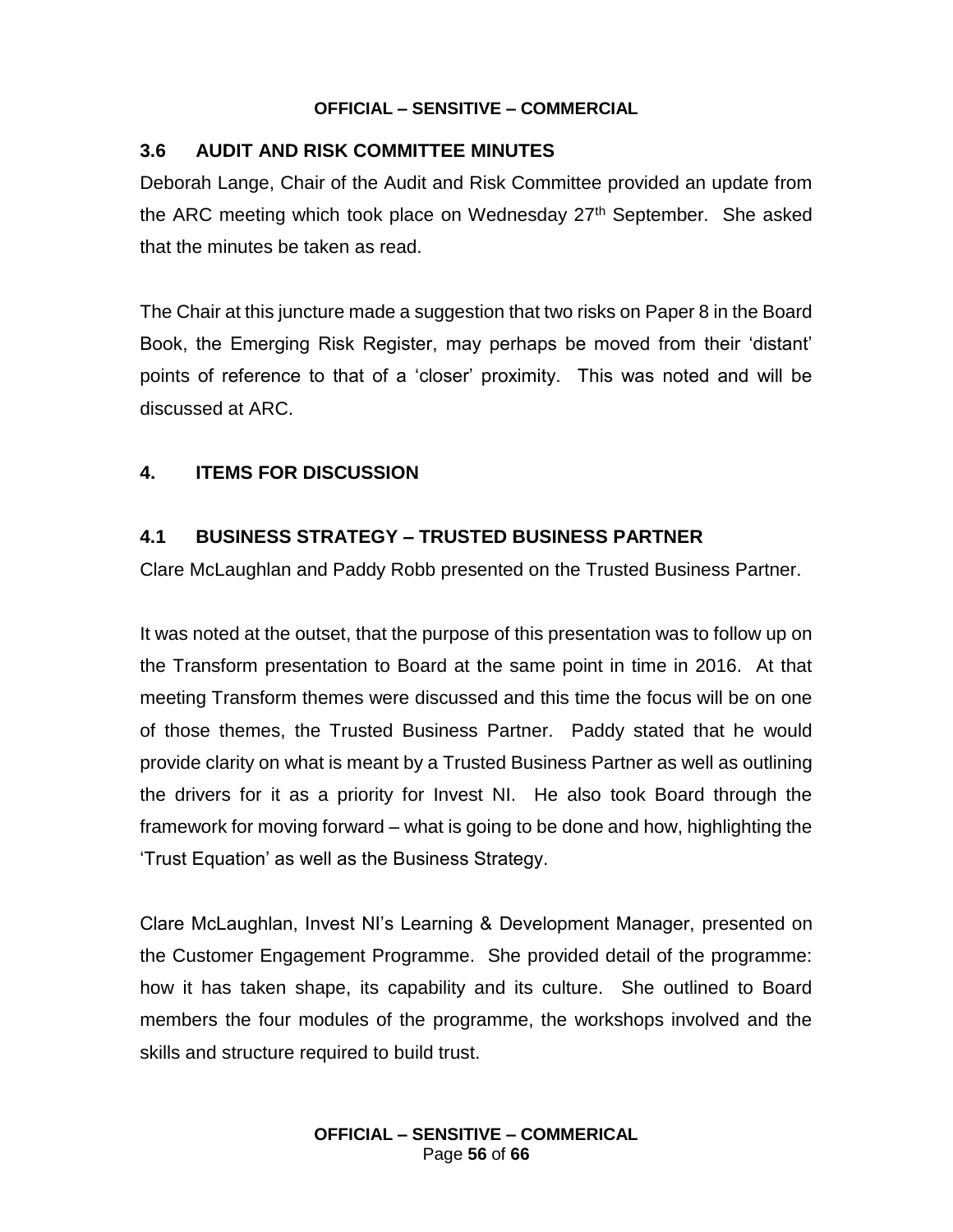## **4.2 BUSINESS STRATEGY - INNOVATION ACCREDITATION**

Vicky Kell, with Paul O'Callaghan in attendance, presented on Innovation Accreditation to the Board.

Vicky provided Board with an overview of Innovation Accreditation. She stressed both the importance of innovation and how it is essentially the cornerstone for growth. She noted key innovation related actions in the draft Programme for Government and draft NI Industrial Strategy and tied this in with the need for a new approach. This is the accreditation concept, a key element to aid the progression of businesses. It is linked to current innovation support mechanisms provided in NI by a range of stakeholders, it can monitor a business' status and progress along their innovation journey and it can motivate businesses to progress as well as providing an innovation benchmark for Northern Ireland business. Vicky informed Board that so far companies appear to like seeing exactly where they stand from an innovation perspective.

To conclude Vicky noted to Board that this international accreditation will be supported by a comprehensive marketing campaign highlighting the objectives of the scheme as well as explaining why companies should go for the Accreditation 'badge'.

## **5. CHAIRMAN'S BUSINESS**

There was no Chairman's business to note. However, he wished to inform Board of his successful trip to China, highlighting the excellence of the team there and how he feels it is a very effective move to position the team within DIT.

## **A.O.B.**

Jeremy Fitch gave a short verbal update on the NI Screen Evaluation which had recently been signed off. The Board was asked to note the evaluation summary in the paper appended.

> **OFFICIAL – SENSITIVE – COMMERICAL** Page **57** of **66**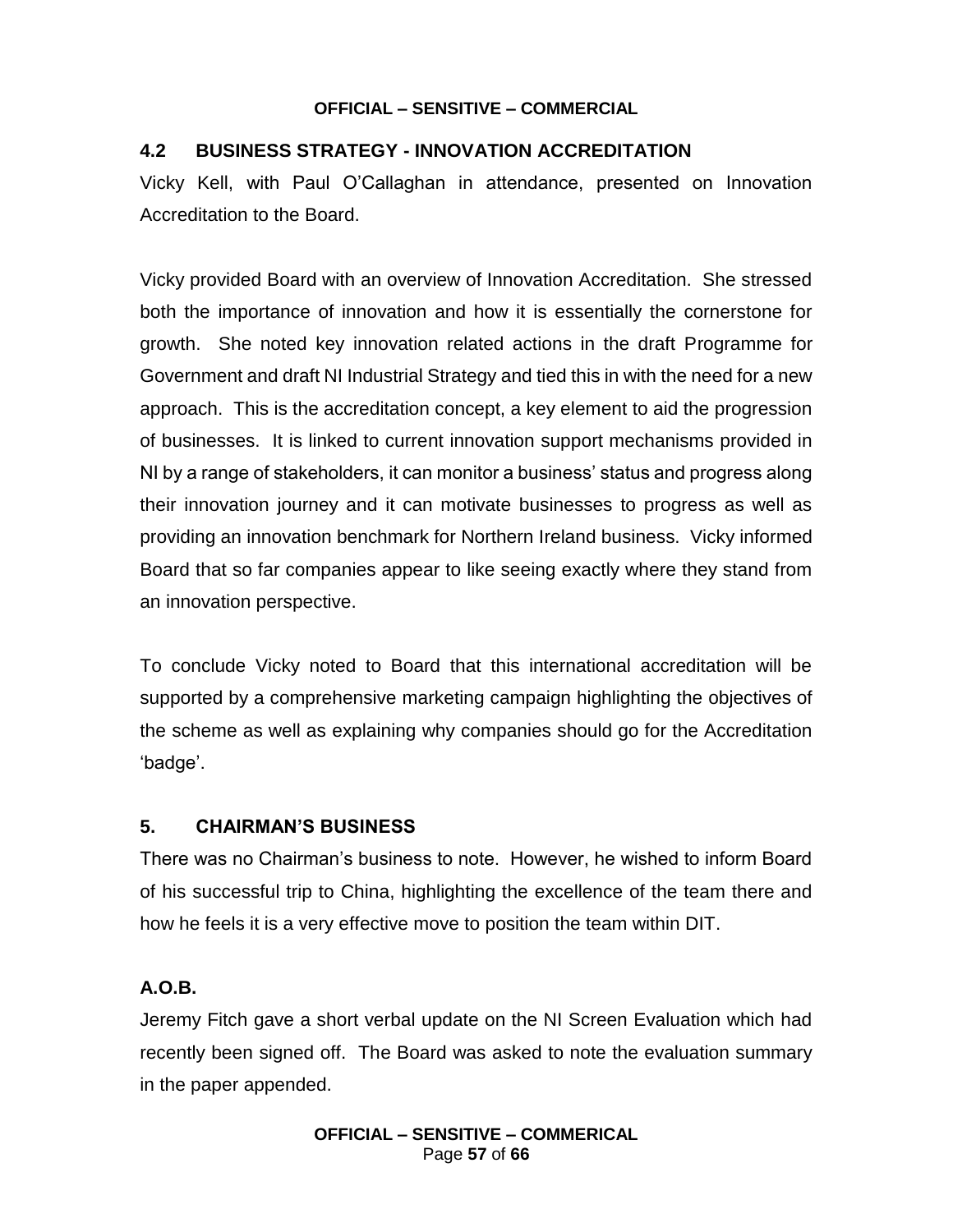Carol Keery asked Board to note that the Risk Management Strategy and Policy is now a combined document and copies will be distributed to members. She also asked Board to note the Emerging Risk Register paper.

The Board was updated on the discussions taking place regarding Working Group memberships following the departure of a Board Member.

## **6. DATE OF THE NEXT BOARD MEETING**

The next Board meeting will be on Tuesday 28<sup>th</sup> November 2017, to be held in Invest NI HQ, Bedford Street, Belfast.

The Board Meeting ended at 5.10pm.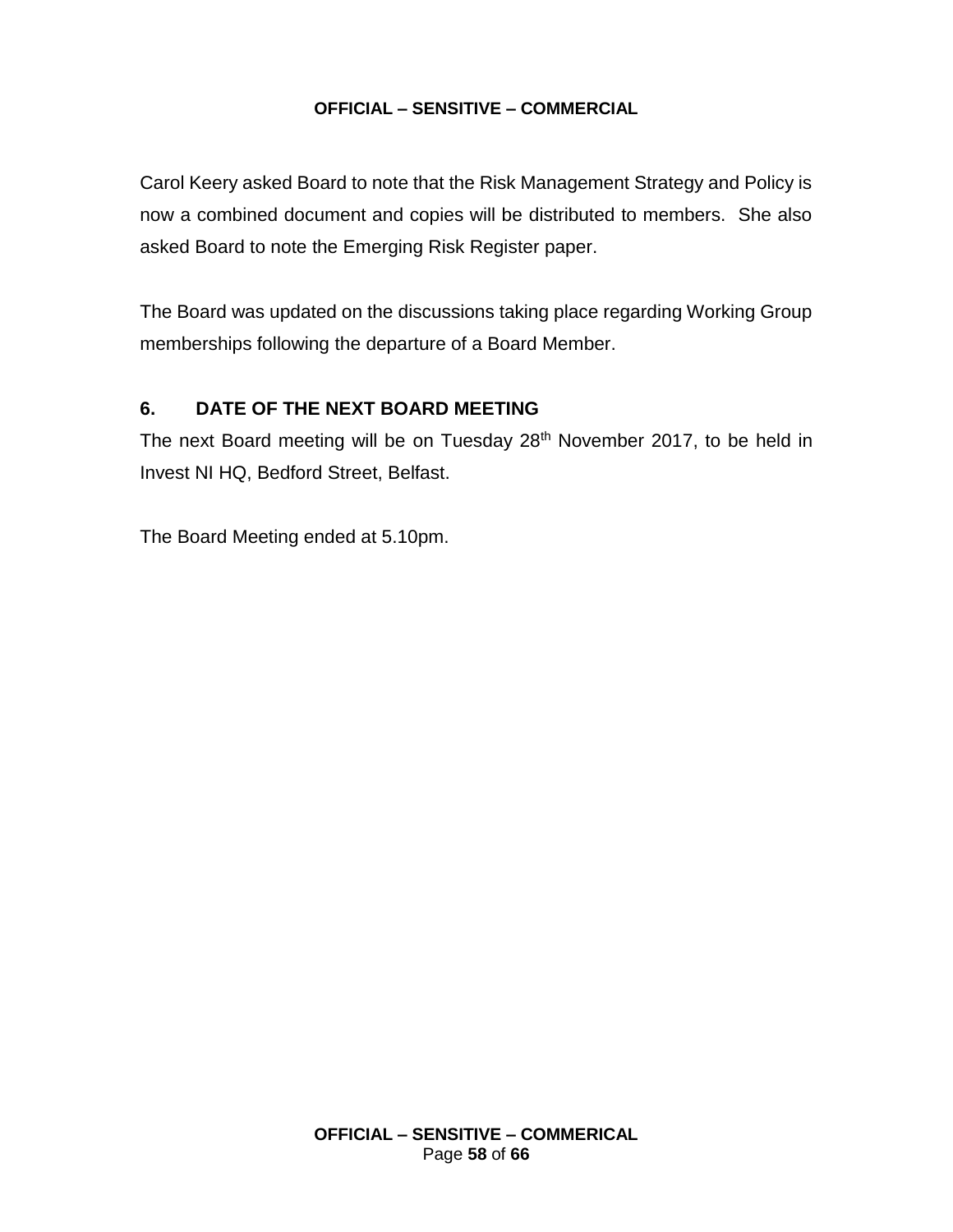## <span id="page-58-0"></span>**ONE HUNDRED AND FIFTIETH MEETING OF THE INVEST NORTHERN IRELAND BOARD, 28 NOVEMBER 2017 AT INVEST NI HQ**

#### **Present:**

#### **Invest NI Board**

| Mark Ennis (Chairman) |  |
|-----------------------|--|
| Deborah Lange         |  |
| Padraig Canavan       |  |
| <b>Mark Sweeney</b>   |  |
| Mark Noddor           |  |

Gerard O'Hare **Judith Totten Brian Baird Scott Rutherford** Mark Nodder **Mark Nodder Rose Mary Stalker** 

**In Attendance:** Tracy Meharg, Amanda Braden, Mel Chittock, Steve Harper, Peter Harbinson, Jeremy Fitch, Olive Hill, Bill Scott and Carol Keery

**Note:** Jeremy Fitch joined the meeting at 1.30pm.

**Minute Taker:** William Hoey

## **1. APOLOGIES & DECLARATIONS OF INTEREST**

The meeting commenced at 1.00pm

**Apologies:** Ken Nelson and Alastair Hamilton.

The Chair asked members to declare any conflicts of interests relating to today's agenda. Board members declared the following interests: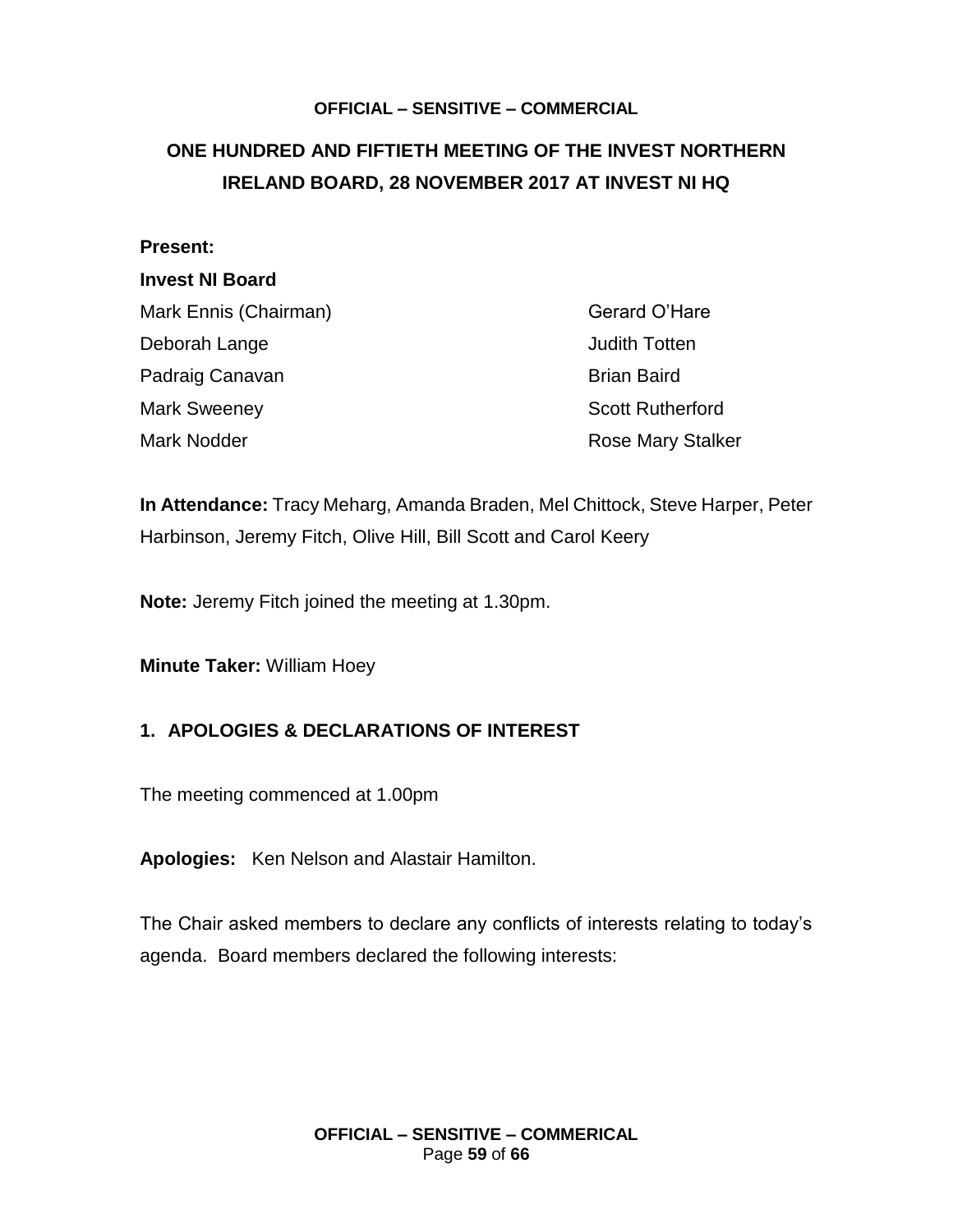• Rose Mary Stalker – potential conflict through her role in the Mid and East Antrim Manufacturing Taskforce and a possible link to the Heathrow Logistics Hub.

The Board concluded that since there would be no substantive discussion on the above declared interest, no conflicts existed. If any discussions arose the respective Board member would be required to leave the meeting.

At this juncture the Chairman informed Board members that in Alastair Hamilton's absence Tracy Meharg would be acting CEO.

## **2. ITEMS FOR DISCUSSION**

## **2.1. BUSINESS STRATEGY – ENTREPRENEURSHIP STRATEGY**

Stephen Wightman, with Patricia Devine in attendance, presented on the Entrepreneurship Strategy Action Plan.

Stephen set out the context for Invest NI's role, highlighting that it is ideally placed as a champion for entrepreneurship, and that since the development of an action plan, traction and development has already been seen. He noted the Action Plan and its seven key areas – Building the Team, Developing Product Sets, Navigating Support, Communications and Messaging, Engaging Partners and Stakeholders, Entrepreneurship Champion and Measuring Impacts.

Ignite has been awarded the contract to develop and manage the Propel preaccelerator and Ignite Northern Ireland accelerator programmes which will help support the growth of more high potential start-ups. Board were informed that Propel has just gone live for applications online and already there has been a large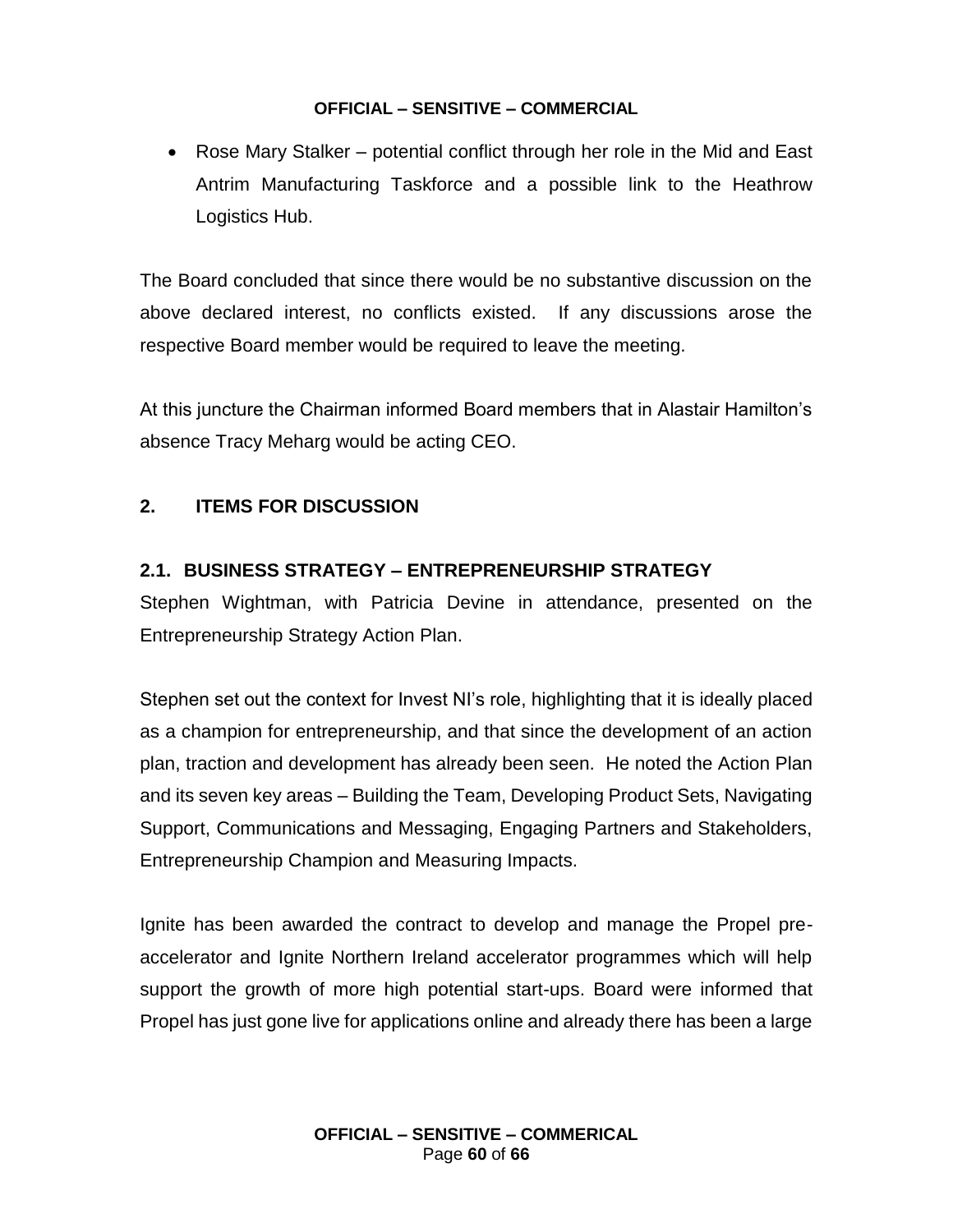surge of interest. Work is also at an advanced stage in relation to the introduction of an enhanced grant support package for new export focussed businesses that will help further strengthen Invest NI's overall product offering in the start-up space.

Stephen highlighted the proposed role of the Entrepreneurship Champion; this position would be the public face of Invest NI in terms of entrepreneurship and help promote Invest NI's role in entrepreneurship both at home and overseas. The planning around the recruitment process for this role is in its final stages.

Board members asked about start-ups and who they approach first as there can be an element of confusion. Stephen pointed out that through our wraparound services, with elements such as the Business Support Team, the Regional Office Network, and the enhancements to nibusinessinfo along with a proposed new microsite dedicated to start-up support, we can provide the clarity and direction required.

Board suggested that in terms of the entrepreneurship champion further consideration should be given to the merits of having more than one champion, helping support a sub-regional approach. Stephen was also directed to other forms of mentoring support that had proved successful for Catalyst.

The Chair stated that the direction of travel was right and that further areas of common ground and linkage could be explored.

## **2.2. BUSINESS STRATEGY – NORTHERN IRISH CONNECTIONS UPDATE**

Peter Harbinson presented an update on the Northern Irish Connections to the Board.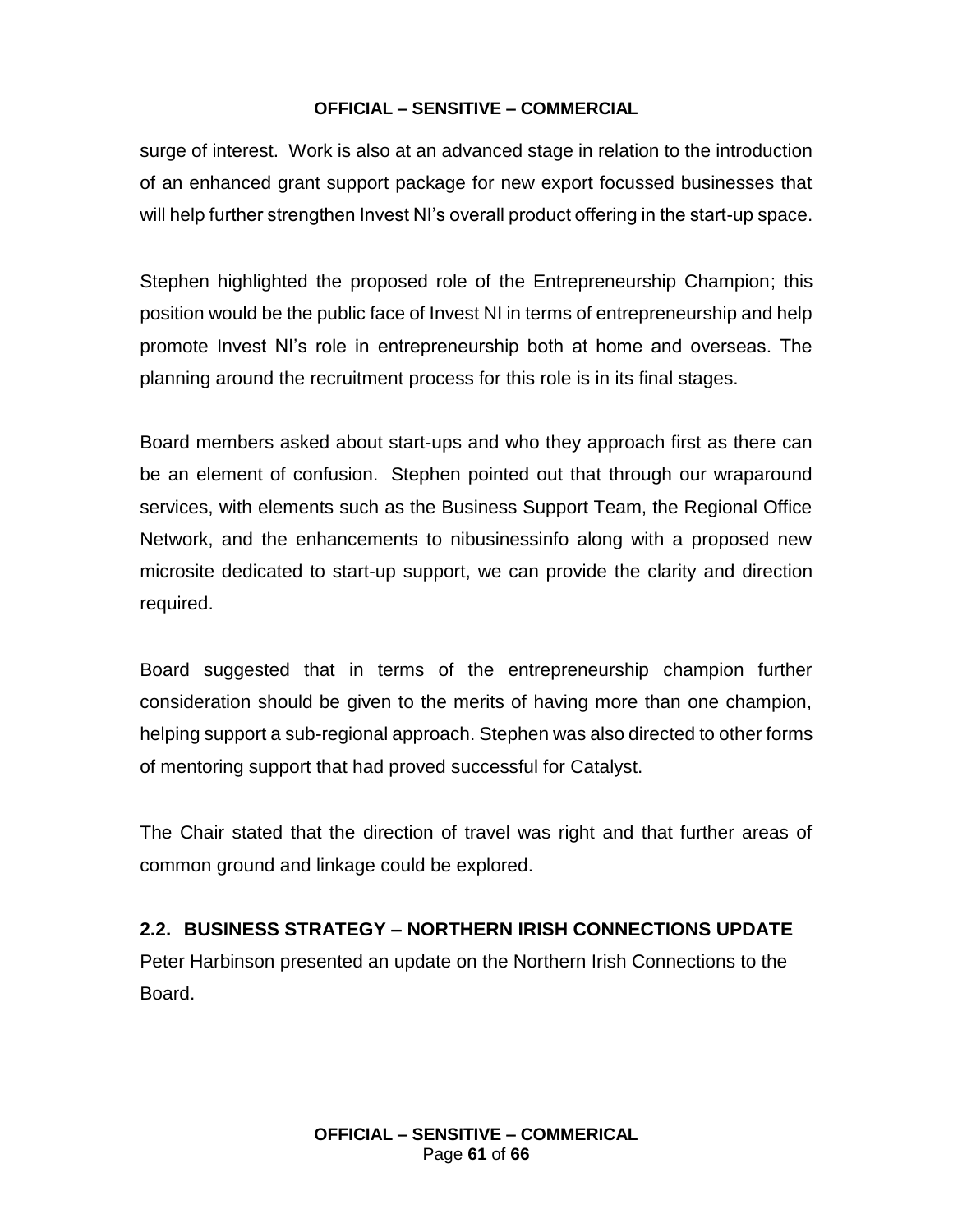Peter provided Board with an introduction to NI Connections (NIC), setting the context by detailing the estimated numbers of the Northern Irish diaspora which are spread across more than 50 countries and also where the greatest concentrations are said to be. He also informed Board members of some of the background and history surrounding the concept of NIC. He stressed that there have been 50 plus events held over the past three years in 20 cities and five continents.

He talked about the impact that these events can have, highlighting the recent collegiate ice-hockey tournament, The Friendship Four, held in Belfast. This has the potential to reach 50 million homes in North America and NIC had the principal sponsorship and naming rights for the tournament.

Peter outlined that there has been a three year evaluation and an appraisal of how to take the concept forward. This new approach will see Invest NI owning the brand, fully integrating and funding NIC, as well as providing the platform and channels to engage. This will provide clarity around funding and also deliver a strategic alignment with trade and investment. He differentiated between the Strategic and General Diaspora and their different roles. He summed up by stating that NIC has an important role to play in enabling the diaspora to engage and contribute to Northern Ireland's economic development.

Board members praised this change in approach and suggested that an even more holistic approach could be taken to leveraging the success of NI overseas.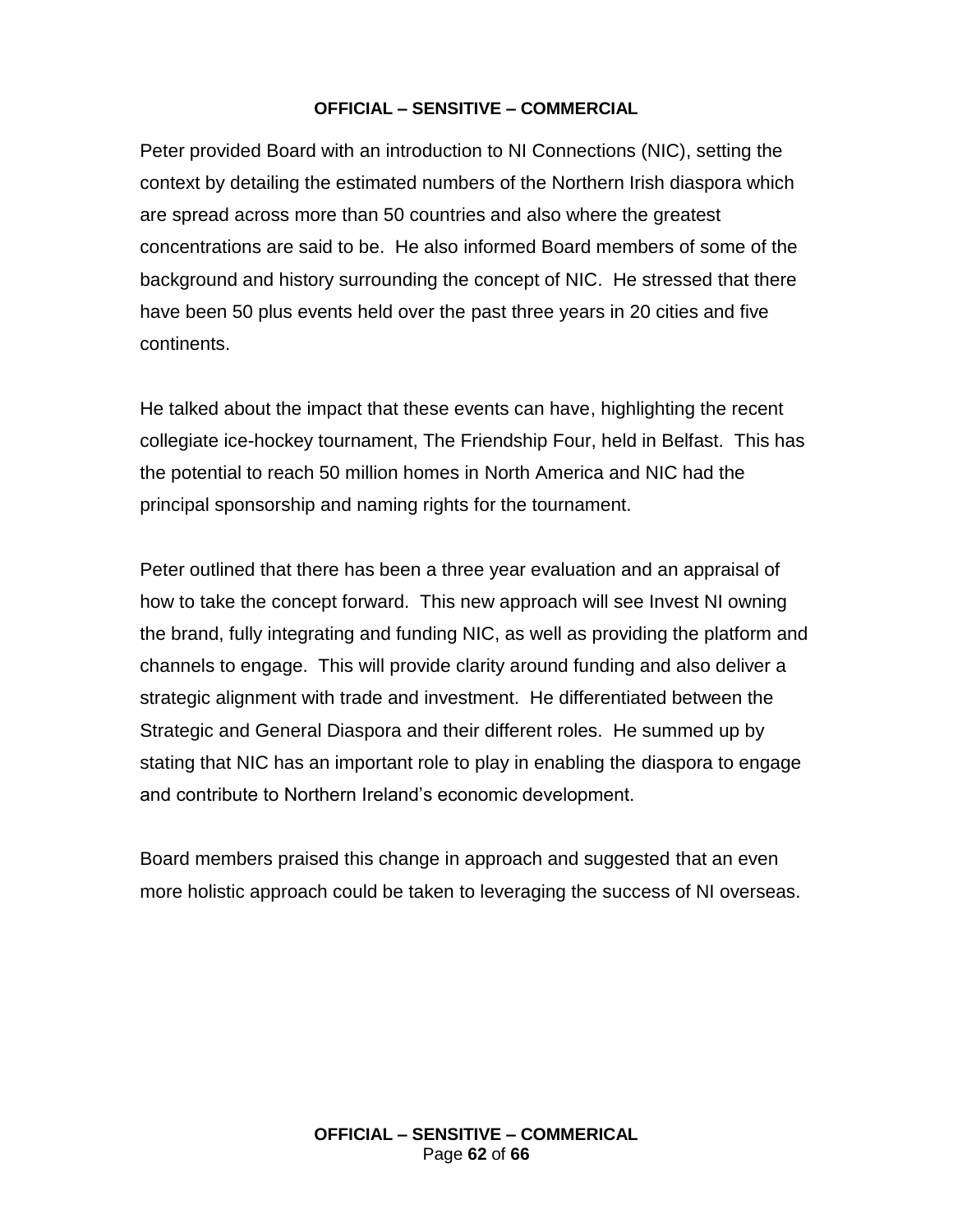## **3. MONTHLY REPORTING TO BOARD**

#### **3.1. MINUTES**

The minutes of the October Board meeting were agreed as a full and true record of the meeting.

## **3.2. MATTERS ARISING**

The Actions table was reviewed and addressed. The action regarding Office 365 and Members' issues with access and connectivity was briefly discussed. Board were informed that other options are being looked at and updates on this will follow presently. Pitchbooks and the Emerging Risk Register have also been circulated to Board Members.

## **3.3. CEO REPORT**

Tracy Meharg, as acting Chief Executive, asked the Board to note the CEO report.

Firstly she noted that there is an ongoing high level of activity  $-$  the WIP is encouraging and as an organisation we are delivering a higher volume of smaller scale projects with Regional Business performing strongly with our local small companies; R&D investment levels are also very strong with the possibility that this could be the organisation's best performing year. She also informed Board members that Invest NI continues to take positive steps towards the delivery of the bulk of its operational scorecard targets.

At this juncture Jeremy gave a very brief update to members on the current NI Affairs Committee consideration of Bombardier. Board members queried how they would be made aware of sensitive cases that are being taken forward for approval within Invest NI. They also sought assurance that details of any previous Invest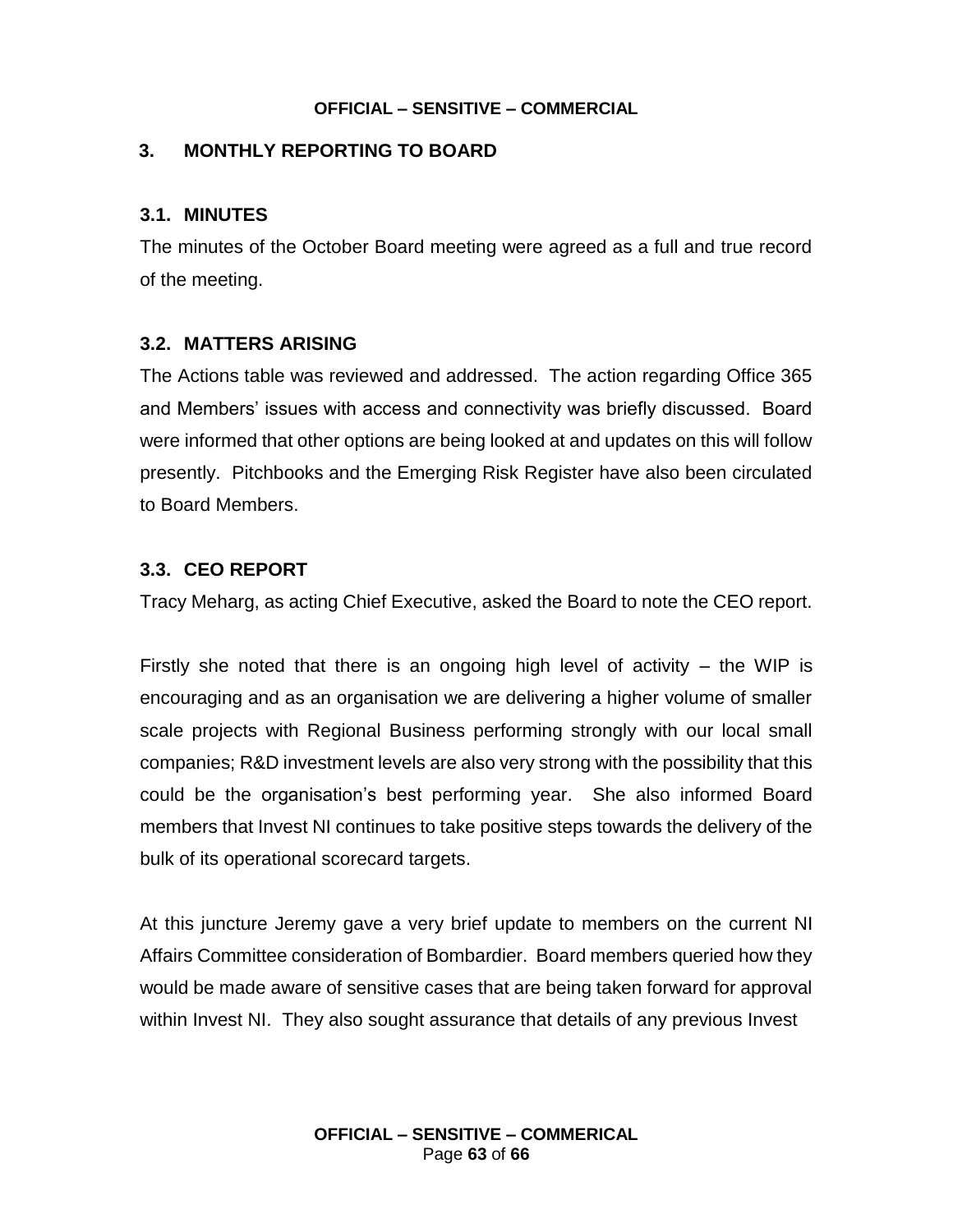NI investment in businesses are captured in casework. Assurance was provided that this was the case and there was a commitment given that any cases which presented potential for reputational risk would be flagged at Board Meetings.

Tracy referenced the "Best Companies to Work For" 2017 survey and whilst results were not quite as good as hoped for, she felt that a lot of good work had already been laid down and we would not see the fruits of this until later years. Further detail of the survey scores/results will be made available to Board members at the January meeting.

#### **3.4. FINANCE REPORT**

Mel Chittock asked the Board to note the Finance Report.

Mel advised the Board that the budget position is good with a £64.1 million spend on programmes, which is roughly the same as last year – Capital spend is ahead of profile.

He noted to Board that as for receipts realised up to the end of October, these equate to just under £4.0m. This has resulted in a variance over receipt of £1.2m. This is made up from several themes such as share dividend receipts and a return from the NI Screen loan fund.

Mel updated Board on the EU claims database and the fact that it is now operational and that it is anticipated that our first drawdowns from this will be in February 2018. Board were also informed that the December monitoring exercise has now been commissioned and in this Invest NI has submitted a request to increase the Financial Capital transactions (FTC) budget by just over £0.5m.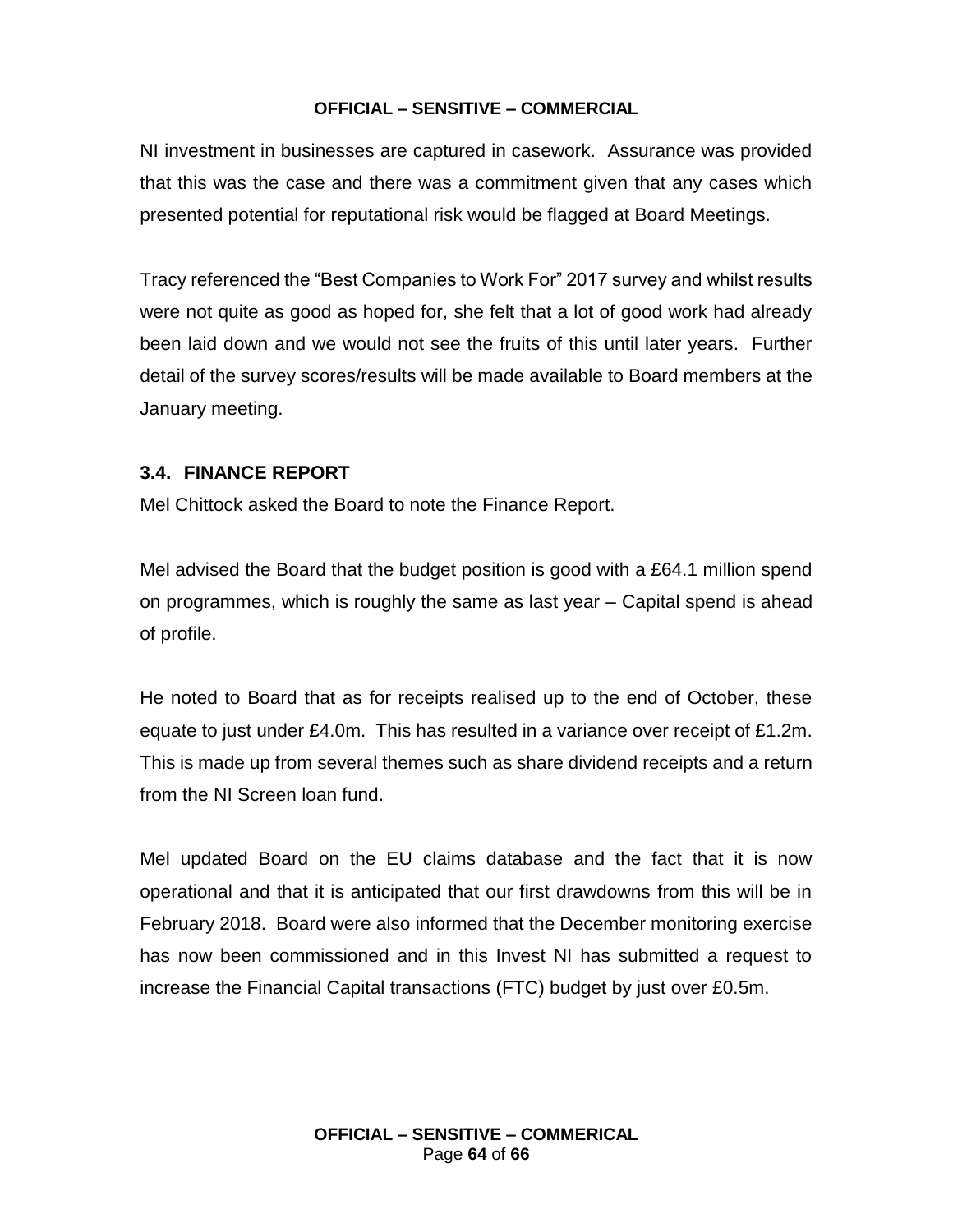Mel also gave members a brief update on Invest NI's ownership of the BDSL group and its incorporation within Invest NI's PFI contract.

## **3.5. MARKETING AND COMMUNICATIONS REPORT**

Peter Harbinson asked the Board to note the Communications Report.

Peter highlighted to Board that Invest NI's Customer Satisfaction Survey results have been received with an overall high satisfaction rate being scored.

He informed Board that after the recent launch of the 'Think Ahead – Brexit' pages on the Invest NI website there have already been several thousand page views with our summary briefing papers and FAQ sections proving very popular.

Board members were asked to note a recent agreement with the Belfast Telegraph where the paper will profile one of Invest NI's new Regional Managers. Members were also informed of the organisation's recent engagement with the BBC on the 'Paradise Papers'.

Peter commented on the imminent hosting of the UK-China Regional Leaders Summit, and that all invitations for the various engagements should now be out.

Peter advised the Board that there are a number of PR opportunities being finalised prior to year-end and he made reference to a number of announcements that had taken place recently, highlighting the ongoing good work that was taking place.

## **3.6. CASEWORK REPORT TO THE BOARD**

This report was taken as read.